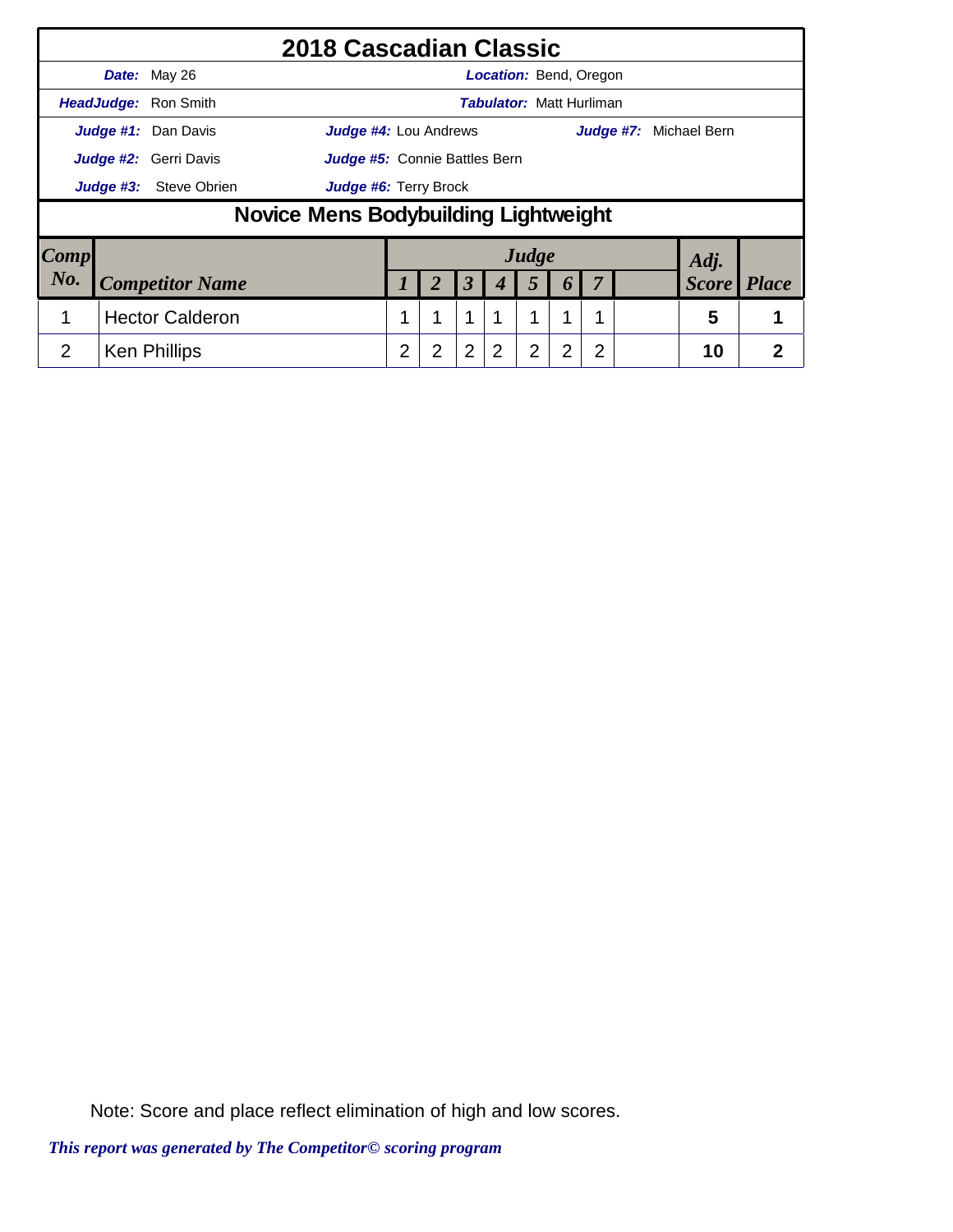|      |                                                                             |                               | 2018 Cascadian Classic |                |                |                         |                                 |                |                |                |  |                        |                |
|------|-----------------------------------------------------------------------------|-------------------------------|------------------------|----------------|----------------|-------------------------|---------------------------------|----------------|----------------|----------------|--|------------------------|----------------|
|      |                                                                             | Date: May 26                  |                        |                |                |                         | <b>Location: Bend, Oregon</b>   |                |                |                |  |                        |                |
|      | HeadJudge:                                                                  | Ron Smith                     |                        |                |                |                         | <b>Tabulator: Matt Hurliman</b> |                |                |                |  |                        |                |
|      |                                                                             | Judge #1: Dan Davis           | Judge #4: Lou Andrews  |                |                |                         |                                 |                |                |                |  | Judge #7: Michael Bern |                |
|      | Judge #2: Gerri Davis                                                       | Judge #5: Connie Battles Bern |                        |                |                |                         |                                 |                |                |                |  |                        |                |
|      |                                                                             | <b>Steve Obrien</b>           |                        |                |                |                         |                                 |                |                |                |  |                        |                |
|      | Judge #3:<br>Judge #6: Terry Brock<br>Novice Mens Bodybuilding Middleweight |                               |                        |                |                |                         |                                 |                |                |                |  |                        |                |
| Comp |                                                                             |                               |                        |                |                |                         |                                 | Judge          |                |                |  | Adj.                   |                |
| No.  |                                                                             | <b>Competitor Name</b>        |                        | 1              | $\overline{2}$ | $\overline{\mathbf{3}}$ | 4                               | 5              | 6              | 7              |  | <b>Score</b> Place     |                |
| 3    |                                                                             | <b>Nathanial Dahl</b>         |                        | 1              | 1              | $\mathbf{1}$            | 1                               | 3              | 1              | 3              |  | 7                      | 1              |
| 5    |                                                                             | Paco Magana                   |                        | $\overline{2}$ | $\overline{2}$ | $\overline{4}$          | $\overline{2}$                  | $\overline{2}$ | 3              | $\overline{2}$ |  | 11                     | $\overline{2}$ |
| 7    |                                                                             | <b>Kelly Mercer</b>           |                        | 3              | $\overline{4}$ | $\overline{2}$          | 4                               | 1              | $\overline{2}$ | 1              |  | 12                     | 3              |
| 8    |                                                                             | <b>Michael Rossi</b>          |                        | 6              | 3              | 5                       | 3                               | 6              | 4              | 4              |  | 22                     | 4              |
| 6    |                                                                             | <b>Brian McClure</b>          |                        | 4              | 5              | 3                       | 5                               | 5              | 5              | 5              |  | 24                     | 5              |
|      |                                                                             |                               |                        |                |                |                         |                                 |                |                |                |  |                        |                |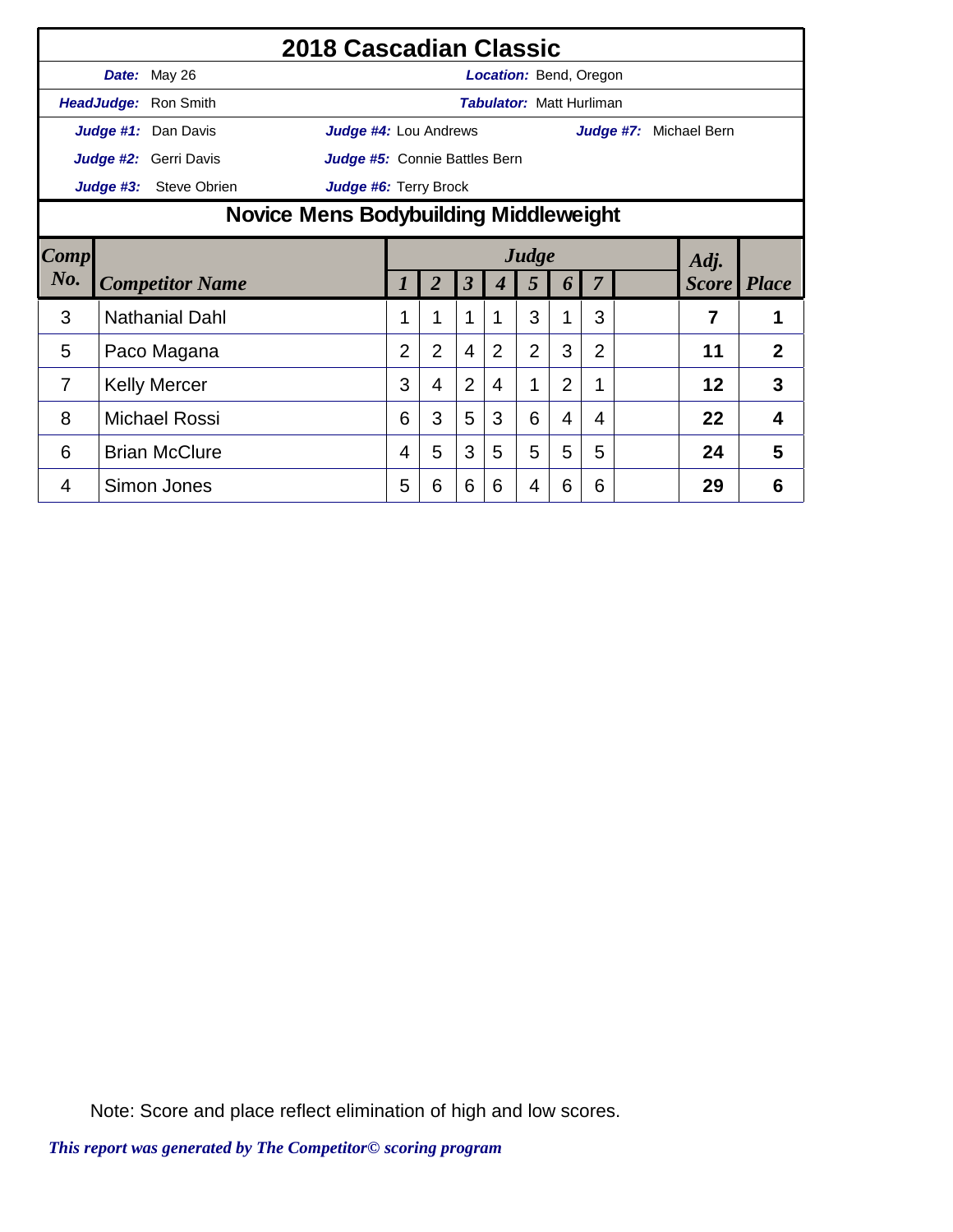|        |                                                        | 2018 Cascadian Classic |                       |   |                |                      |   |                |                                 |                |  |                      |              |
|--------|--------------------------------------------------------|------------------------|-----------------------|---|----------------|----------------------|---|----------------|---------------------------------|----------------|--|----------------------|--------------|
|        |                                                        | Date: May 26           |                       |   |                |                      |   |                | <b>Location: Bend, Oregon</b>   |                |  |                      |              |
|        |                                                        | HeadJudge: Ron Smith   |                       |   |                |                      |   |                | <b>Tabulator: Matt Hurliman</b> |                |  |                      |              |
|        |                                                        | Judge #1: Dan Davis    | Judge #4: Lou Andrews |   |                |                      |   |                |                                 | Judge #7:      |  | Michael Bern         |              |
|        | Judge #2: Gerri Davis<br>Judge #5: Connie Battles Bern |                        |                       |   |                |                      |   |                |                                 |                |  |                      |              |
|        | Judge #6: Terry Brock<br>Judge #3:<br>Steve Obrien     |                        |                       |   |                |                      |   |                |                                 |                |  |                      |              |
|        | Novice Mens Bodybuilding Heavyweight                   |                        |                       |   |                |                      |   |                |                                 |                |  |                      |              |
|        |                                                        |                        |                       |   |                |                      |   |                |                                 |                |  |                      |              |
| Comp   |                                                        |                        |                       |   |                |                      |   | Judge          |                                 |                |  |                      |              |
| $N0$ . |                                                        | <b>Competitor Name</b> |                       |   |                | $\boldsymbol{\beta}$ |   | 5              | <sup>o</sup>                    |                |  | Adj.<br><b>Score</b> | <b>Place</b> |
| 10     |                                                        | Brandon Paprska        |                       |   | 1              | 1                    | 1 | 1              | 1                               | 1              |  | 5                    | 1            |
| 12     |                                                        | Hayden Whitehurst      |                       | 4 | $\overline{2}$ | 3                    | 2 | $\overline{2}$ | 2                               | $\overline{2}$ |  | 11                   | 2            |
| 9      |                                                        | <b>Sklyer Dodson</b>   |                       | 3 | 3              | $\overline{2}$       | 3 | 3              | 3                               | 3              |  | 15                   | 3            |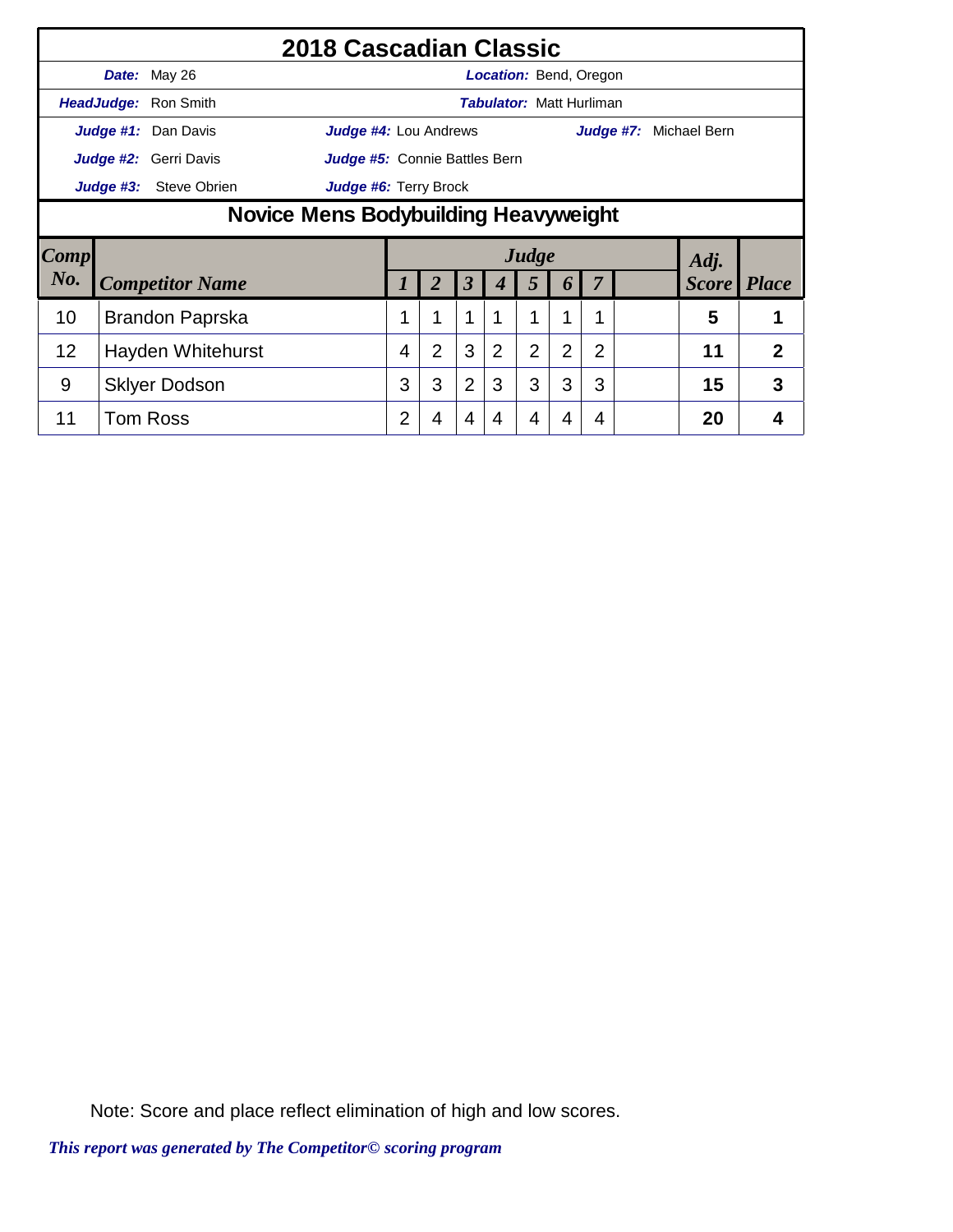|           |                             | 2018 Cascadian Classic                                      |  |  |   |                                 |                |   |  |  |              |              |
|-----------|-----------------------------|-------------------------------------------------------------|--|--|---|---------------------------------|----------------|---|--|--|--------------|--------------|
|           | <b>Date:</b> May 26         |                                                             |  |  |   | <b>Location: Bend, Oregon</b>   |                |   |  |  |              |              |
|           | <b>HeadJudge: Ron Smith</b> |                                                             |  |  |   | <b>Tabulator: Matt Hurliman</b> |                |   |  |  |              |              |
|           | Judge #1: Dan Davis         | <b>Judge #4: Lou Andrews</b><br><b>Judge #7:</b> David Odom |  |  |   |                                 |                |   |  |  |              |              |
|           | Judge #2: Gerri Davis       | Judge #5: Connie Battles Bern                               |  |  |   |                                 |                |   |  |  |              |              |
| Judge #3: | Steve Obrien                | <b>Judge #6: Terry Brock</b>                                |  |  |   |                                 |                |   |  |  |              |              |
|           |                             | <b>Womens Bodybuilding</b>                                  |  |  |   |                                 |                |   |  |  |              |              |
| Comp      |                             |                                                             |  |  |   |                                 | Judge          |   |  |  | Adj.         |              |
| No.       | <b>Competitor Name</b>      |                                                             |  |  | 3 |                                 | $\mathfrak{Z}$ | O |  |  | <b>Score</b> | <b>Place</b> |
| 13        | Amy Neelands                |                                                             |  |  |   |                                 |                |   |  |  | 5            |              |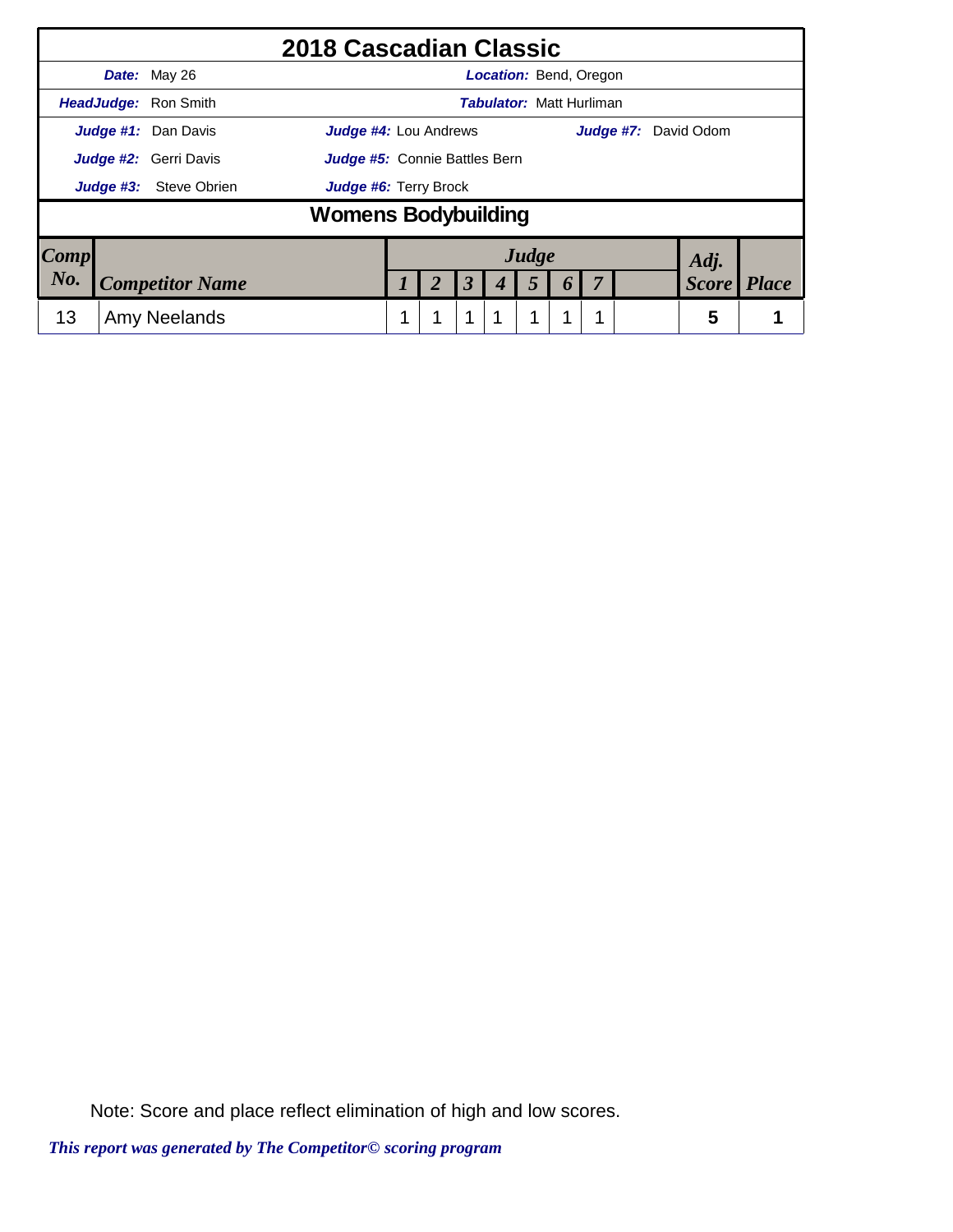|                        |                                                                             | 2018 Cascadian Classic                |                       |  |  |                      |  |                                 |  |  |  |              |              |
|------------------------|-----------------------------------------------------------------------------|---------------------------------------|-----------------------|--|--|----------------------|--|---------------------------------|--|--|--|--------------|--------------|
|                        |                                                                             | <b>Date:</b> May 26                   |                       |  |  |                      |  | <b>Location: Bend, Oregon</b>   |  |  |  |              |              |
|                        |                                                                             | <b>HeadJudge: Ron Smith</b>           |                       |  |  |                      |  | <b>Tabulator: Matt Hurliman</b> |  |  |  |              |              |
|                        | Judge #1: Dan Davis<br><b>Judge #4: Lou Andrews</b><br>Judge #7: David Odom |                                       |                       |  |  |                      |  |                                 |  |  |  |              |              |
|                        | Judge #2: Gerri Davis<br><b>Judge #5:</b> Connie Battles Bern               |                                       |                       |  |  |                      |  |                                 |  |  |  |              |              |
|                        | Judge #3:                                                                   | Steve Obrien                          | Judge #6: Terry Brock |  |  |                      |  |                                 |  |  |  |              |              |
|                        |                                                                             | Mens Masters Bodybuilding 35 and Over |                       |  |  |                      |  |                                 |  |  |  |              |              |
| $\lfloor Comp \rfloor$ |                                                                             |                                       |                       |  |  |                      |  | Judge                           |  |  |  | Adj.         |              |
| $N_{0}$ .              |                                                                             | <b>Competitor Name</b>                |                       |  |  | $\boldsymbol{\beta}$ |  | 5                               |  |  |  | <b>Score</b> | <b>Place</b> |
| 14                     |                                                                             | <b>Skiver Dodson</b>                  |                       |  |  |                      |  |                                 |  |  |  | 5            |              |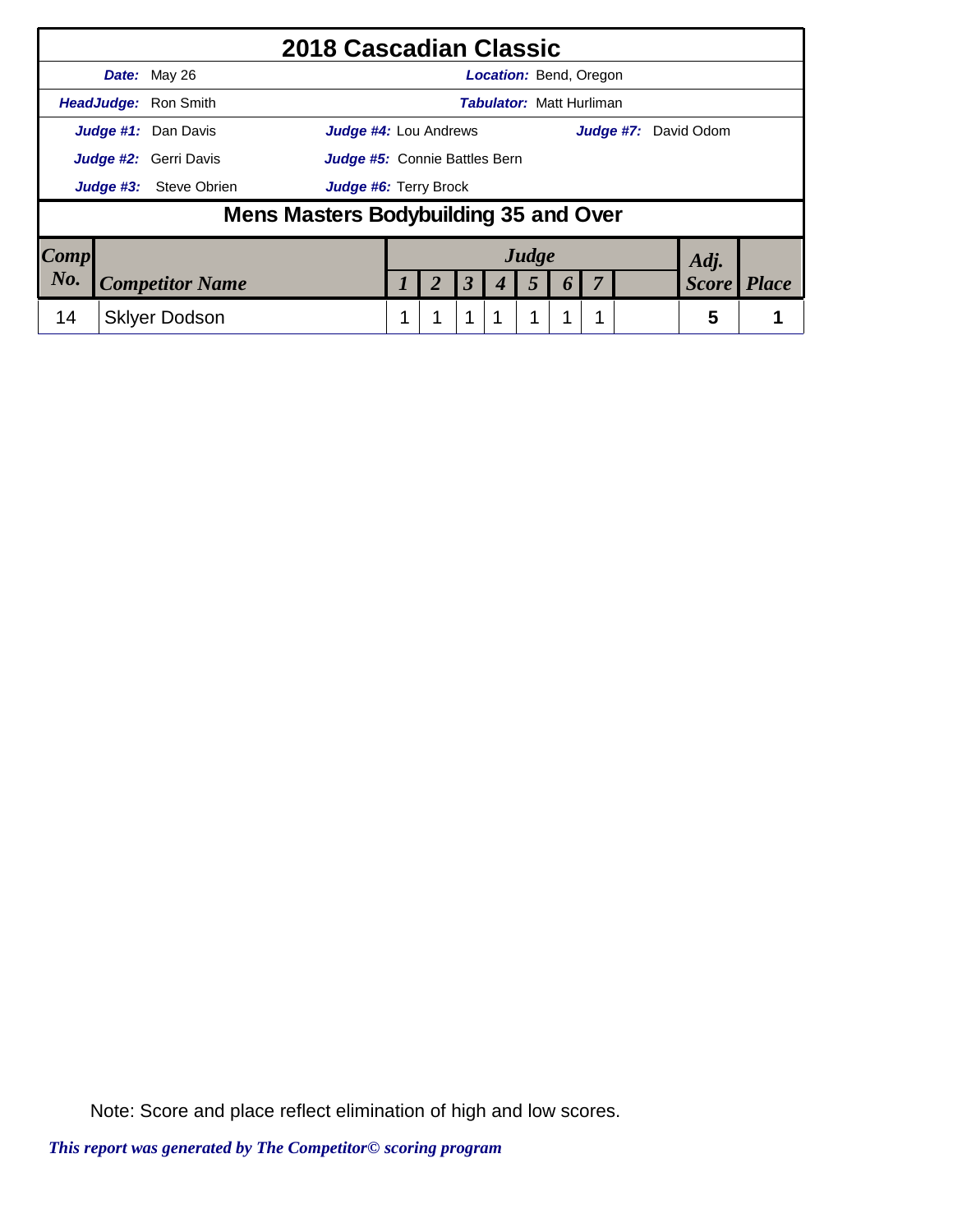|                        |                              |                               | 2018 Cascadian Classic                |   |   |                |                                 |                |                  |   |  |                             |                |
|------------------------|------------------------------|-------------------------------|---------------------------------------|---|---|----------------|---------------------------------|----------------|------------------|---|--|-----------------------------|----------------|
|                        |                              | Date: May 26                  |                                       |   |   |                | <b>Location:</b> Bend, Oregon   |                |                  |   |  |                             |                |
|                        |                              | HeadJudge: Ron Smith          |                                       |   |   |                | <b>Tabulator: Matt Hurliman</b> |                |                  |   |  |                             |                |
|                        |                              | Judge #1: Dan Davis           | <b>Judge #4: Lou Andrews</b>          |   |   |                |                                 |                |                  |   |  | <b>Judge #7:</b> David Odom |                |
|                        | <b>Judge #2:</b> Gerri Davis | Judge #5: Connie Battles Bern |                                       |   |   |                |                                 |                |                  |   |  |                             |                |
|                        | Judge #3:                    | Judge #6: Terry Brock         |                                       |   |   |                |                                 |                |                  |   |  |                             |                |
|                        |                              |                               | Mens Masters Bodybuilding 40 and Over |   |   |                |                                 |                |                  |   |  |                             |                |
| $\lfloor Comp \rfloor$ |                              |                               |                                       |   |   |                |                                 | Judge          |                  |   |  | Adj.                        |                |
| No.                    |                              | <b>Competitor Name</b>        |                                       |   | 2 | 3              |                                 | 5              | $\boldsymbol{0}$ |   |  | <b>Score</b>                | <b>Place</b>   |
| 15                     |                              | <b>Tim OMalley</b>            |                                       |   |   | 1              |                                 | 1              | 1                |   |  | 5                           |                |
| 16                     |                              | <b>Tom Stahlberg</b>          |                                       | 2 | 2 | $\overline{2}$ | 2                               | $\overline{2}$ | 2                | 2 |  | 10                          | $\overline{2}$ |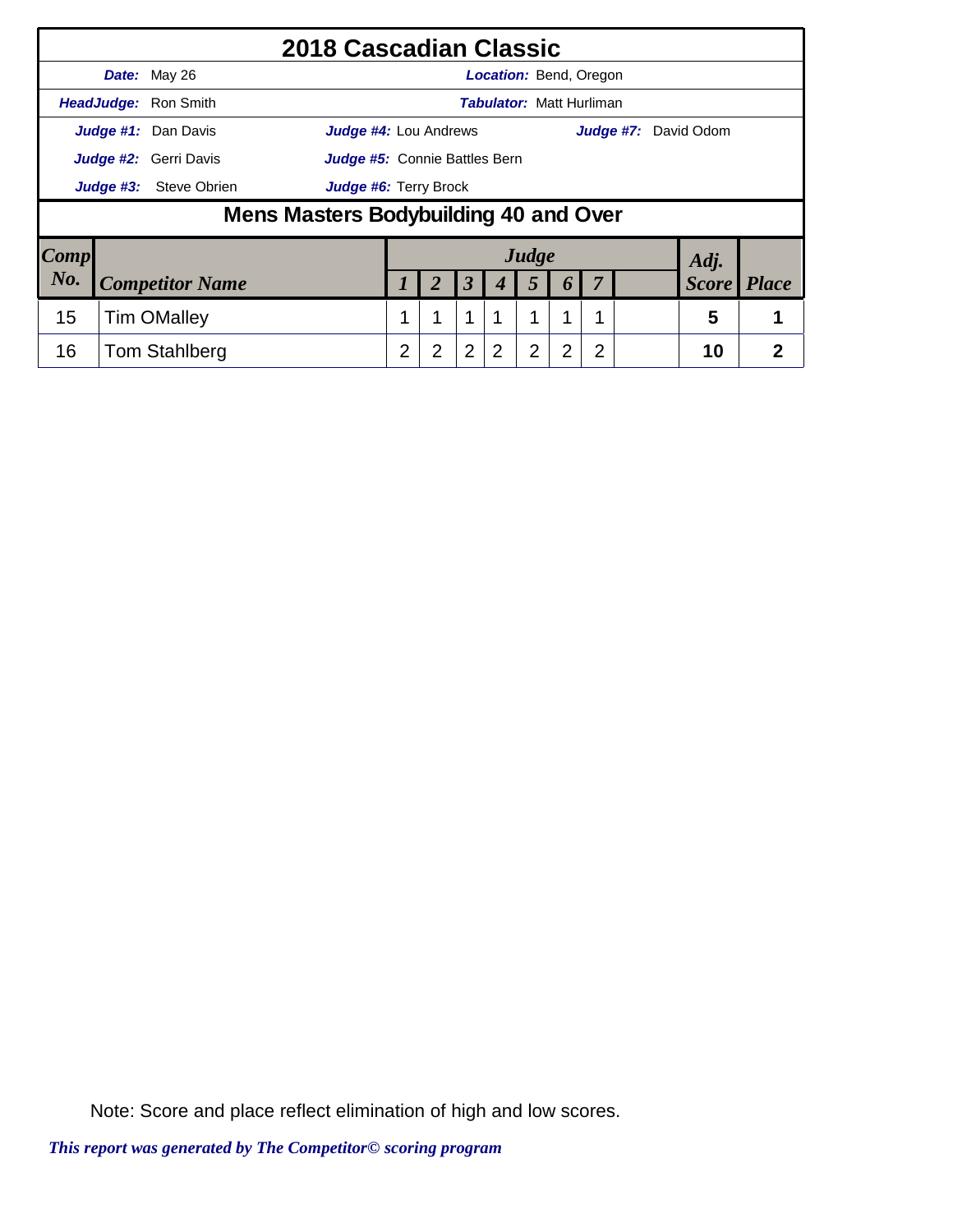|        |                                                           | 2018 Cascadian Classic                        |                       |                |                      |             |                                 |                |                |           |  |              |                |
|--------|-----------------------------------------------------------|-----------------------------------------------|-----------------------|----------------|----------------------|-------------|---------------------------------|----------------|----------------|-----------|--|--------------|----------------|
|        |                                                           | Date: May 26                                  |                       |                |                      |             | <b>Location:</b> Bend, Oregon   |                |                |           |  |              |                |
|        |                                                           | HeadJudge: Ron Smith                          |                       |                |                      |             | <b>Tabulator: Matt Hurliman</b> |                |                |           |  |              |                |
|        |                                                           | Judge #1: Dan Davis                           | Judge #4: Lou Andrews |                |                      |             |                                 |                |                | Judge #7: |  | Michael Bern |                |
|        |                                                           | Judge #2: Gerri Davis<br>Judge #5: David Odom |                       |                |                      |             |                                 |                |                |           |  |              |                |
|        | <b>Steve Obrien</b><br>Judge #6: Terry Brock<br>Judge #3: |                                               |                       |                |                      |             |                                 |                |                |           |  |              |                |
|        | Mens Masters Bodybuilding 50 and Over                     |                                               |                       |                |                      |             |                                 |                |                |           |  |              |                |
| Comp   |                                                           |                                               |                       |                |                      |             | Judge                           |                |                |           |  | Adj.         |                |
| $N0$ . |                                                           | <b>Competitor Name</b>                        |                       | 2              | $\boldsymbol{\beta}$ | 4           | 5                               | 6              |                |           |  | <b>Score</b> | <b>Place</b>   |
| 17     |                                                           | <b>Christopher Lovell</b>                     | 1                     |                | 1                    | $\mathbf 1$ | 1                               | 1              | 1              |           |  | 5            |                |
| 20     |                                                           | <b>Tom Stahlberg</b>                          | $\overline{2}$        | $\overline{2}$ | $\overline{2}$       | 3           | $\overline{2}$                  | 3              | $\overline{2}$ |           |  | 11           | $\overline{2}$ |
| 18     |                                                           | Dan Parkhurst                                 | 3                     | 3              | 3                    | 2           | 3                               | $\overline{2}$ | 3              |           |  | 14           | 3              |
|        |                                                           |                                               |                       |                |                      |             |                                 |                |                |           |  |              |                |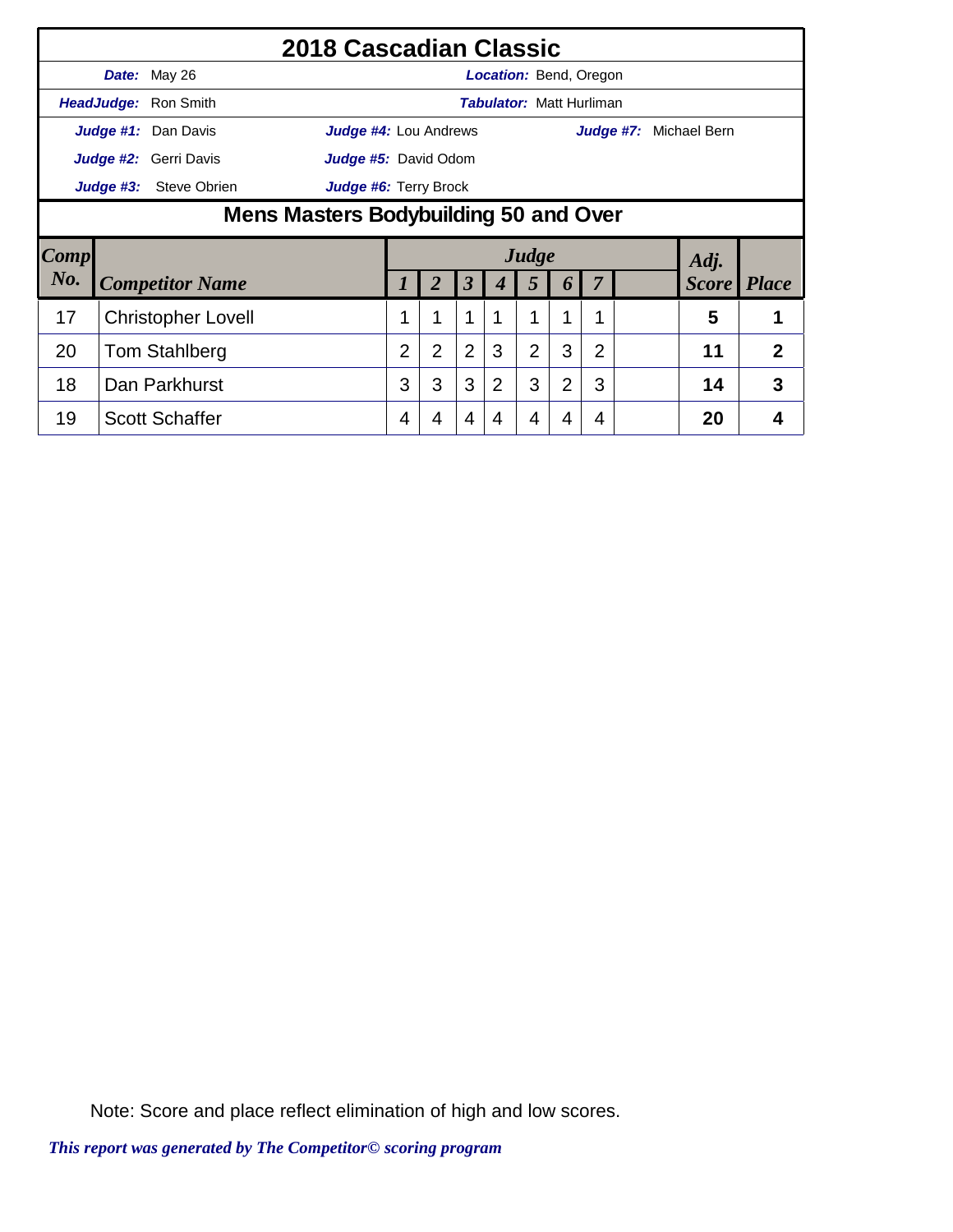|      |                                                           |                         | 2018 Cascadian Classic |                |                |                |                |                                 |   |                |  |                      |              |
|------|-----------------------------------------------------------|-------------------------|------------------------|----------------|----------------|----------------|----------------|---------------------------------|---|----------------|--|----------------------|--------------|
|      |                                                           | Date: May 26            |                        |                |                |                |                | <b>Location:</b> Bend, Oregon   |   |                |  |                      |              |
|      |                                                           | HeadJudge: Ron Smith    |                        |                |                |                |                | <b>Tabulator: Matt Hurliman</b> |   |                |  |                      |              |
|      |                                                           | Judge #1: Dan Davis     | Judge #4: Lou Andrews  |                |                |                |                |                                 |   | Judge #7:      |  | Michael Bern         |              |
|      | Judge #2: Gerri Davis<br>Judge #5: David Odom             |                         |                        |                |                |                |                |                                 |   |                |  |                      |              |
|      | Judge #3:<br>Steve Obrien<br><b>Judge #6: Terry Brock</b> |                         |                        |                |                |                |                |                                 |   |                |  |                      |              |
|      | Womens Physique Masters Over 35                           |                         |                        |                |                |                |                |                                 |   |                |  |                      |              |
|      |                                                           |                         |                        |                |                |                |                |                                 |   |                |  |                      |              |
| Comp |                                                           |                         |                        |                |                |                |                | Judge                           |   |                |  |                      |              |
| No.  |                                                           | <b>Competitor Name</b>  |                        |                | 2              | 3              | 4              | 5                               | 6 |                |  | Adj.<br><b>Score</b> | <b>Place</b> |
| 22   |                                                           | <b>Kimberly Bickley</b> |                        | 1              | 1              | $\overline{2}$ | 1              | 1                               | 1 | $\overline{2}$ |  | 6                    | 1            |
| 23   |                                                           | Corey Dobson            |                        | $\overline{2}$ | $\overline{2}$ | 1              | $\overline{2}$ | $\overline{2}$                  | 2 | 1              |  | 9                    | 2            |
| 24   |                                                           | Amie Garner             |                        | 3              | 3              | 3              | 3              | 3                               | 3 | 3              |  | 15                   | 3            |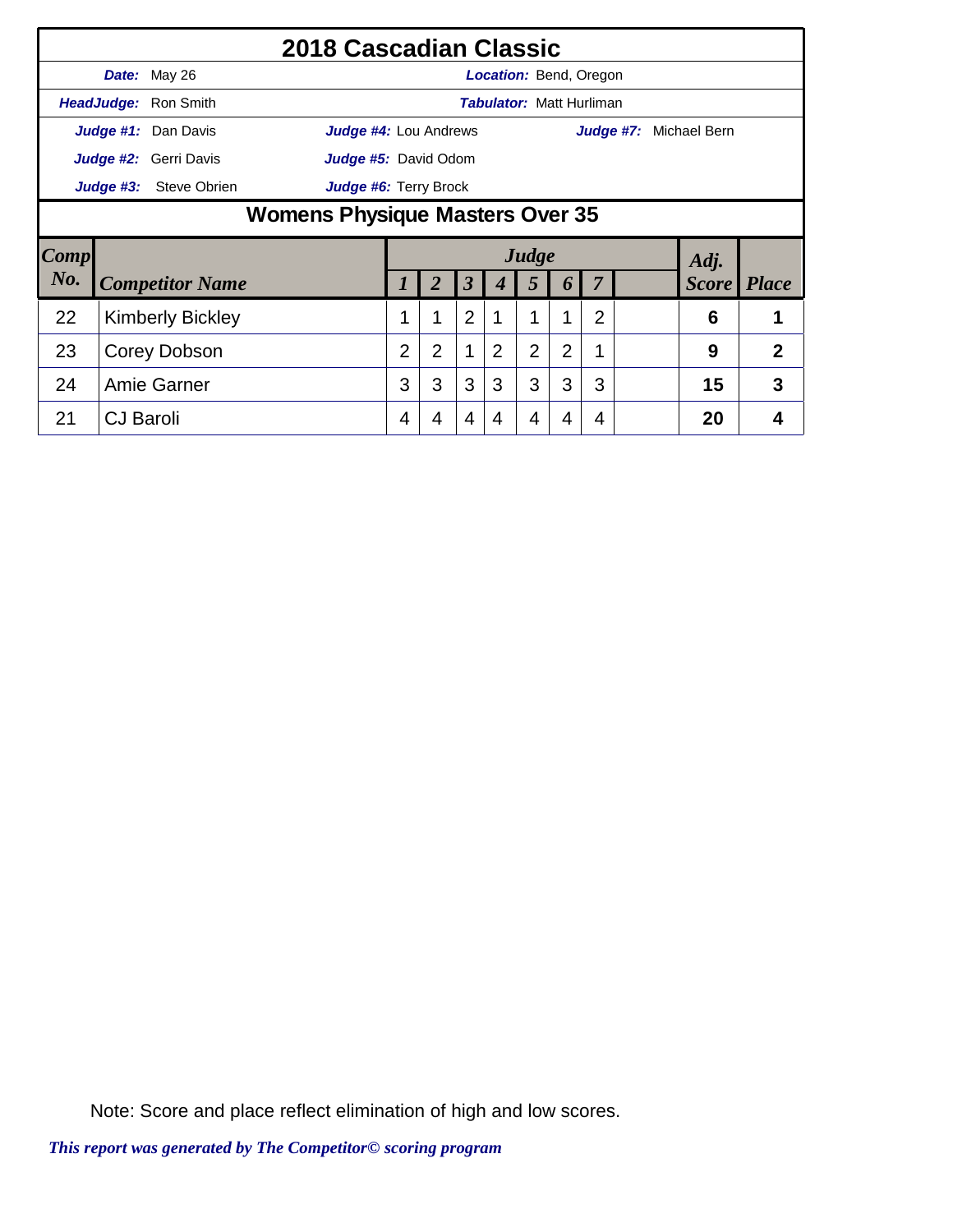|                        |           |                         | 2018 Cascadian Classic            |   |   |                |                                 |                |                  |   |                        |                |
|------------------------|-----------|-------------------------|-----------------------------------|---|---|----------------|---------------------------------|----------------|------------------|---|------------------------|----------------|
|                        |           | Date: May 26            |                                   |   |   |                | <b>Location:</b> Bend, Oregon   |                |                  |   |                        |                |
|                        |           | HeadJudge: Ron Smith    |                                   |   |   |                | <b>Tabulator: Matt Hurliman</b> |                |                  |   |                        |                |
|                        |           | Judge #1: Dan Davis     | <b>Judge #4: Lou Andrews</b>      |   |   |                |                                 |                |                  |   | Judge #7: Michael Bern |                |
|                        |           | Judge #2: Gerri Davis   | <b>Judge #5:</b> David Odom       |   |   |                |                                 |                |                  |   |                        |                |
|                        | Judge #3: | <b>Steve Obrien</b>     | Judge #6: Terry Brock             |   |   |                |                                 |                |                  |   |                        |                |
|                        |           |                         | Womens Physique Class A Under 5 3 |   |   |                |                                 |                |                  |   |                        |                |
| $\lfloor Comp \rfloor$ |           |                         |                                   |   |   |                |                                 | Judge          |                  |   | Adj.                   |                |
| No.                    |           | <b>Competitor Name</b>  |                                   |   | 2 | 3              |                                 | 5              | $\boldsymbol{0}$ |   | <b>Score</b>           | <b>Place</b>   |
| 25                     |           | <b>Kimberly Bickley</b> |                                   |   | 1 | $\overline{2}$ |                                 | 1              | 1                |   | 5                      |                |
| 26                     |           | Sam Cowan               |                                   | 2 | 2 | $\mathbf 1$    | $\overline{2}$                  | $\overline{2}$ | 2                | 2 | 10                     | $\overline{2}$ |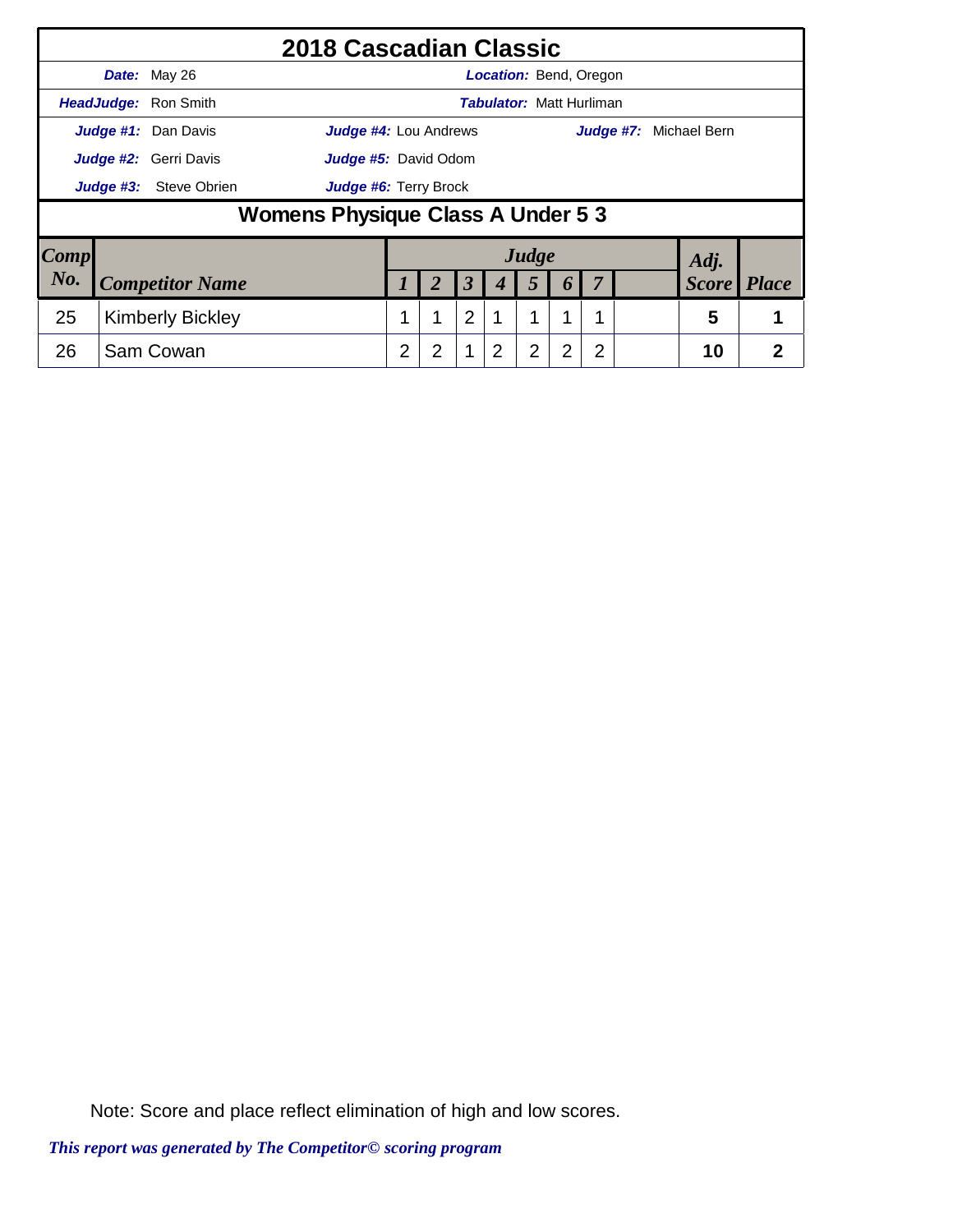|                        |           |                        | 2018 Cascadian Classic            |   |   |                      |                |                                 |                  |   |                        |                |
|------------------------|-----------|------------------------|-----------------------------------|---|---|----------------------|----------------|---------------------------------|------------------|---|------------------------|----------------|
|                        |           | Date: May 26           |                                   |   |   |                      |                | <b>Location:</b> Bend, Oregon   |                  |   |                        |                |
|                        |           | HeadJudge: Ron Smith   |                                   |   |   |                      |                | <b>Tabulator: Matt Hurliman</b> |                  |   |                        |                |
|                        |           | Judge #1: Dan Davis    | <b>Judge #4: Lou Andrews</b>      |   |   |                      |                |                                 |                  |   | Judge #7: Michael Bern |                |
|                        |           | Judge #2: Gerri Davis  | Judge #5: Connie Battles Bern     |   |   |                      |                |                                 |                  |   |                        |                |
|                        | Judge #3: | Judge #6: Terry Brock  |                                   |   |   |                      |                |                                 |                  |   |                        |                |
|                        |           |                        | Womens Physique Class B Under 5 6 |   |   |                      |                |                                 |                  |   |                        |                |
| $\lfloor Comp \rfloor$ |           |                        |                                   |   |   |                      |                | Judge                           |                  |   | Adj.                   |                |
| No.                    |           | <b>Competitor Name</b> |                                   |   | 2 | $\boldsymbol{\beta}$ |                | 5                               | $\boldsymbol{0}$ |   | <b>Score</b>           | <b>Place</b>   |
| 28                     |           | Amy Neelands           |                                   |   |   | 1                    |                | 1                               | 1                |   | 5                      |                |
| 27                     |           | Corey Dobson           |                                   | 2 | 2 | $\overline{2}$       | $\overline{2}$ | $\overline{2}$                  | 2                | 2 | 10                     | $\overline{2}$ |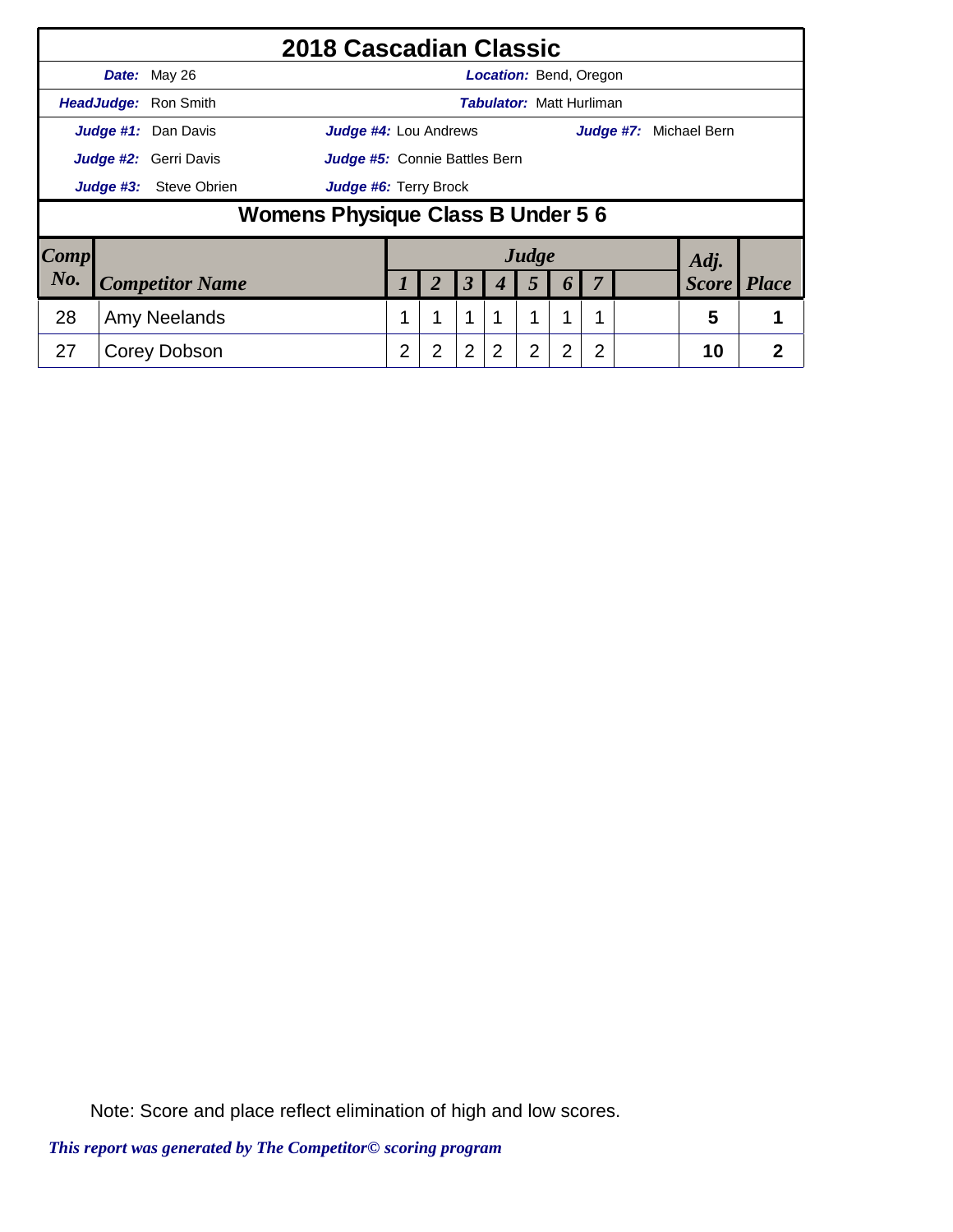|                        |           | 2018 Cascadian Classic                                        |  |                      |                                 |  |                        |              |
|------------------------|-----------|---------------------------------------------------------------|--|----------------------|---------------------------------|--|------------------------|--------------|
|                        |           | Date: May 26                                                  |  |                      | <b>Location: Bend, Oregon</b>   |  |                        |              |
|                        |           | <b>HeadJudge: Ron Smith</b>                                   |  |                      | <b>Tabulator: Matt Hurliman</b> |  |                        |              |
|                        |           | Judge #1: Dan Davis<br><b>Judge #4: Lou Andrews</b>           |  |                      |                                 |  | Judge #7: Michael Bern |              |
|                        |           | Judge #2: Gerri Davis<br><b>Judge #5:</b> Connie Battles Bern |  |                      |                                 |  |                        |              |
|                        | Judge #3: | Steve Obrien<br><b>Judge #6:</b> David Odom                   |  |                      |                                 |  |                        |              |
|                        |           | True Novice Figure Class A Under 5 4                          |  |                      |                                 |  |                        |              |
| $\lfloor Comp \rfloor$ |           |                                                               |  |                      | Judge                           |  | Adj.                   |              |
| $N_{0}$                |           | <b>Competitor Name</b>                                        |  | $\boldsymbol{\beta}$ |                                 |  | <b>Score</b>           | <b>Place</b> |
| 29                     |           | Maritza Martin Camara                                         |  |                      |                                 |  | 5                      |              |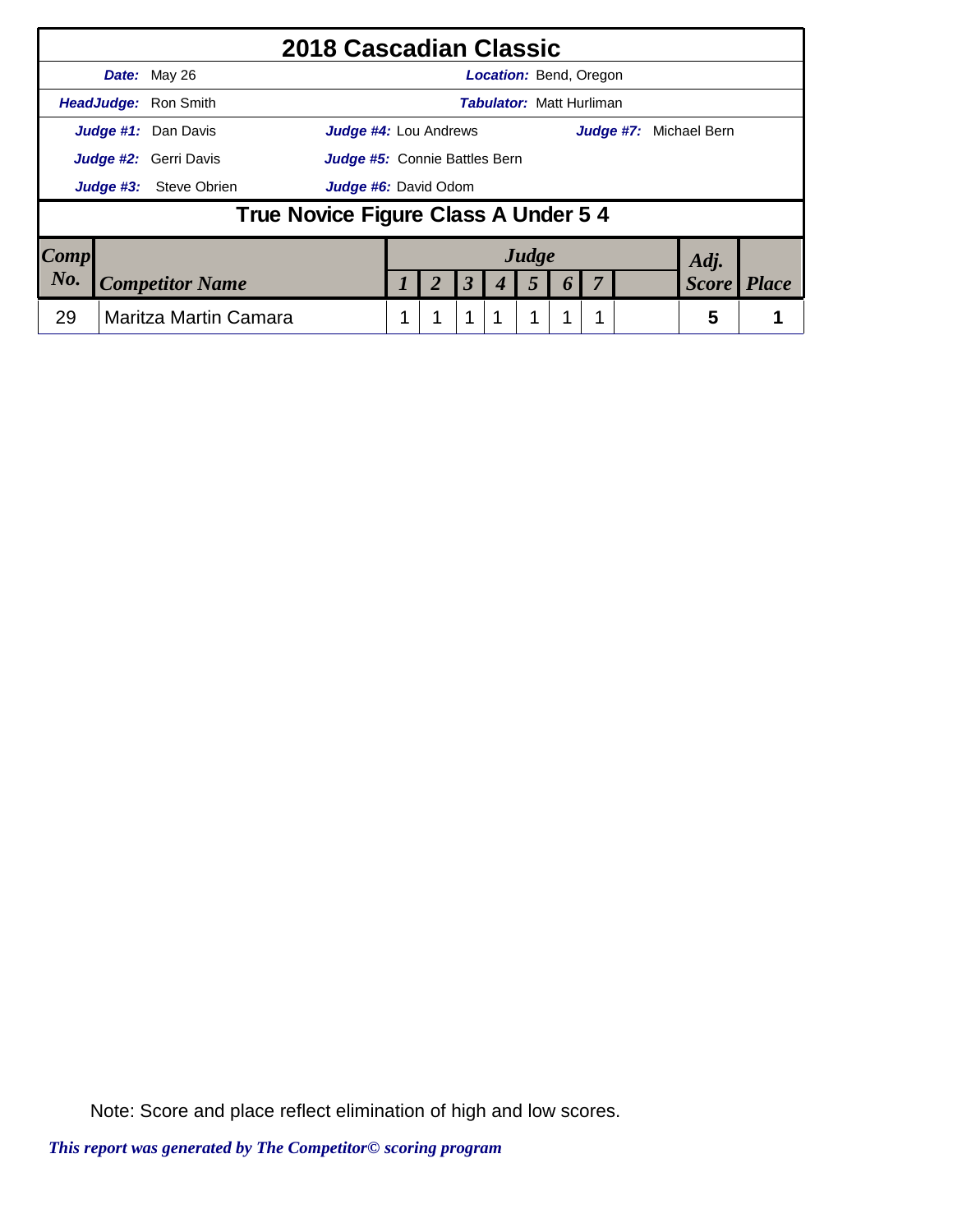|             |                                                             |                        | 2018 Cascadian Classic        |                |                |                      |                                 |                |                |                |                        |                    |                |
|-------------|-------------------------------------------------------------|------------------------|-------------------------------|----------------|----------------|----------------------|---------------------------------|----------------|----------------|----------------|------------------------|--------------------|----------------|
|             |                                                             | Date: May 26           |                               |                |                |                      | Location: Bend, Oregon          |                |                |                |                        |                    |                |
|             |                                                             | HeadJudge: Ron Smith   |                               |                |                |                      | <b>Tabulator: Matt Hurliman</b> |                |                |                |                        |                    |                |
|             |                                                             | Judge #1: Dan Davis    | <b>Judge #4: Lou Andrews</b>  |                |                |                      |                                 |                |                |                | Judge #7: Michael Bern |                    |                |
|             |                                                             | Judge #2: Gerri Davis  | Judge #5: Connie Battles Bern |                |                |                      |                                 |                |                |                |                        |                    |                |
|             | Judge #3:                                                   | <b>Steve Obrien</b>    |                               |                |                |                      |                                 |                |                |                |                        |                    |                |
|             | Judge #6: David Odom<br>True Novice Figure Class B Over 5 4 |                        |                               |                |                |                      |                                 |                |                |                |                        |                    |                |
| <b>Comp</b> |                                                             |                        |                               |                |                |                      |                                 | Judge          |                |                |                        | Adj.               |                |
| No.         |                                                             | <b>Competitor Name</b> |                               | 1              | $\overline{2}$ | $\boldsymbol{\beta}$ | 4                               | 5              | 6              | 7              |                        | <b>Score</b> Place |                |
| 32          |                                                             | Codi Hudelson          |                               |                | 1              | 1                    | 3                               | $\overline{2}$ | 1              | 1              |                        | 6                  | 1              |
| 36          |                                                             | <b>Kaylee Tuttle</b>   |                               | 3              | $\overline{2}$ | $\overline{2}$       | $\overline{2}$                  | 1              | 3              | $\overline{2}$ |                        | 11                 | $\overline{2}$ |
| 35          |                                                             | <b>Edwinna Parker</b>  |                               | $\overline{2}$ | 3              | $\overline{4}$       | 4                               | 3              | $\overline{2}$ | 3              |                        | 15                 | 3              |
| 34          |                                                             | Megan Parish           |                               | 4              | 4              | 3                    | 1                               | 5              | $\overline{4}$ | 4              |                        | 19                 | 4              |
| 31          |                                                             | <b>Chelsea Benner</b>  |                               | 5              | 7              | 5                    | 5                               | 4              | 5              | 5              |                        | 25                 | 5              |
| 30          |                                                             | Nancy Barry            |                               | 6              | 5              | 6                    | 6                               | 6              | 6              | 6              |                        | 30                 | 6              |
| 33          |                                                             | <b>Candy Malave</b>    |                               | 7              | 6              | $\overline{7}$       | 7                               | $\overline{7}$ | 7              | 7              |                        | 35                 | 7              |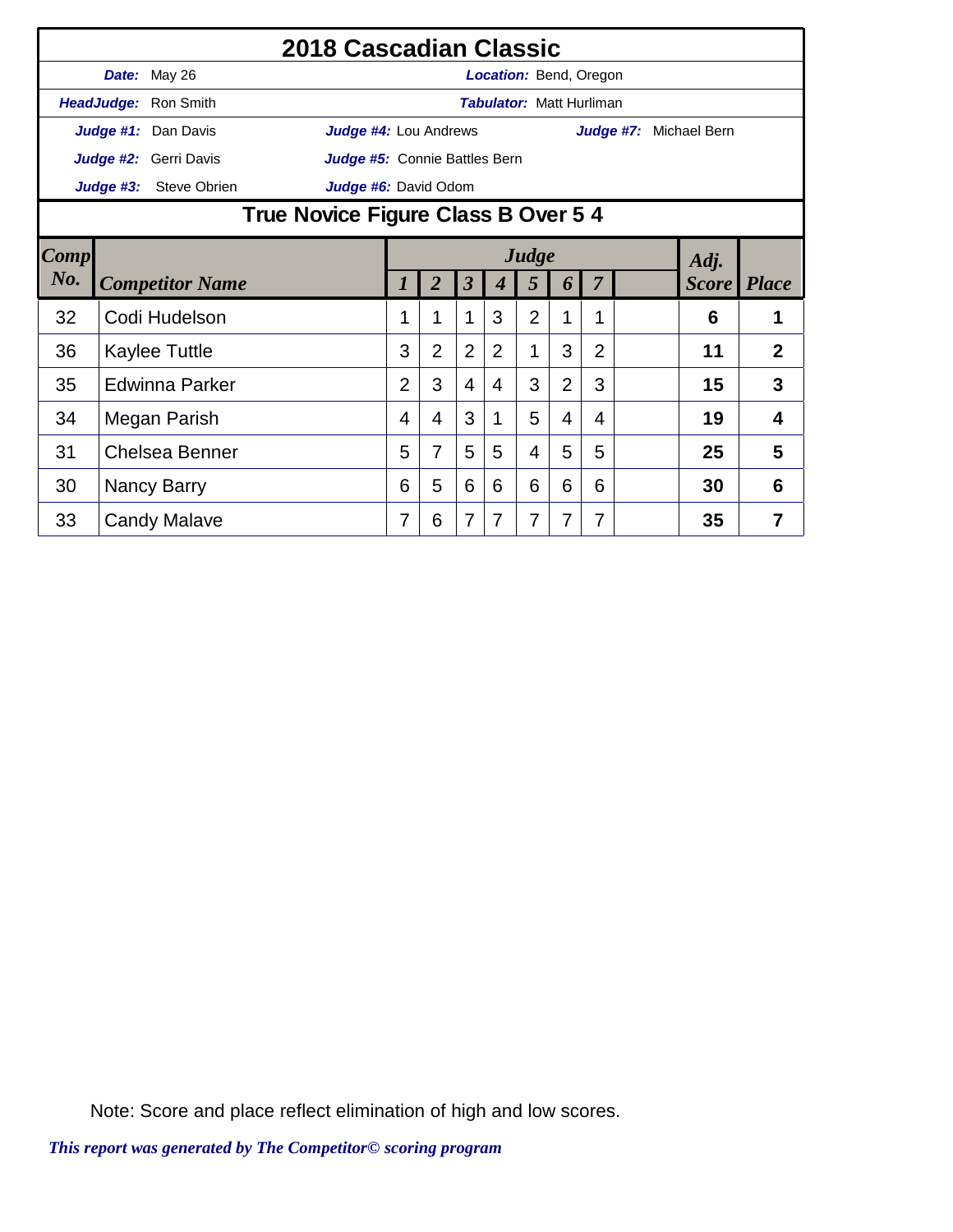|                     |                              | 2018 Cascadian Classic          |   |                |                      |                                 |                |                       |                |  |                               |                |
|---------------------|------------------------------|---------------------------------|---|----------------|----------------------|---------------------------------|----------------|-----------------------|----------------|--|-------------------------------|----------------|
|                     | Date: May 26                 |                                 |   |                |                      | <b>Location: Bend, Oregon</b>   |                |                       |                |  |                               |                |
|                     | HeadJudge: Ron Smith         |                                 |   |                |                      | <b>Tabulator: Matt Hurliman</b> |                |                       |                |  |                               |                |
|                     | Judge #1: Dan Davis          | <b>Judge #4:</b> Lou Andrews    |   |                |                      |                                 |                |                       |                |  | <b>Judge #7:</b> Michael Bern |                |
|                     | <b>Judge #2:</b> Gerri Davis | Judge #5: Connie Battles Bern   |   |                |                      |                                 |                |                       |                |  |                               |                |
|                     | Judge #3: David Odom         | Judge #6: Terry Brock           |   |                |                      |                                 |                |                       |                |  |                               |                |
|                     |                              | Novice Figure Class A Under 5 4 |   |                |                      |                                 |                |                       |                |  |                               |                |
| $\boldsymbol{Comp}$ |                              |                                 |   |                |                      |                                 | Judge          |                       |                |  | Adj.                          |                |
| No.                 | <b>Competitor Name</b>       |                                 |   | 2              | $\boldsymbol{\beta}$ | 4                               | 5              | $\boldsymbol{\theta}$ | 7              |  | <b>Score</b>                  | <i>Place</i>   |
| 37                  | Lauradelle Isaacs            |                                 |   |                | 1                    |                                 | 1              | 1                     |                |  | 5                             |                |
| 39                  | <b>Brandalyn Whiteaker</b>   |                                 | 2 | $\overline{2}$ | $\overline{2}$       | 2                               | $\overline{2}$ | 2                     | $\overline{2}$ |  | 10                            | $\overline{2}$ |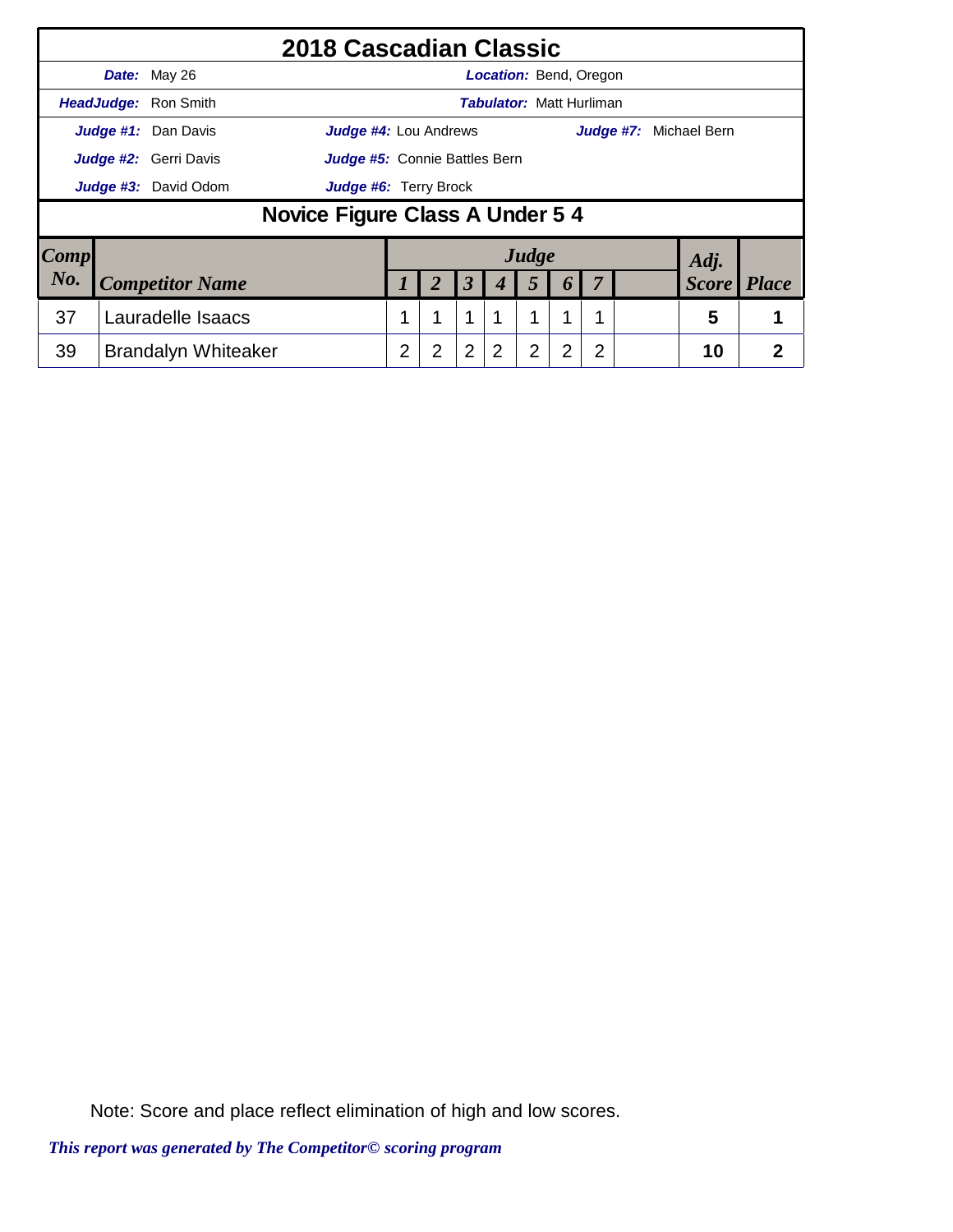|        |                        | 2018 Cascadian Classic         |                |                |                      |                  |                                 |                |                |              |                |
|--------|------------------------|--------------------------------|----------------|----------------|----------------------|------------------|---------------------------------|----------------|----------------|--------------|----------------|
|        | Date: May 26           |                                |                |                |                      |                  | Location: Bend, Oregon          |                |                |              |                |
|        | HeadJudge: Ron Smith   |                                |                |                |                      |                  | <b>Tabulator: Matt Hurliman</b> |                |                |              |                |
|        | Judge #1: Dan Davis    | Judge #4: Lou Andrews          |                |                |                      |                  |                                 |                | Judge #7:      | Michael Bern |                |
|        | Judge #2: Gerri Davis  | Judge #5: Connie Battles Bern  |                |                |                      |                  |                                 |                |                |              |                |
|        | Judge #3: David Odom   | Judge #6: Terry Brock          |                |                |                      |                  |                                 |                |                |              |                |
|        |                        | Novice Figure Class B Over 5 4 |                |                |                      |                  |                                 |                |                |              |                |
| Comp   |                        |                                |                |                |                      |                  | Judge                           |                |                | Adj.         |                |
| $N0$ . | <b>Competitor Name</b> |                                |                | $\overline{2}$ | $\boldsymbol{\beta}$ | $\boldsymbol{4}$ | 5                               | 6              | $\overline{7}$ | <b>Score</b> | <i>Place</i>   |
| 43     | <b>Tishena Ford</b>    |                                |                |                | 1                    | $\overline{2}$   | 3                               | 4              | $\overline{2}$ | 9            |                |
| 46     | Kaylee Tuttle          |                                | 3              | $\overline{2}$ | 3                    | 3                | 1                               | $\overline{2}$ | 1              | 11           | $\overline{2}$ |
| 42     | JoAnna Feeney          |                                | $\overline{2}$ | 6              | $\overline{2}$       | 1                | $\overline{2}$                  | 1              | 5              | 12           | 3              |
| 44     | Megan Parish           |                                | 4              | 3              | 4                    | 4                | $\overline{4}$                  | 3              | 6              | 19           | $\overline{4}$ |
| 40     | <b>Vickie Cafferty</b> |                                | 5              | 5              | 5                    | 5                | $\overline{7}$                  | 5              | 4              | 25           | 5              |
| 45     | <b>Edwinna Parker</b>  |                                | 6              | 4              | 6                    | 7                | 5                               | 6              | 3              | 27           | 6              |
| 41     | <b>Sherry Croston</b>  |                                | 7              | 7              | $\overline{7}$       | 6                | 6                               | 7              | 7              | 34           | $\overline{7}$ |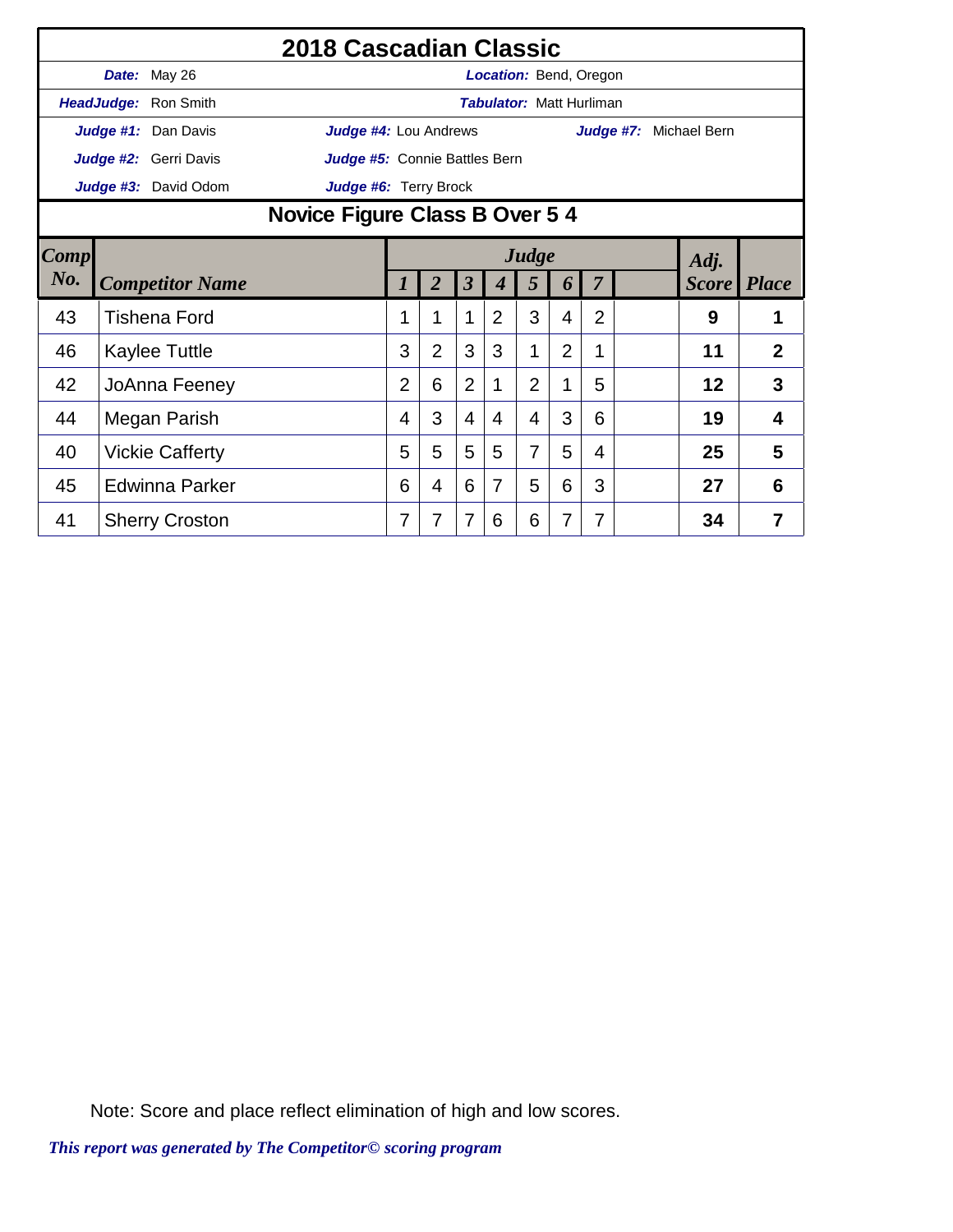|      |                         | 2018 Cascadian Classic                  |                     |                |                         |                |                                 |                |                |                        |              |                |
|------|-------------------------|-----------------------------------------|---------------------|----------------|-------------------------|----------------|---------------------------------|----------------|----------------|------------------------|--------------|----------------|
|      | Date: May 26            |                                         |                     |                |                         |                | <b>Location: Bend, Oregon</b>   |                |                |                        |              |                |
|      | HeadJudge: Ron Smith    |                                         |                     |                |                         |                | <b>Tabulator: Matt Hurliman</b> |                |                |                        |              |                |
|      | Judge #1: Dan Davis     | Judge #4: Lou Andrews                   |                     |                |                         |                |                                 |                |                | Judge #7: Michael Bern |              |                |
|      | Judge #2: Gerri Davis   | Judge #5: Connie Battles Bern           |                     |                |                         |                |                                 |                |                |                        |              |                |
|      | Judge #3: David Odom    | Judge #6: Terry Brock                   |                     |                |                         |                |                                 |                |                |                        |              |                |
|      |                         | Masters Figure Class A Over 35<br>Judge |                     |                |                         |                |                                 |                |                |                        |              |                |
| Comp |                         |                                         |                     |                |                         |                |                                 |                |                |                        | Adj.         |                |
| No.  | <b>Competitor Name</b>  |                                         | $\boldsymbol{\eta}$ | $\overline{2}$ | $\overline{\mathbf{3}}$ | 4              | 5                               | 6              | 7              |                        | <b>Score</b> | <b>Place</b>   |
| 48   | Meghan Boehm-Hart       |                                         | 3                   | 1              | 1                       | $\overline{2}$ | 3                               | 1              | $\overline{2}$ |                        | 9            | 1              |
| 47   | <b>Kimberly Bickley</b> |                                         | $\overline{2}$      | $\overline{2}$ | $\overline{2}$          | 1              | $\overline{2}$                  | $\overline{2}$ | 3              |                        | 10           | $\overline{2}$ |
| 54   | <b>Shelly Sanders</b>   |                                         | 4                   | 4              | 3                       | 4              | 1                               | 3              | 1              |                        | 15           | 3              |
| 50   | Corey Dobson            |                                         | 1                   | 3              | 4                       | 3              | 4                               | 4              | 4              |                        | 18           | 4              |
| 51   | Amie Garner             |                                         | 6                   | 5              | 5                       | 5              | 5                               | 7              | 6              |                        | 27           | 5              |
| 52   | Lisa Hamrick-Varga      |                                         | 5                   | 6              | 6                       | 6              | 6                               | 5              | 5              |                        | 28           | 6              |
| 53   | <b>Bobby Land</b>       |                                         | 7                   | 7              | 7                       | 7              | 7                               | 6              | 7              |                        | 35           | 7              |
| 49   | <b>Tamara Crawford</b>  |                                         | 8                   | 8              | 8                       | 8              | 8                               | 8              | 8              |                        | 40           | 8              |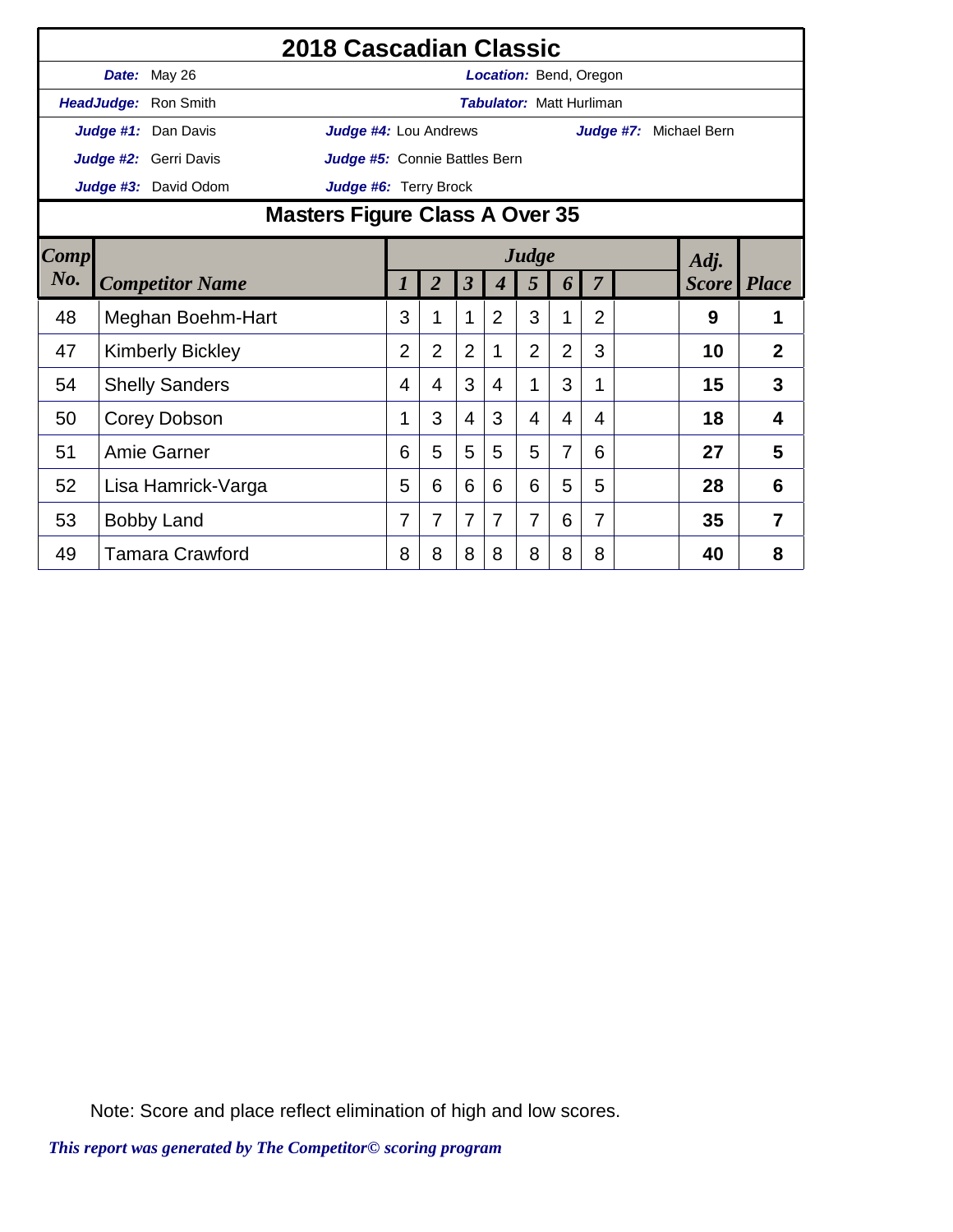|                |               |                        | 2018 Cascadian Classic         |                |                |                |                  |                                 |                |                |                        |                    |                |
|----------------|---------------|------------------------|--------------------------------|----------------|----------------|----------------|------------------|---------------------------------|----------------|----------------|------------------------|--------------------|----------------|
|                |               | Date: May 26           |                                |                |                |                |                  | Location: Bend, Oregon          |                |                |                        |                    |                |
|                |               | HeadJudge: Ron Smith   |                                |                |                |                |                  | <b>Tabulator: Matt Hurliman</b> |                |                |                        |                    |                |
|                |               | Judge #1: Dan Davis    | Judge #4: Lou Andrews          |                |                |                |                  |                                 |                |                | Judge #7: Michael Bern |                    |                |
|                |               | Judge #2: David Odom   | Judge #5: Connie Battles Bern  |                |                |                |                  |                                 |                |                |                        |                    |                |
|                |               | Judge #3: Steve Obrien | Judge #6: Terry Brock          |                |                |                |                  |                                 |                |                |                        |                    |                |
|                |               |                        | Masters Figure Class B Over 45 |                |                |                |                  |                                 |                |                |                        |                    |                |
| $\boxed{Comp}$ | Judge<br>Adj. |                        |                                |                |                |                |                  |                                 |                |                |                        |                    |                |
| No.            |               | <b>Competitor Name</b> |                                |                | $\overline{2}$ | $\mathbf{3}$   | $\boldsymbol{4}$ | 5                               | 6              | $\overline{7}$ |                        | <b>Score</b> Place |                |
| 55             |               | Sherri Bromagem        |                                | 1              |                | $\overline{2}$ | 1                | $\overline{2}$                  | 1              | $\overline{2}$ |                        | 7                  |                |
| 58             |               | Donna Davis            |                                | $\overline{2}$ | $\overline{2}$ | 3              | 3                | 1                               | $\overline{2}$ | 4              |                        | 12                 | $\overline{2}$ |
| 56             |               | Jenny Cole             |                                | 4              | 4              | 1              | 2                | 3                               | 3              | 3              |                        | 15                 | 3              |
| 61             |               | Edwinna Parker         |                                | 3              | 3              | $\overline{4}$ | 4                | 5                               | 4              | 1              |                        | 18                 | 4              |
| 59             |               | <b>Ruth Duran</b>      |                                | 6              | 6              | 6              | 5                | 4                               | 5              | 5              |                        | 27                 | 5              |
| 60             |               | <b>Candy Malave</b>    |                                | 5              | 5              | 5              | 6                | 6                               | 6              | 6              |                        | 28                 | 6              |
| 62             |               | Dawn Shughart          |                                | 7              | 7              | 7              | $\overline{7}$   | 7                               | 7              | 7              |                        | 35                 | $\overline{7}$ |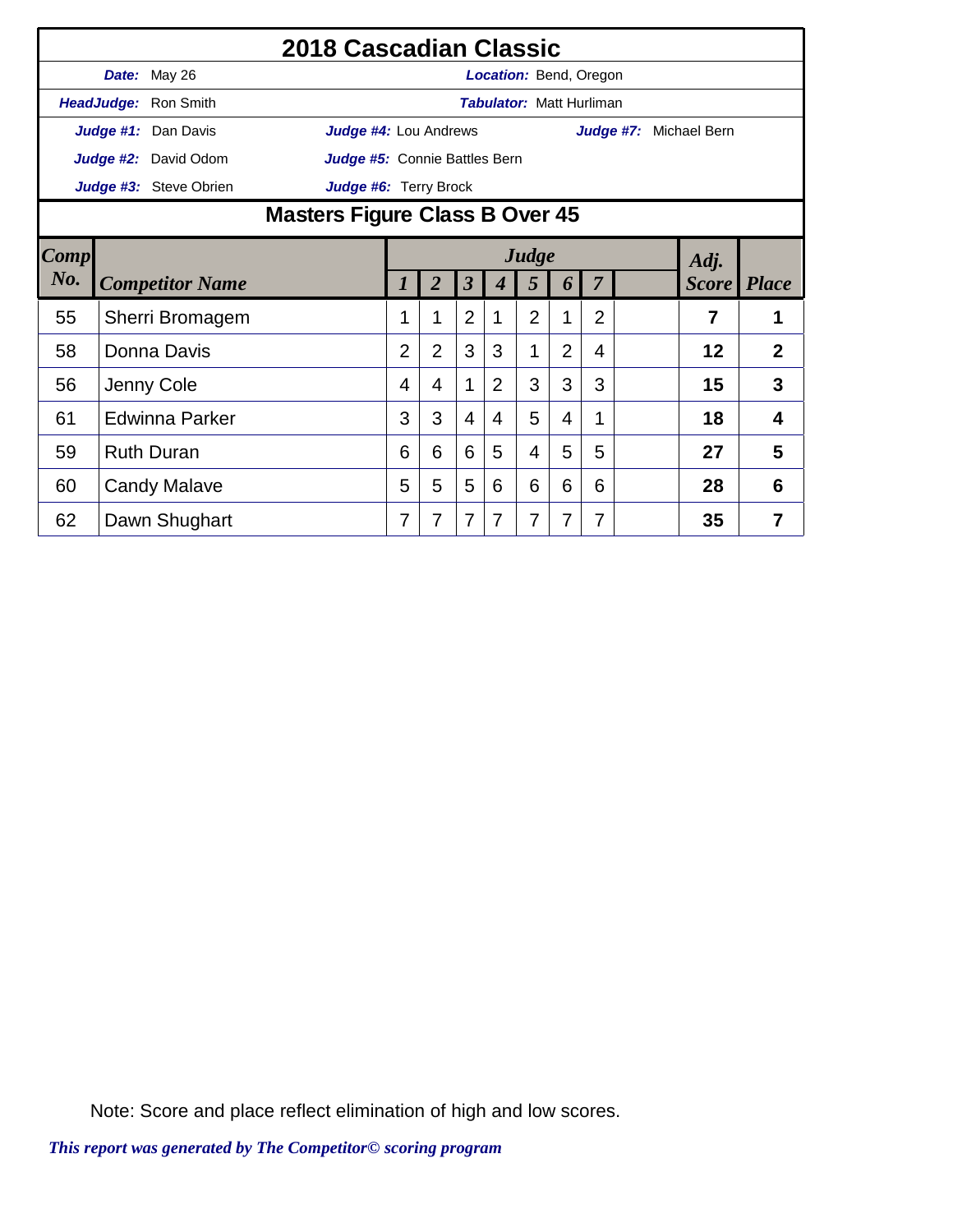|                        |                                                 |                             | 2018 Cascadian Classic        |   |   |                      |                                 |                |                       |                |           |                |                |
|------------------------|-------------------------------------------------|-----------------------------|-------------------------------|---|---|----------------------|---------------------------------|----------------|-----------------------|----------------|-----------|----------------|----------------|
|                        |                                                 | Date: May 26                |                               |   |   |                      | <b>Location: Bend, Oregon</b>   |                |                       |                |           |                |                |
|                        |                                                 | <b>HeadJudge: Ron Smith</b> |                               |   |   |                      | <b>Tabulator: Matt Hurliman</b> |                |                       |                |           |                |                |
|                        |                                                 | Judge #1: Dan Davis         | Judge #4: Lou Andrews         |   |   |                      |                                 |                |                       |                | Judge #7: | Michael Bern   |                |
|                        |                                                 | <b>Judge #2:</b> David Odom | Judge #5: Connie Battles Bern |   |   |                      |                                 |                |                       |                |           |                |                |
|                        | Judge #3: Steve Obrien<br>Judge #6: Terry Brock |                             |                               |   |   |                      |                                 |                |                       |                |           |                |                |
|                        | Masters Figure Class C Over 55                  |                             |                               |   |   |                      |                                 |                |                       |                |           |                |                |
| $\lfloor Comp \rfloor$ |                                                 |                             |                               |   |   |                      |                                 | Judge          |                       |                |           | Adj.           |                |
| No.                    |                                                 | <b>Competitor Name</b>      |                               |   |   | $\boldsymbol{\beta}$ |                                 | 5              | $\boldsymbol{\theta}$ |                |           | <b>Score</b>   | <i>Place</i>   |
| 63                     |                                                 | <b>Vickie Cafferty</b>      |                               | 2 | 1 | $\overline{2}$       |                                 |                |                       | $\overline{2}$ |           | $\overline{7}$ | 1              |
| 64                     |                                                 | <b>Kristine Kipp</b>        |                               |   | 2 | 1                    | 2                               | $\overline{2}$ | 2                     | 1              |           | 8              | $\overline{2}$ |
| 65                     |                                                 | <b>Peggy Sue Sweet</b>      |                               | 3 | 3 | 3                    | 3                               | 3              | 3                     | 3              |           | 15             | 3              |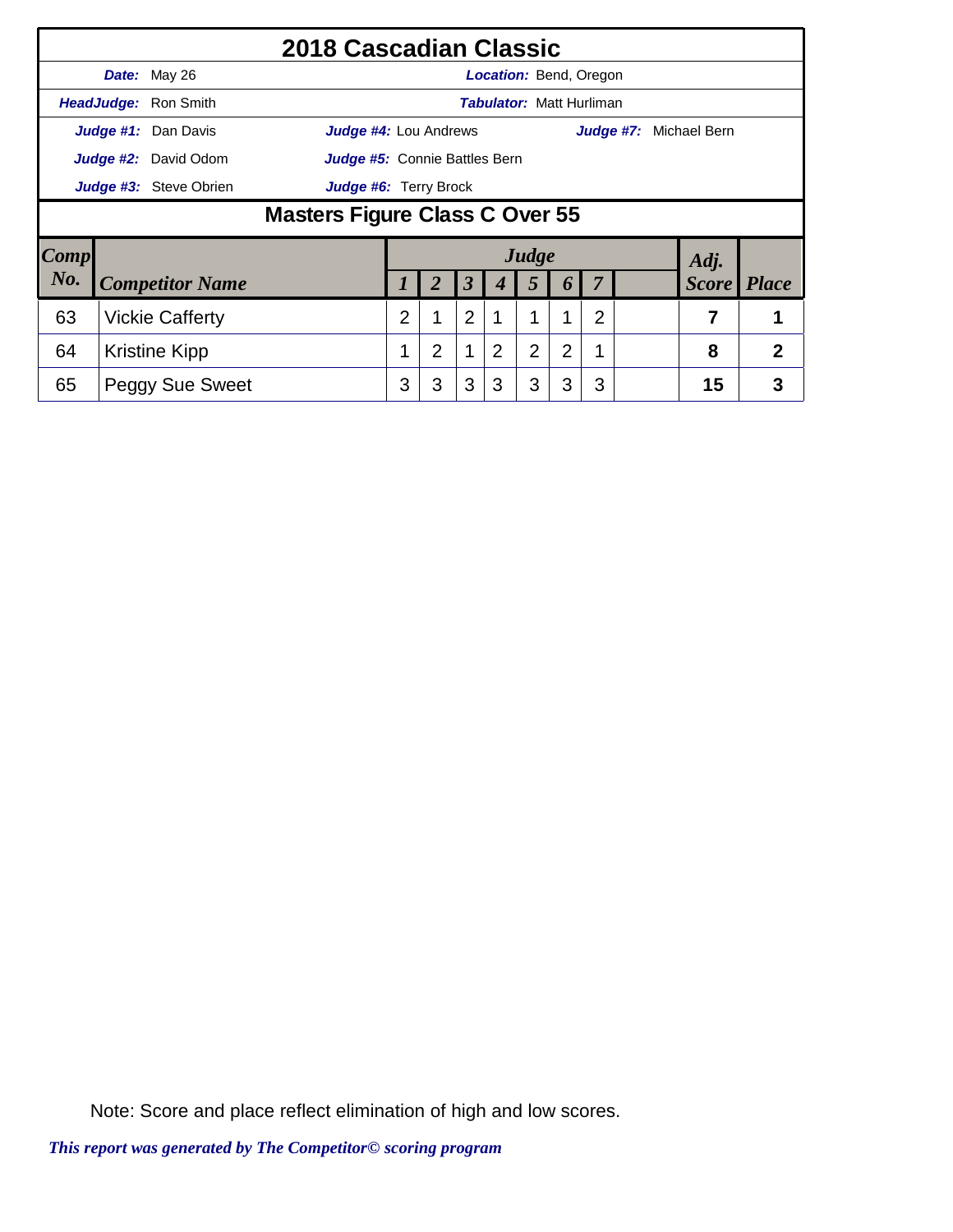|                                                 |                               | 2018 Cascadian Classic                                       |   |   |                |                                 |                |          |                |  |  |                        |              |
|-------------------------------------------------|-------------------------------|--------------------------------------------------------------|---|---|----------------|---------------------------------|----------------|----------|----------------|--|--|------------------------|--------------|
|                                                 |                               | Date: May 26                                                 |   |   |                | <b>Location: Bend, Oregon</b>   |                |          |                |  |  |                        |              |
|                                                 |                               | <b>HeadJudge: Ron Smith</b>                                  |   |   |                | <b>Tabulator: Matt Hurliman</b> |                |          |                |  |  |                        |              |
|                                                 |                               | Judge #1: Dan Davis<br><b>Judge #4:</b> Lou Andrews          |   |   |                |                                 |                |          |                |  |  | Judge #7: Michael Bern |              |
|                                                 |                               | <b>Judge #2:</b> David Odom<br>Judge #5: Connie Battles Bern |   |   |                |                                 |                |          |                |  |  |                        |              |
| Judge #3: Steve Obrien<br>Judge #6: Terry Brock |                               |                                                              |   |   |                |                                 |                |          |                |  |  |                        |              |
|                                                 | Open Figure Class A Under 5 2 |                                                              |   |   |                |                                 |                |          |                |  |  |                        |              |
| $\lfloor Comp \rfloor$                          |                               |                                                              |   |   |                |                                 | Judge          |          |                |  |  | Adj.                   |              |
| No.                                             |                               | <b>Competitor Name</b>                                       |   |   | 3              | 4                               | 5              | $\bm{b}$ | $\overline{7}$ |  |  | <i>Score</i>           | <i>Place</i> |
| 66                                              |                               | Meghan Boehm-Hart                                            |   | 1 | 1              |                                 | 1              | 1        | 1              |  |  | 5                      |              |
| 68                                              |                               | Amie Garner                                                  | 2 | 3 | $\overline{2}$ | $\overline{2}$                  | $\overline{2}$ | 3        | $\overline{2}$ |  |  | 11                     | 2            |
| 67                                              |                               | <b>Ruth Duran</b>                                            | 3 | 2 | 3              | 3                               | 3              | 2        | 3              |  |  | 14                     | 3            |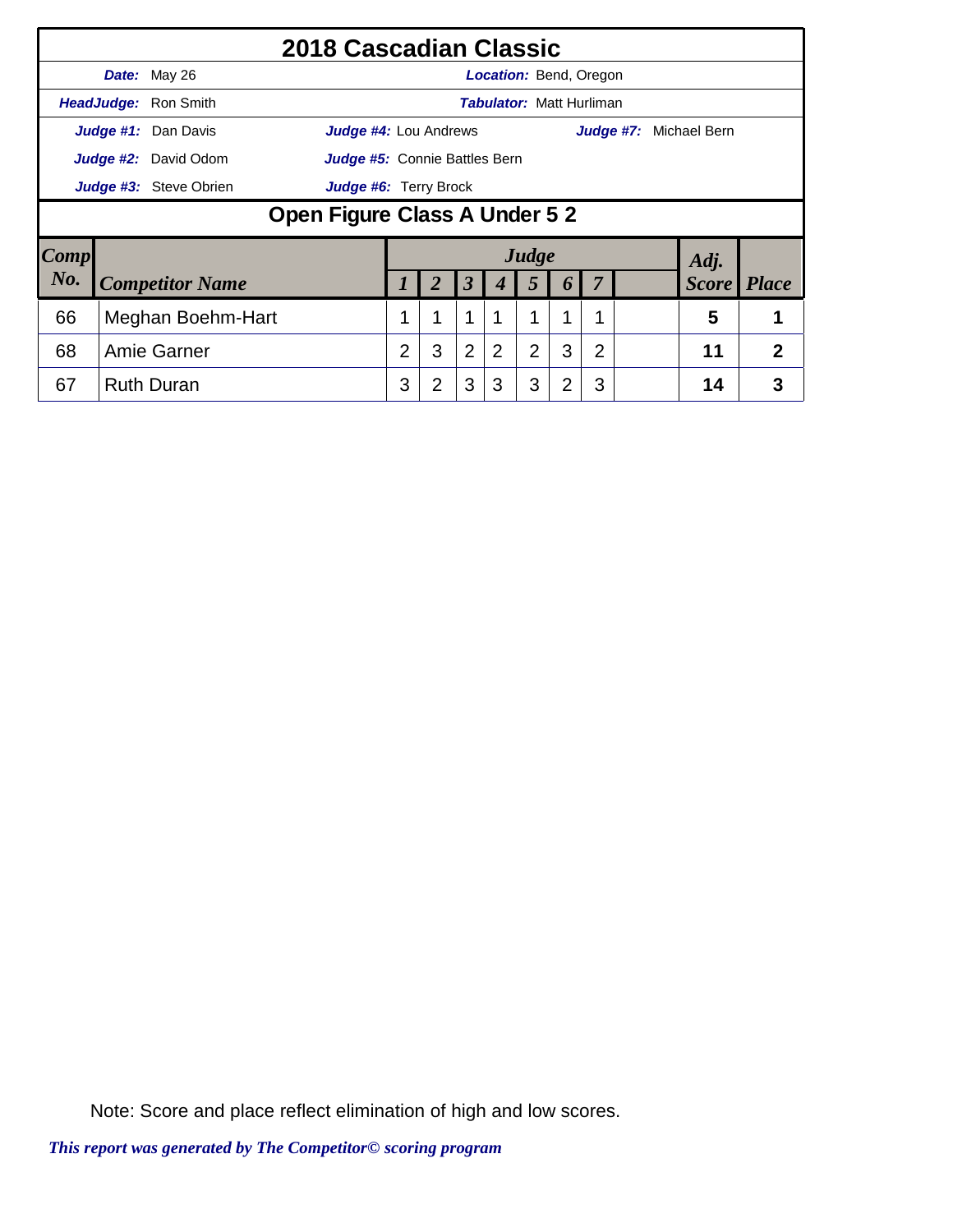|                |                         | 2018 Cascadian Classic        |                |                |                      |                  |                                 |                |                |           |              |                |
|----------------|-------------------------|-------------------------------|----------------|----------------|----------------------|------------------|---------------------------------|----------------|----------------|-----------|--------------|----------------|
|                | Date: May 26            |                               |                |                |                      |                  | <b>Location: Bend, Oregon</b>   |                |                |           |              |                |
|                | HeadJudge: Ron Smith    |                               |                |                |                      |                  | <b>Tabulator: Matt Hurliman</b> |                |                |           |              |                |
|                | Judge #1: David Odom    | Judge #4: Lou Andrews         |                |                |                      |                  |                                 |                |                | Judge #7: | Michael Bern |                |
|                | Judge #2: Gerri Davis   | Judge #5: Connie Battles Bern |                |                |                      |                  |                                 |                |                |           |              |                |
|                | Judge #3: Steve Obrien  | Judge #6: Terry Brock         |                |                |                      |                  |                                 |                |                |           |              |                |
|                |                         | Open Figure Class B Under 5 4 |                |                |                      |                  |                                 |                |                |           |              |                |
| $\boxed{Comp}$ |                         | Judge<br>Adj.                 |                |                |                      |                  |                                 |                |                |           |              |                |
| No.            | <b>Competitor Name</b>  |                               | 1              | $\overline{2}$ | $\boldsymbol{\beta}$ | $\boldsymbol{4}$ | 5                               | 6              | $\overline{7}$ |           | <b>Score</b> | <i>Place</i>   |
| 75             | Alicia Morse            |                               | 1              |                | 1                    | 2                | 1                               | 1              | 1              |           | 5            |                |
| 74             | Lauradelle Isaacs       |                               | $\overline{2}$ | $\overline{2}$ | $\overline{2}$       | 3                | $\overline{2}$                  | $\overline{2}$ | 3              |           | 11           | $\overline{2}$ |
| 72             | Sam Cowan               |                               | 3              | 3              | 5                    | 4                | 4                               | 4              | $\overline{2}$ |           | 18           | 3              |
| 70             | <b>Kimberly Bickley</b> |                               | 5              | 5              | 6                    | 1                | 3                               | 3              | 5              |           | 21           | 4              |
| 71             | Jenny Cole              |                               | 4              | 4              | $\overline{4}$       | 6                | 6                               | 7              | 7              |           | 27           | 5              |
| 76             | Akacia Strafford        |                               | 7              | 7              | 3                    | $\overline{7}$   | 5                               | 5              | $\overline{4}$ |           | 28           | 6              |
| 73             | Donna Davis             |                               | 6              | 6              | 7                    | 5                | 7                               | 6              | 6              |           | 31           | 7              |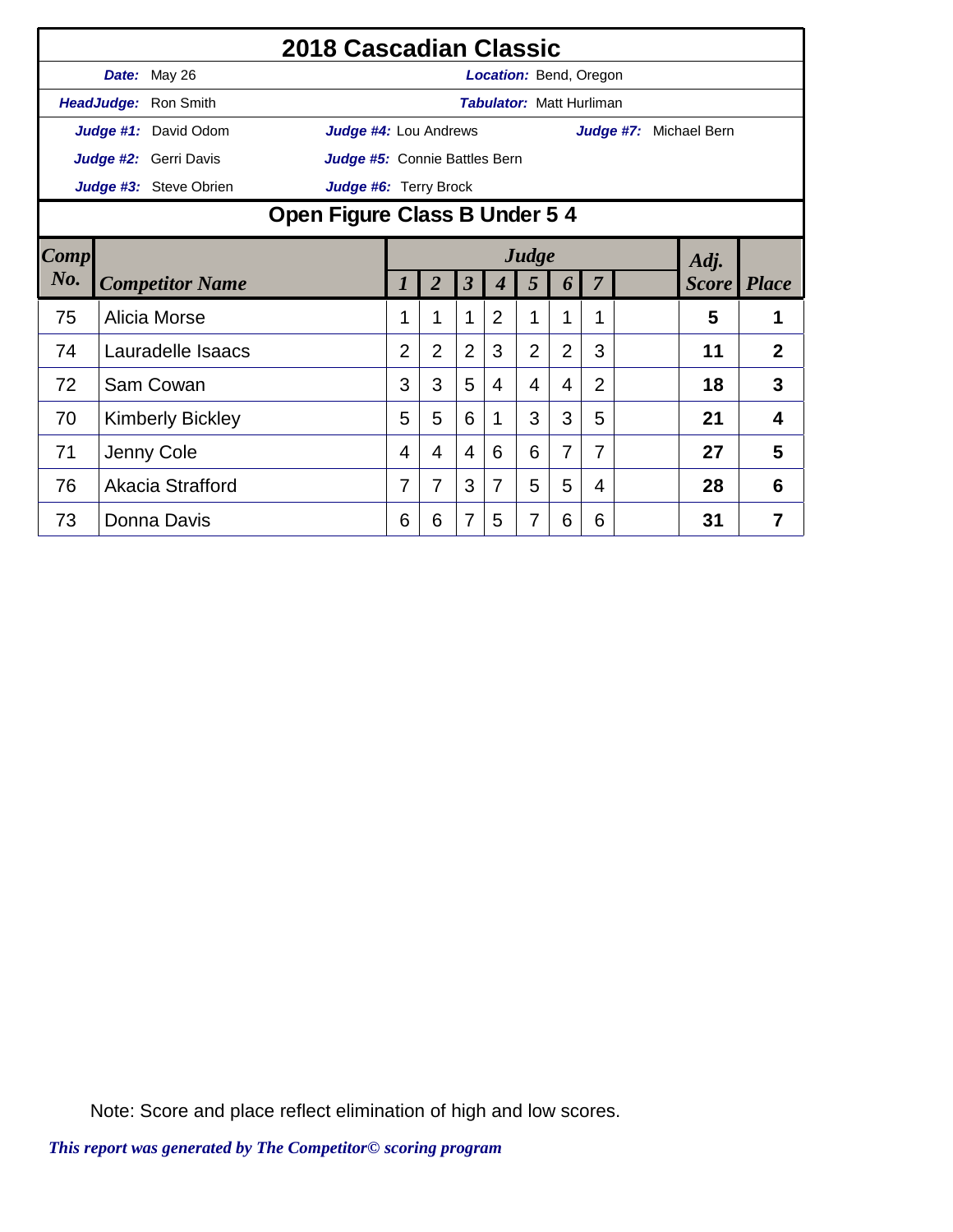|                |                        | 2018 Cascadian Classic        |                |                |                         |                                 |                |                |                |           |                    |                |
|----------------|------------------------|-------------------------------|----------------|----------------|-------------------------|---------------------------------|----------------|----------------|----------------|-----------|--------------------|----------------|
|                | Date: May 26           |                               |                |                |                         | Location: Bend, Oregon          |                |                |                |           |                    |                |
|                | HeadJudge: Ron Smith   |                               |                |                |                         | <b>Tabulator: Matt Hurliman</b> |                |                |                |           |                    |                |
|                | Judge #1: David Odom   | Judge #4: Lou Andrews         |                |                |                         |                                 |                |                |                | Judge #7: | Michael Bern       |                |
|                | Judge #2: Gerri Davis  | Judge #5: Connie Battles Bern |                |                |                         |                                 |                |                |                |           |                    |                |
|                | Judge #3: Steve Obrien | Judge #6: Terry Brock         |                |                |                         |                                 |                |                |                |           |                    |                |
|                |                        | Open Figure Class C Under 5 6 |                |                |                         |                                 |                |                |                |           |                    |                |
| $\boxed{Comp}$ |                        |                               |                | Judge          |                         |                                 |                | Adj.           |                |           |                    |                |
| $N0$ .         | <b>Competitor Name</b> |                               | 1              | $\overline{2}$ | $\overline{\mathbf{3}}$ | $\boldsymbol{4}$                | 5              | 6              | $\overline{7}$ |           | <b>Score</b> Place |                |
| 77             | <b>Kat Broderik</b>    |                               | 1              |                | 1                       |                                 | 1              | 1              | 1              |           | 5                  |                |
| 82             | <b>Bobby Land</b>      |                               | 4              | $\overline{2}$ | 3                       | 4                               | 3              | 3              | $\overline{2}$ |           | 15                 | $\overline{2}$ |
| 81             | JoAnna Feeney          |                               | 3              | 5              | $\overline{2}$          | 3                               | 4              | $\overline{2}$ | 4              |           | 16                 | 3              |
| 78             | Sherri Bromagem        |                               | $\overline{2}$ | 4              | 5                       | $\overline{2}$                  | $\overline{2}$ | 5              | 5              |           | 18                 | 4              |
| 305            | <b>Tishena Ford</b>    |                               | 5              | 3              | 4                       | 5                               | 5              | 4              | 3              |           | 21                 | 5              |
| 80             | <b>Sherry Croston</b>  |                               | 6              | 6              | $\overline{7}$          | 6                               | 6              | 6              | 7              |           | 31                 | 6              |
| 79             | <b>Tamara Crawford</b> |                               | 7              | 7              | 6                       | 7                               | 7              | 7              | 6              |           | 34                 | $\overline{7}$ |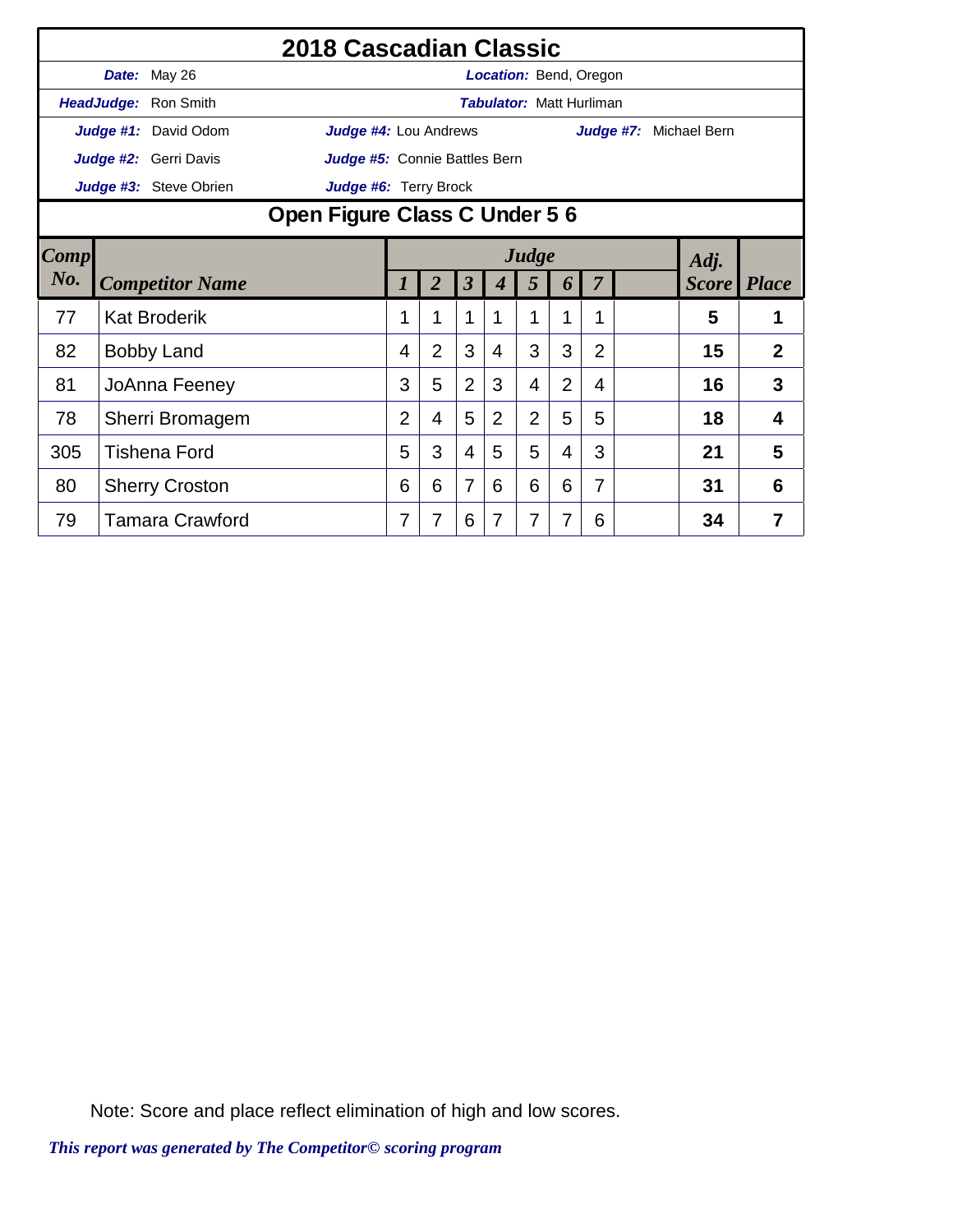|      |                              | 2018 Cascadian Classic        |                |                |                |                |                |                                 |           |  |  |              |              |
|------|------------------------------|-------------------------------|----------------|----------------|----------------|----------------|----------------|---------------------------------|-----------|--|--|--------------|--------------|
|      | Date: May 26                 |                               |                |                |                |                |                | <b>Location:</b> Bend, Oregon   |           |  |  |              |              |
|      | <b>HeadJudge:</b> Ron Smith  |                               |                |                |                |                |                | <b>Tabulator: Matt Hurliman</b> |           |  |  |              |              |
|      | Judge #1: David Odom         | Judge #4: Lou Andrews         |                |                |                |                |                |                                 | Judge #7: |  |  | Michael Bern |              |
|      | Judge #2: Gerri Davis        | Judge #5: Connie Battles Bern |                |                |                |                |                |                                 |           |  |  |              |              |
|      | Judge #3: Steve Obrien       | Judge #6: Terry Brock         |                |                |                |                |                |                                 |           |  |  |              |              |
|      | Open Figure Class D Under 58 |                               |                |                |                |                |                |                                 |           |  |  |              |              |
| Comp |                              |                               |                |                |                |                | Judge          |                                 |           |  |  | Adj.         |              |
| No.  | <b>Competitor Name</b>       |                               |                | 2              | 3              | 4              | 5              | 6                               |           |  |  | <b>Score</b> | <b>Place</b> |
| 85   | <b>Shelly Sanders</b>        |                               |                | 1              | 1              |                |                | 1                               | 1         |  |  | 5            | 1            |
| 83   | Carlie Boyle                 |                               | $\overline{2}$ | $\overline{2}$ | $\overline{2}$ | $\overline{2}$ | $\overline{2}$ | $\overline{2}$                  | 4         |  |  | 10           | 2            |
| 84   | Codi Hudelson                |                               | 3              | 3              | 3              | 4              | 4              | 3                               | 3         |  |  | 16           | 3            |
| 86   | Michelle Slaughter           |                               | 4              | 4              | 4              | 3              | 3              | 4                               |           |  |  | 18           | 4            |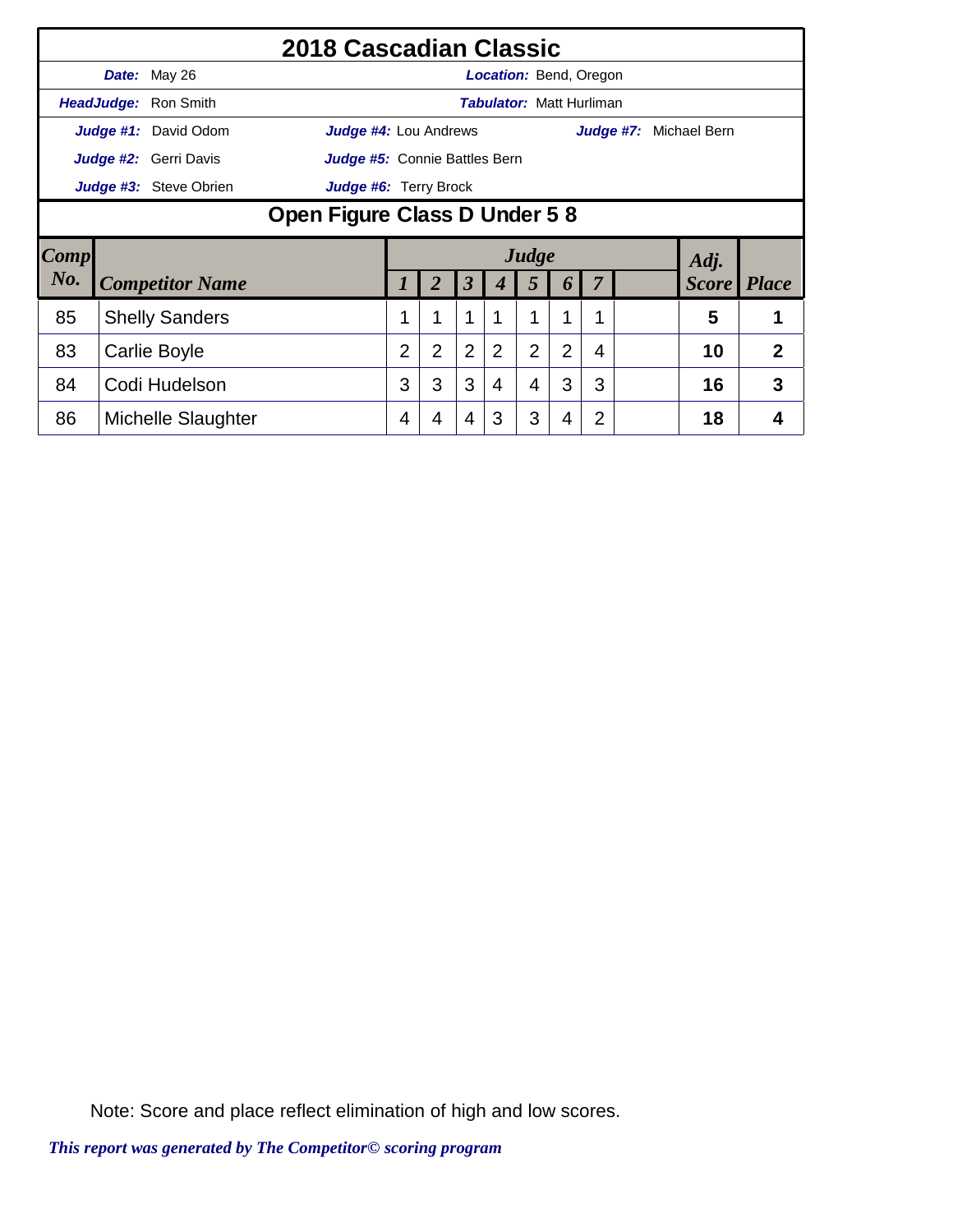|                     |                              | 2018 Cascadian Classic        |   |                |                      |                                 |                |                  |                |  |                        |                |
|---------------------|------------------------------|-------------------------------|---|----------------|----------------------|---------------------------------|----------------|------------------|----------------|--|------------------------|----------------|
|                     | Date: May 26                 |                               |   |                |                      | <b>Location: Bend, Oregon</b>   |                |                  |                |  |                        |                |
|                     | HeadJudge: Ron Smith         |                               |   |                |                      | <b>Tabulator: Matt Hurliman</b> |                |                  |                |  |                        |                |
|                     | Judge #1: Dan Davis          | <b>Judge #4:</b> Lou Andrews  |   |                |                      |                                 |                |                  |                |  | Judge #7: Michael Bern |                |
|                     | <b>Judge #2:</b> Gerri Davis | Judge #5: Connie Battles Bern |   |                |                      |                                 |                |                  |                |  |                        |                |
|                     | Judge #3: Steve Obrien       | Judge #6: Terry Brock         |   |                |                      |                                 |                |                  |                |  |                        |                |
|                     |                              | Open Figure Class E Over 58   |   |                |                      |                                 |                |                  |                |  |                        |                |
| $\boldsymbol{Comp}$ |                              |                               |   |                |                      |                                 | Judge          |                  |                |  | Adj.                   |                |
| No.                 | <b>Competitor Name</b>       |                               |   | $\overline{2}$ | $\boldsymbol{\beta}$ | 4                               | 5              | $\boldsymbol{b}$ | 7              |  | <b>Score</b>           | <i>Place</i>   |
| 87                  | Lisa Hamrick-Varga           |                               |   |                | 1                    |                                 | 1              | 1                |                |  | 5                      |                |
| 88                  | <b>Cat Warner</b>            |                               | 2 | $\overline{2}$ | $\overline{2}$       | 2                               | $\overline{2}$ | 2                | $\overline{2}$ |  | 10                     | $\overline{2}$ |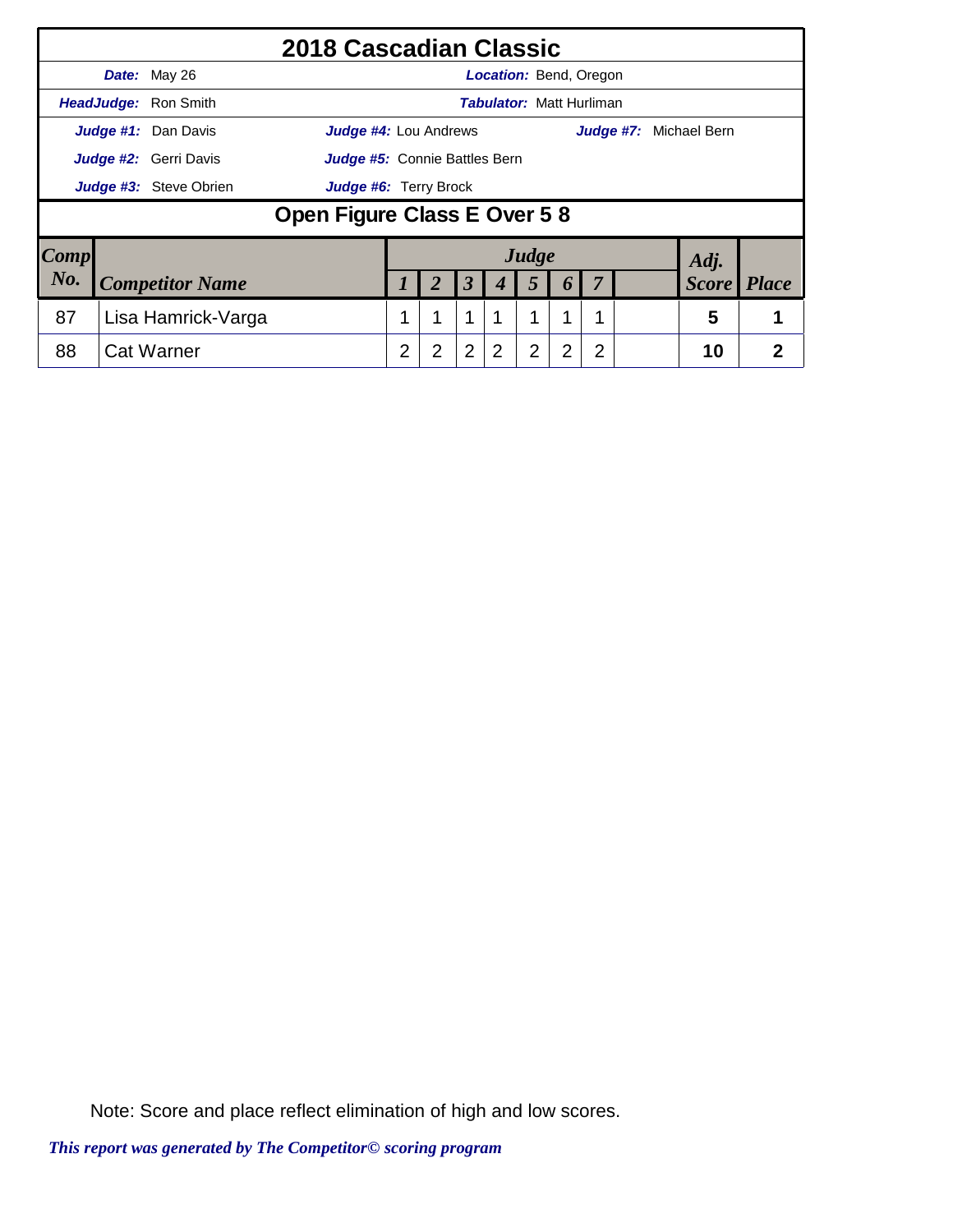|      |           |                        | 2018 Cascadian Classic              |   |                |                      |                                 |       |   |   |  |                        |                |
|------|-----------|------------------------|-------------------------------------|---|----------------|----------------------|---------------------------------|-------|---|---|--|------------------------|----------------|
|      |           | Date: May 26           |                                     |   |                |                      | <b>Location: Bend, Oregon</b>   |       |   |   |  |                        |                |
|      |           | HeadJudge: Ron Smith   |                                     |   |                |                      | <b>Tabulator: Matt Hurliman</b> |       |   |   |  |                        |                |
|      |           | Judge #1: Dan Davis    | <b>Judge #4: Lou Andrews</b>        |   |                |                      |                                 |       |   |   |  | Judge #7: Michael Bern |                |
|      |           | Judge #2: Gerri Davis  | Judge #5: Connie Battles Bern       |   |                |                      |                                 |       |   |   |  |                        |                |
|      |           | Judge #3: Steve Obrien | Judge #6: Terry Brock               |   |                |                      |                                 |       |   |   |  |                        |                |
|      |           |                        | Open Mens Bodybuilding Bantamweight |   |                |                      |                                 |       |   |   |  |                        |                |
| Comp |           |                        |                                     |   |                |                      |                                 | Judge |   |   |  | Adj.                   |                |
| No.  |           | <b>Competitor Name</b> |                                     |   | 2              | $\boldsymbol{\beta}$ | 4                               | 5     | 6 | 7 |  | <b>Score</b>           | <b>Place</b>   |
| 89   | Kyle Jull |                        |                                     |   |                | 1                    | 1                               | 1     | 1 |   |  | 5                      |                |
| 90   |           | <b>Ken Phillips</b>    |                                     | 2 | $\overline{2}$ | $\overline{2}$       | $\overline{2}$                  | 2     | 2 | 2 |  | 10                     | $\overline{2}$ |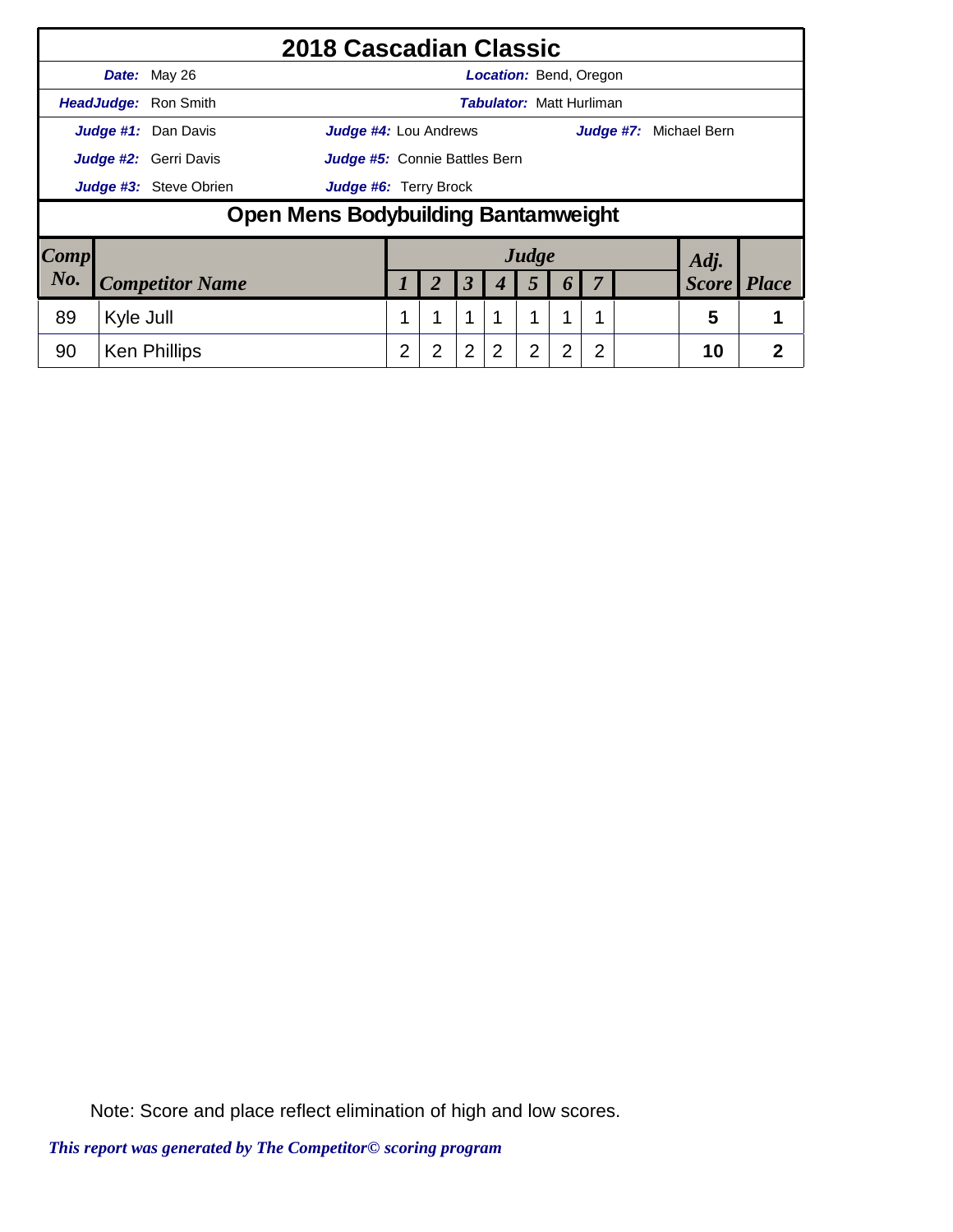|      |         |                             | 2018 Cascadian Classic             |   |                |                      |                                 |                |                |                |                        |              |
|------|---------|-----------------------------|------------------------------------|---|----------------|----------------------|---------------------------------|----------------|----------------|----------------|------------------------|--------------|
|      |         | Date: May 26                |                                    |   |                |                      | <b>Location: Bend, Oregon</b>   |                |                |                |                        |              |
|      |         | <b>HeadJudge:</b> Ron Smith |                                    |   |                |                      | <b>Tabulator: Matt Hurliman</b> |                |                |                |                        |              |
|      |         | Judge #1: Dan Davis         | <b>Judge #4:</b> Lou Andrews       |   |                |                      |                                 |                |                |                | Judge #7: Michael Bern |              |
|      |         | Judge #2: Gerri Davis       | Judge #5: Connie Battles Bern      |   |                |                      |                                 |                |                |                |                        |              |
|      |         | Judge #3: Steve Obrien      | <b>Judge #6:</b> Terry Brock       |   |                |                      |                                 |                |                |                |                        |              |
|      |         |                             | Open Mens Bodybuilding Lightweight |   |                |                      |                                 |                |                |                |                        |              |
| Comp |         |                             |                                    |   |                |                      |                                 | Judge          |                |                | Adj.                   |              |
| No.  |         | <b>Competitor Name</b>      |                                    |   | $\overline{2}$ | $\boldsymbol{\beta}$ | 4                               | 5              | 6              |                | <b>Score</b>           | <i>Place</i> |
| 91   | Khoi Le |                             |                                    |   | 4              | 1                    |                                 | 1              |                |                | 5                      |              |
| 92   |         | Deion Mock                  |                                    | 2 | $\overline{2}$ | $\overline{2}$       | $\overline{2}$                  | $\overline{2}$ | $\overline{2}$ | $\overline{2}$ | 10                     | 2            |
| 93   |         | <b>Tyler Nice</b>           |                                    | 3 | 3              | 3                    | 3                               | 3              | 3              | 3              | 15                     | 3            |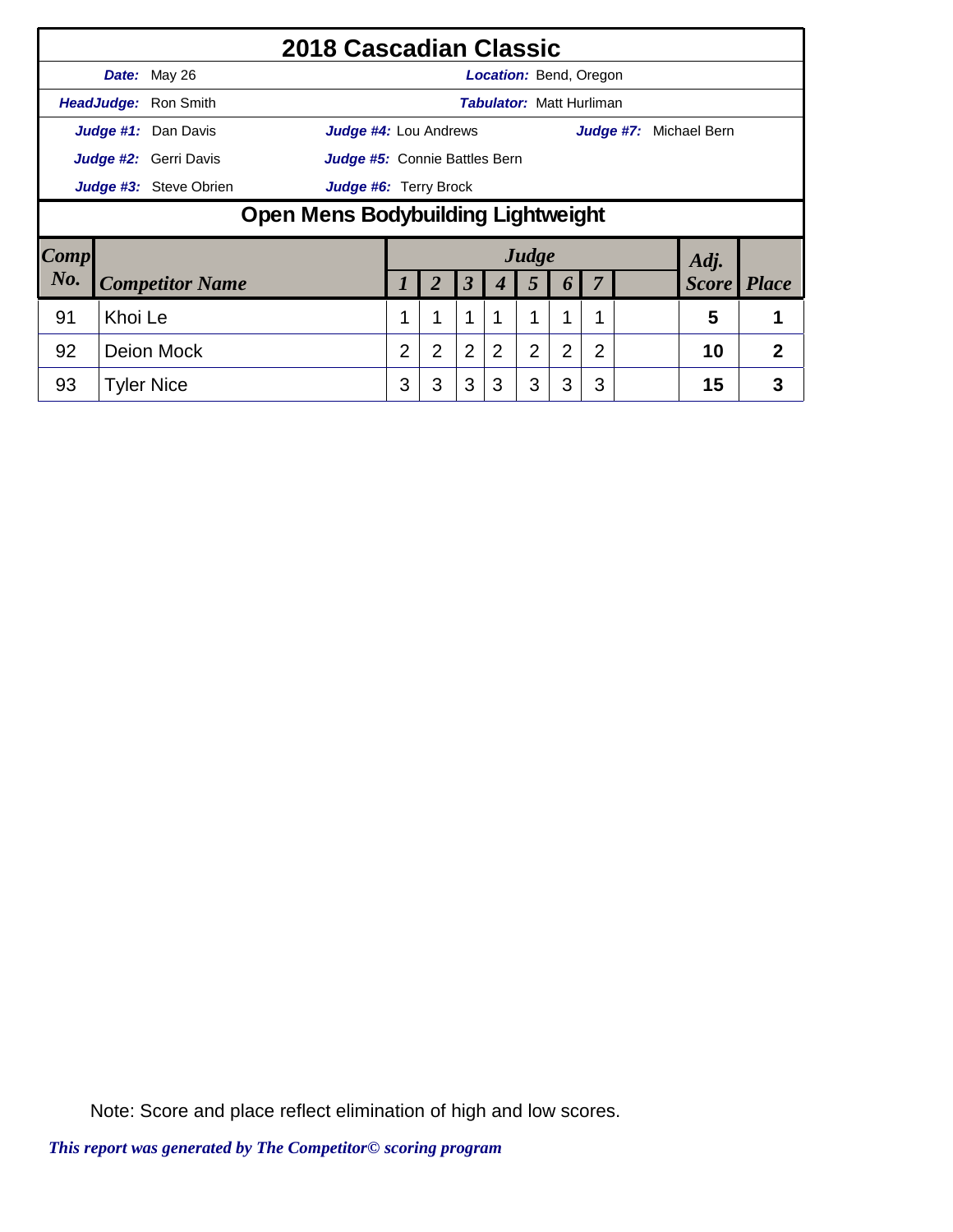|                                                        |                                                        |                        | 2018 Cascadian Classic |                |                |                |                                 |                |                       |   |  |                      |  |              |
|--------------------------------------------------------|--------------------------------------------------------|------------------------|------------------------|----------------|----------------|----------------|---------------------------------|----------------|-----------------------|---|--|----------------------|--|--------------|
|                                                        |                                                        | Date: May 26           |                        |                |                |                | <b>Location:</b> Bend, Oregon   |                |                       |   |  |                      |  |              |
|                                                        |                                                        | HeadJudge: Ron Smith   |                        |                |                |                | <b>Tabulator: Matt Hurliman</b> |                |                       |   |  |                      |  |              |
|                                                        |                                                        | Judge #1: Dan Davis    | Judge #4: Lou Andrews  |                |                |                |                                 |                |                       |   |  | Judge #7: David Odom |  |              |
|                                                        | Judge #2: Gerri Davis<br>Judge #5: Connie Battles Bern |                        |                        |                |                |                |                                 |                |                       |   |  |                      |  |              |
| Judge #3: Steve Obrien<br><b>Judge #6: Terry Brock</b> |                                                        |                        |                        |                |                |                |                                 |                |                       |   |  |                      |  |              |
|                                                        | Open Mens Bodybuilding Middleweight                    |                        |                        |                |                |                |                                 |                |                       |   |  |                      |  |              |
| <b>Comp</b>                                            |                                                        |                        |                        |                |                |                |                                 | Judge          |                       |   |  | Adj.                 |  |              |
| No.                                                    |                                                        | <b>Competitor Name</b> |                        |                |                | 3              | 4                               | 5              | $\boldsymbol{\theta}$ |   |  | <b>Score</b>         |  | <i>Place</i> |
| 96                                                     |                                                        | <b>Tim OMalley</b>     |                        |                | 1              | 1              |                                 |                | 1                     | 1 |  | 5                    |  | 1            |
| 94                                                     |                                                        | <b>Nathanial Dahl</b>  |                        | $\overline{2}$ | $\overline{2}$ | $\overline{2}$ | $\overline{2}$                  | $\overline{2}$ | 2                     | 2 |  | 10                   |  | 2            |
| 95                                                     |                                                        | Paco Magana            |                        | 3              | 3              | 3              | 3                               | 3              | 3                     | 3 |  | 15                   |  | 3            |
|                                                        |                                                        |                        |                        |                |                |                |                                 |                |                       |   |  |                      |  |              |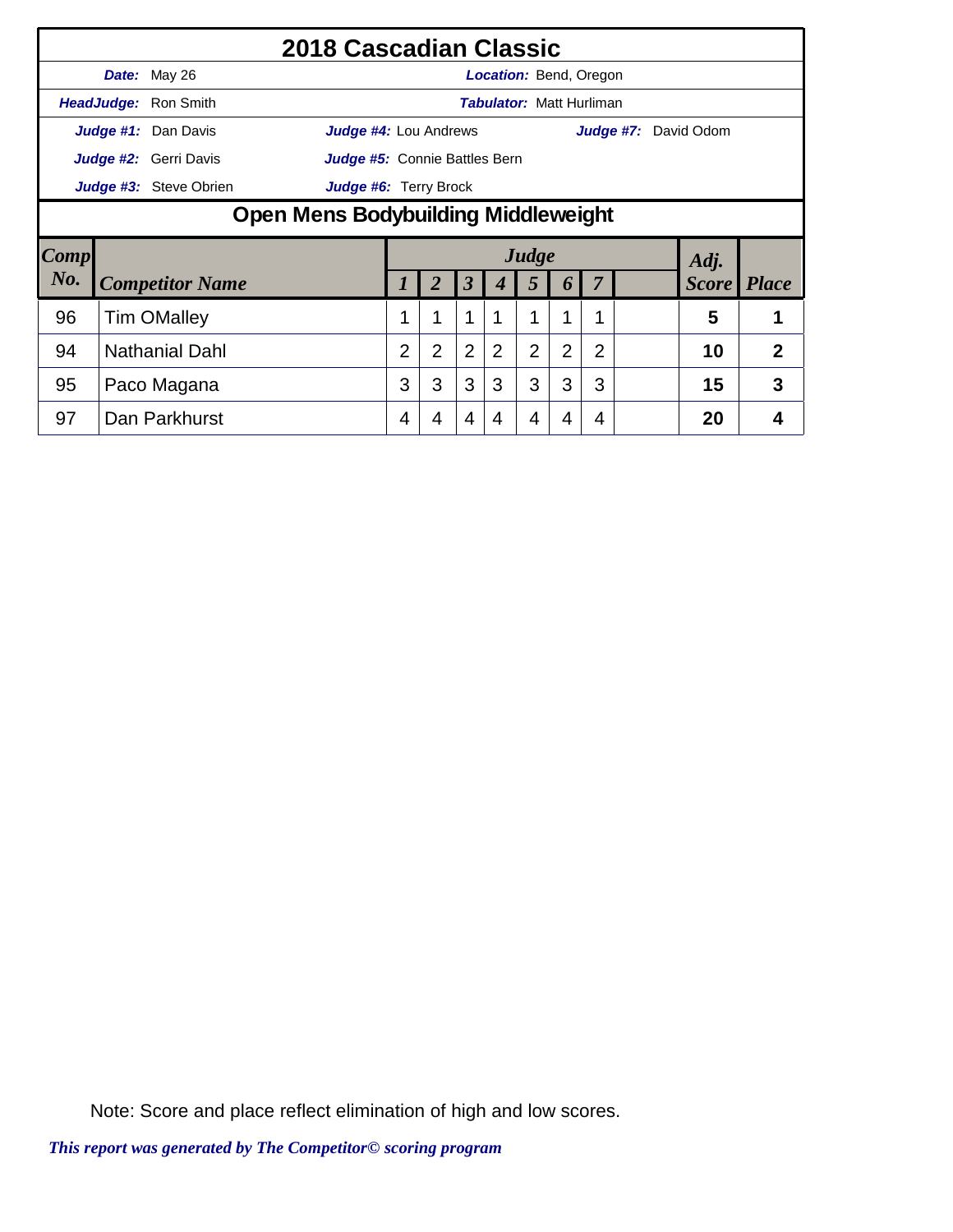|      |                                                        |                        | 2018 Cascadian Classic        |   |                |                      |                |                |                                 |                |  |                             |                      |                |
|------|--------------------------------------------------------|------------------------|-------------------------------|---|----------------|----------------------|----------------|----------------|---------------------------------|----------------|--|-----------------------------|----------------------|----------------|
|      |                                                        | Date: May 26           |                               |   |                |                      |                |                | <b>Location: Bend, Oregon</b>   |                |  |                             |                      |                |
|      |                                                        | HeadJudge: Ron Smith   |                               |   |                |                      |                |                | <b>Tabulator: Matt Hurliman</b> |                |  |                             |                      |                |
|      |                                                        | Judge #1: Dan Davis    | Judge #4: Lou Andrews         |   |                |                      |                |                |                                 |                |  | <b>Judge #7:</b> David Odom |                      |                |
|      |                                                        | Judge #2: Gerri Davis  | Judge #5: Connie Battles Bern |   |                |                      |                |                |                                 |                |  |                             |                      |                |
|      | Judge #3: Steve Obrien<br><b>Judge #6:</b> Terry Brock |                        |                               |   |                |                      |                |                |                                 |                |  |                             |                      |                |
|      | Open Mens Bodybuilding Light Heavyweight               |                        |                               |   |                |                      |                |                |                                 |                |  |                             |                      |                |
|      |                                                        |                        |                               |   |                |                      |                |                |                                 |                |  |                             |                      |                |
| Comp |                                                        |                        |                               |   |                |                      |                | Judge          |                                 |                |  |                             |                      |                |
| No.  |                                                        | <b>Competitor Name</b> |                               |   |                | $\boldsymbol{\beta}$ |                | 5              | $\boldsymbol{0}$                | 7              |  |                             | Adj.<br><b>Score</b> | <b>Place</b>   |
| 100  | <b>Jake Toll</b>                                       |                        |                               |   | 1              | 1                    |                | 1              |                                 | 1              |  |                             | 5                    |                |
| 98   |                                                        | <b>Austin Gunter</b>   |                               | 2 | $\overline{2}$ | $\overline{2}$       | 3              | $\overline{2}$ | 3                               | $\overline{2}$ |  |                             | 11                   | $\overline{2}$ |
| 101  |                                                        | Hayden Whitehurst      |                               | 3 | 3              | 3                    | $\overline{2}$ | 3              | $\overline{2}$                  | 3              |  |                             | 14                   | 3              |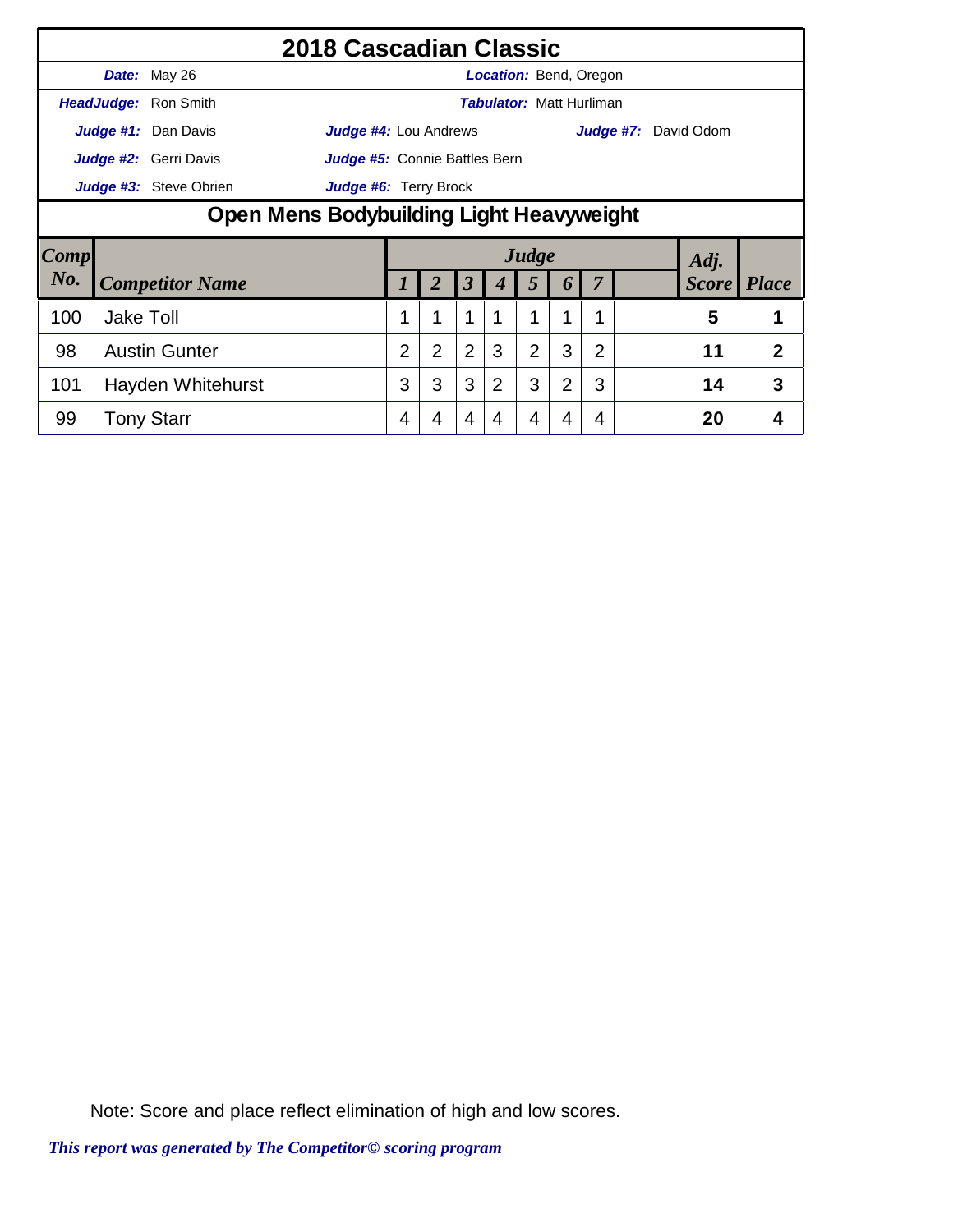|                     |                        |                              | 2018 Cascadian Classic             |   |                |                      |                                 |       |                  |                |                             |                |
|---------------------|------------------------|------------------------------|------------------------------------|---|----------------|----------------------|---------------------------------|-------|------------------|----------------|-----------------------------|----------------|
|                     |                        | Date: May 26                 |                                    |   |                |                      | <b>Location: Bend, Oregon</b>   |       |                  |                |                             |                |
|                     |                        | HeadJudge: Ron Smith         |                                    |   |                |                      | <b>Tabulator: Matt Hurliman</b> |       |                  |                |                             |                |
|                     |                        | Judge #1: Dan Davis          | Judge #4: Lou Andrews              |   |                |                      |                                 |       |                  |                | <b>Judge #7:</b> David Odom |                |
|                     |                        | <b>Judge #2:</b> Gerri Davis | Judge #5: Connie Battles Bern      |   |                |                      |                                 |       |                  |                |                             |                |
|                     | Judge #3: Steve Obrien | Judge #6: Terry Brock        |                                    |   |                |                      |                                 |       |                  |                |                             |                |
|                     |                        |                              | Open Mens Bodybuilding Heavyweight |   |                |                      |                                 |       |                  |                |                             |                |
| $\boldsymbol{Comp}$ |                        |                              |                                    |   |                |                      |                                 | Judge |                  |                | Adj.                        |                |
| No.                 |                        | <b>Competitor Name</b>       |                                    |   | 2              | $\boldsymbol{\beta}$ | 4                               | 5     | $\boldsymbol{b}$ |                | <b>Score</b>                | <b>Place</b>   |
| 103                 |                        | <b>Cody Schwietert</b>       |                                    |   |                | 1                    |                                 | 1     | $\overline{2}$   |                | 5                           |                |
| 102                 |                        | Josh Knapp                   |                                    | 2 | $\overline{2}$ | $\overline{2}$       | 2                               | 2     |                  | $\overline{2}$ | 10                          | $\overline{2}$ |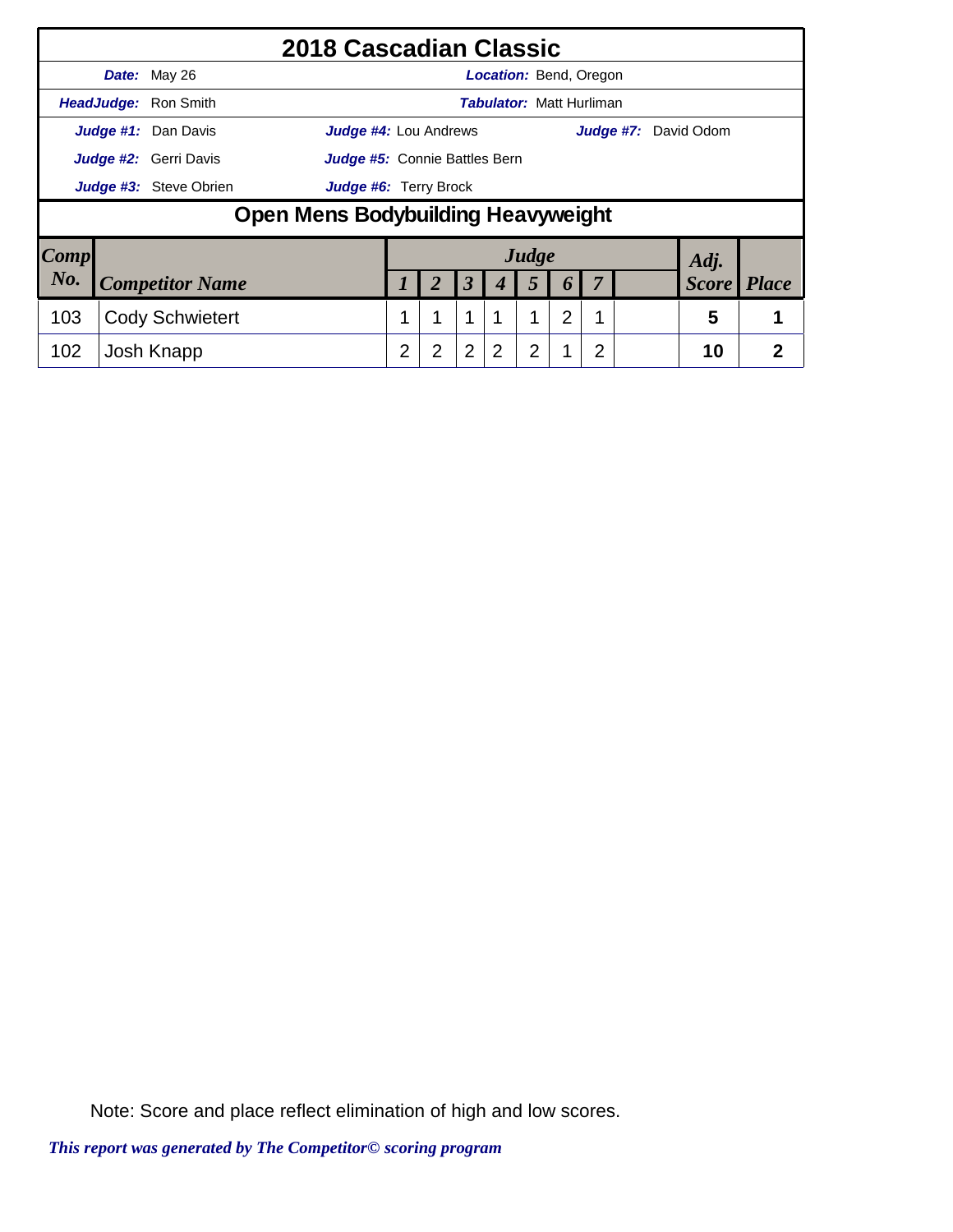|                        |                        |                                          | 2018 Cascadian Classic        |   |                |                      |                                 |                |   |                |  |                             |                |
|------------------------|------------------------|------------------------------------------|-------------------------------|---|----------------|----------------------|---------------------------------|----------------|---|----------------|--|-----------------------------|----------------|
|                        |                        | Date: May 26                             |                               |   |                |                      | <b>Location:</b> Bend, Oregon   |                |   |                |  |                             |                |
|                        |                        | HeadJudge: Ron Smith                     |                               |   |                |                      | <b>Tabulator: Matt Hurliman</b> |                |   |                |  |                             |                |
|                        |                        | Judge #1: Dan Davis                      | <b>Judge #4: Lou Andrews</b>  |   |                |                      |                                 |                |   |                |  | <b>Judge #7:</b> David Odom |                |
|                        |                        | Judge #2: Gerri Davis                    | Judge #5: Connie Battles Bern |   |                |                      |                                 |                |   |                |  |                             |                |
|                        | Judge #3: Steve Obrien | <b>Judge #6: Terry Brock</b>             |                               |   |                |                      |                                 |                |   |                |  |                             |                |
|                        |                        | Open Mens Bodybuilding Super Heavyweight |                               |   |                |                      |                                 |                |   |                |  |                             |                |
| $\lfloor Comp \rfloor$ |                        |                                          |                               |   |                |                      |                                 | Judge          |   |                |  | Adj.                        |                |
| No.                    |                        | <b>Competitor Name</b>                   |                               |   | 2              | $\boldsymbol{\beta}$ | 4                               | 5              | 6 | 7              |  | <b>Score</b>                | <i>Place</i>   |
| 104                    |                        | <b>Christopher Lovell</b>                |                               |   |                | 1                    | 1                               | 1              | 1 |                |  | 5                           |                |
| 105                    |                        | <b>Tom Ross</b>                          |                               | 2 | $\overline{2}$ | $\overline{2}$       | 2                               | $\overline{2}$ | 2 | $\overline{2}$ |  | 10                          | $\overline{2}$ |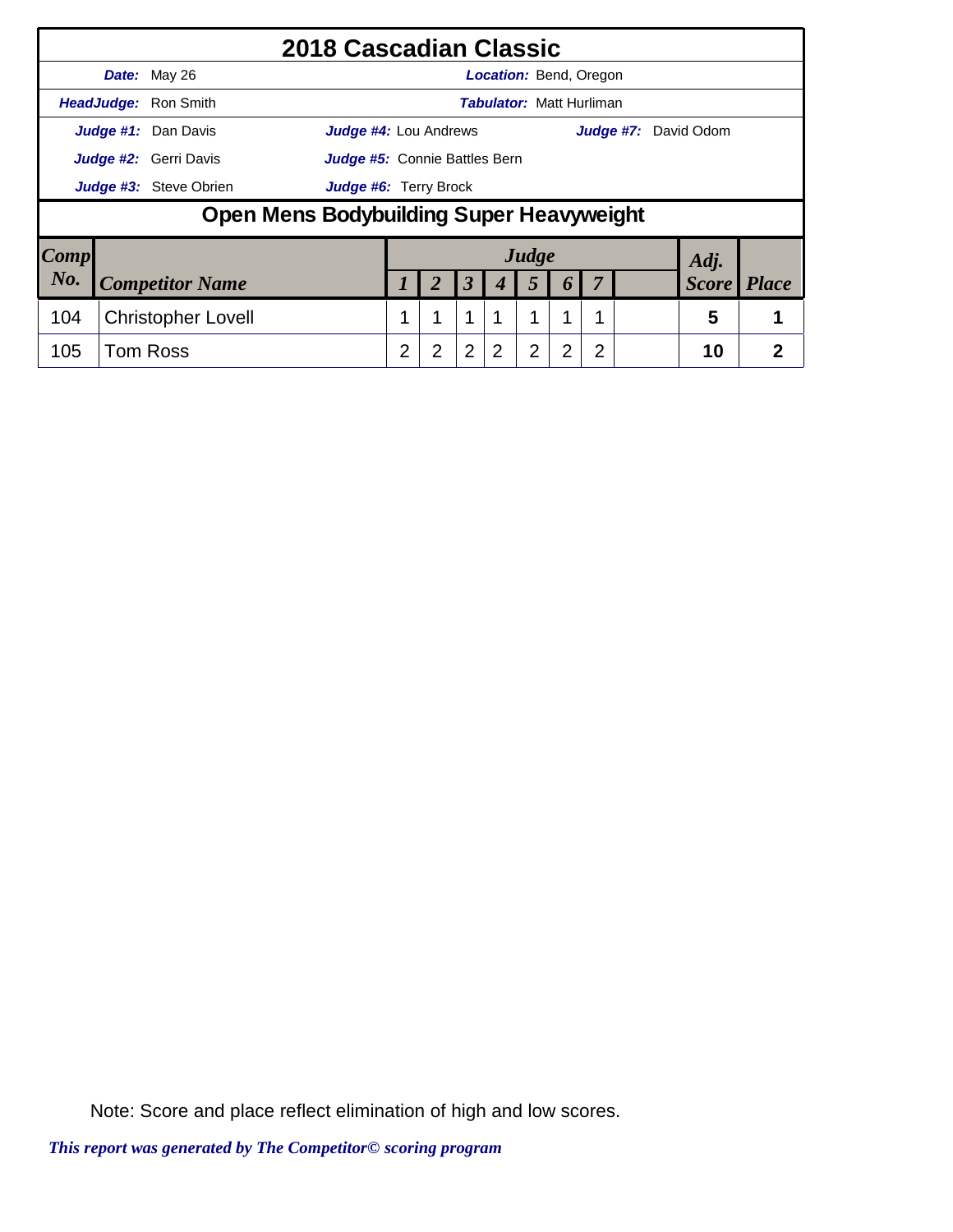|      |                                | 2018 Cascadian Classic      |                       |                |                |                |                                 |                |                |  |              |                |  |
|------|--------------------------------|-----------------------------|-----------------------|----------------|----------------|----------------|---------------------------------|----------------|----------------|--|--------------|----------------|--|
|      |                                | Date: May 26                |                       |                |                |                | <b>Location: Bend, Oregon</b>   |                |                |  |              |                |  |
|      |                                | HeadJudge: Ron Smith        |                       |                |                |                | <b>Tabulator: Matt Hurliman</b> |                |                |  |              |                |  |
|      |                                | Judge #1: Dan Davis         | Judge #4: Lou Andrews |                |                |                |                                 |                | Judge #7:      |  | Michael Bern |                |  |
|      |                                | Judge #2: Gerri Davis       | Judge #5: David Odom  |                |                |                |                                 |                |                |  |              |                |  |
|      |                                | Judge #3: Steve Obrien      | Judge #6: Terry Brock |                |                |                |                                 |                |                |  |              |                |  |
|      | <b>Novice Classic Physique</b> |                             |                       |                |                |                |                                 |                |                |  |              |                |  |
| Comp | Judge<br>Adj.                  |                             |                       |                |                |                |                                 |                |                |  |              |                |  |
| No.  |                                | <b>Competitor Name</b>      | 1                     | $\overline{2}$ | $\mathfrak{z}$ | 4              | 5                               | 6              | $\overline{7}$ |  | <i>Score</i> | <b>Place</b>   |  |
| 109  |                                | Paco Magana                 | 1                     |                | 1              | 1              | 1                               | 1              | 1              |  | 5            | 1              |  |
| 110  |                                | <b>Andrew Marciel</b>       | 3                     | $\overline{2}$ | $\overline{4}$ | 4              | 3                               | $\overline{2}$ | $\overline{2}$ |  | 14           | $\overline{2}$ |  |
| 107  |                                | <b>Damian Flowers</b>       | $\overline{2}$        | 3              | 7              | 3              | $\overline{2}$                  | 3              | 3              |  | 14           | 3              |  |
| 111  |                                | <b>Tyler Nice</b>           | 4                     | 4              | 3              | $\overline{2}$ | $\overline{4}$                  | 4              | 7              |  | 19           | 4              |  |
| 108  | <b>Kyle Ford</b>               |                             | 5                     | 6              | $\overline{2}$ | 5              | 5                               | 5              | 5              |  | 25           | 5              |  |
| 106  |                                | <b>Alexander Esselstrom</b> | 7                     | 7              | 6              | 6              | 6                               | 6              | 4              |  | 31           | 6              |  |
| 112  |                                | <b>Thomas Shevlin</b>       | 6                     | 5              | 5              | 7              | 7                               | 7              | 6              |  | 31           | 7              |  |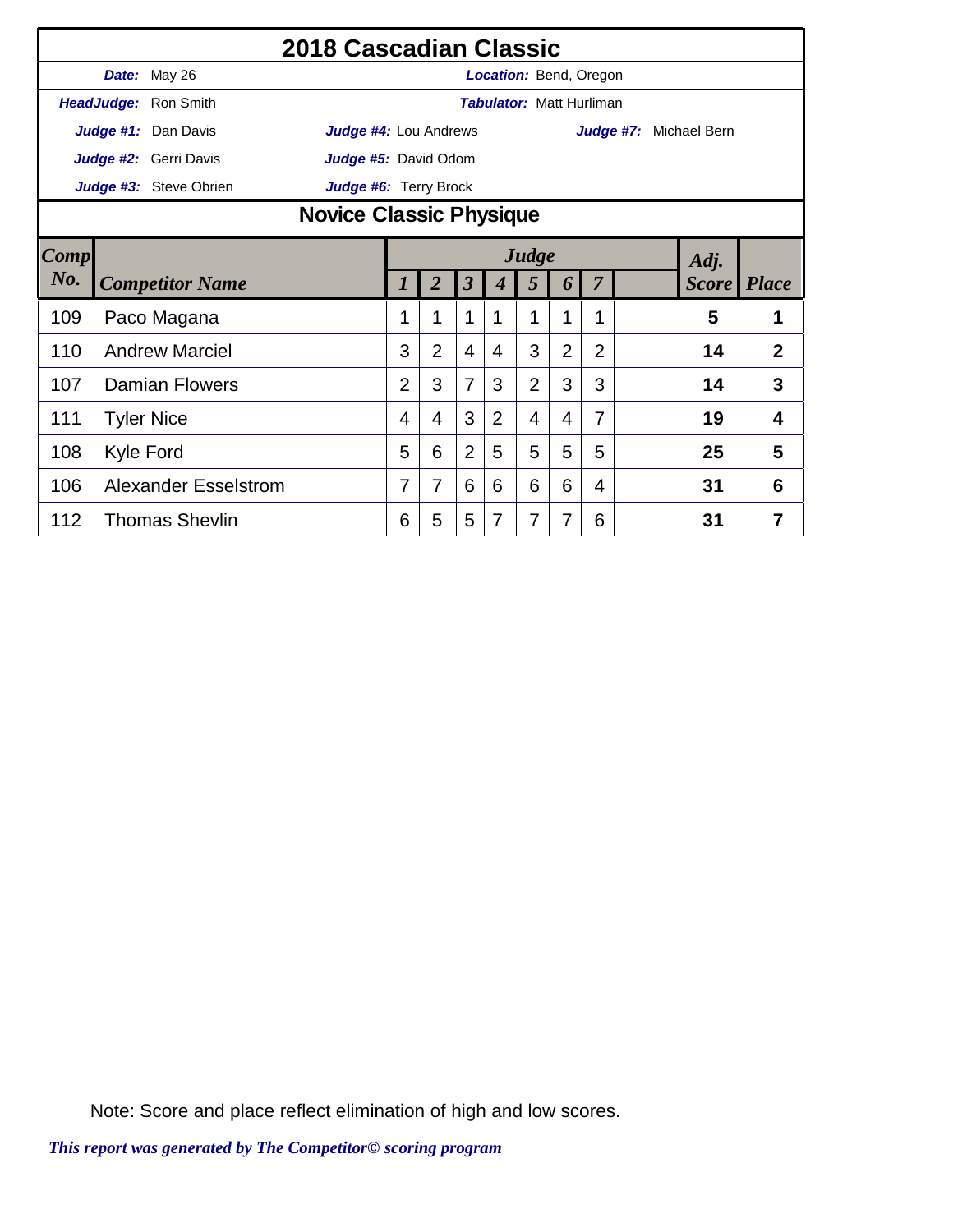|      |                                          | 2018 Cascadian Classic               |                |                |                |                                 |                |                  |   |                        |                |
|------|------------------------------------------|--------------------------------------|----------------|----------------|----------------|---------------------------------|----------------|------------------|---|------------------------|----------------|
|      | Date: May 26                             |                                      |                |                |                | <b>Location: Bend, Oregon</b>   |                |                  |   |                        |                |
|      | <b>HeadJudge: Ron Smith</b>              |                                      |                |                |                | <b>Tabulator: Matt Hurliman</b> |                |                  |   |                        |                |
|      | Judge #1: Dan Davis                      | <b>Judge #4:</b> Connie Battles Bern |                |                |                |                                 |                |                  |   | Judge #7: Michael Bern |                |
|      | <b>Judge #2:</b> Gerri Davis             | <b>Judge #5: David Odom</b>          |                |                |                |                                 |                |                  |   |                        |                |
|      | Judge #3: Steve Obrien                   | <b>Judge #6:</b> Terry Brock         |                |                |                |                                 |                |                  |   |                        |                |
|      | Masters Classic Physique Class A Over 35 |                                      |                |                |                |                                 |                |                  |   |                        |                |
| Comp |                                          |                                      |                |                |                |                                 | Judge          |                  |   | Adj.                   |                |
| No.  | <b>Competitor Name</b>                   |                                      |                | 2              | $\mathfrak{Z}$ | 4                               | 5              | $\boldsymbol{b}$ | 7 | <b>Score</b>           | <b>Place</b>   |
| 113  | <b>Benjamin Malone</b>                   |                                      |                |                | 1              | 1                               | 1              | 1                |   | 5                      |                |
| 115  | Larry Zeigler                            |                                      | $\overline{2}$ | $\overline{2}$ | $\overline{2}$ | $\overline{2}$                  | $\overline{2}$ | 2                | 2 | 10                     | $\overline{2}$ |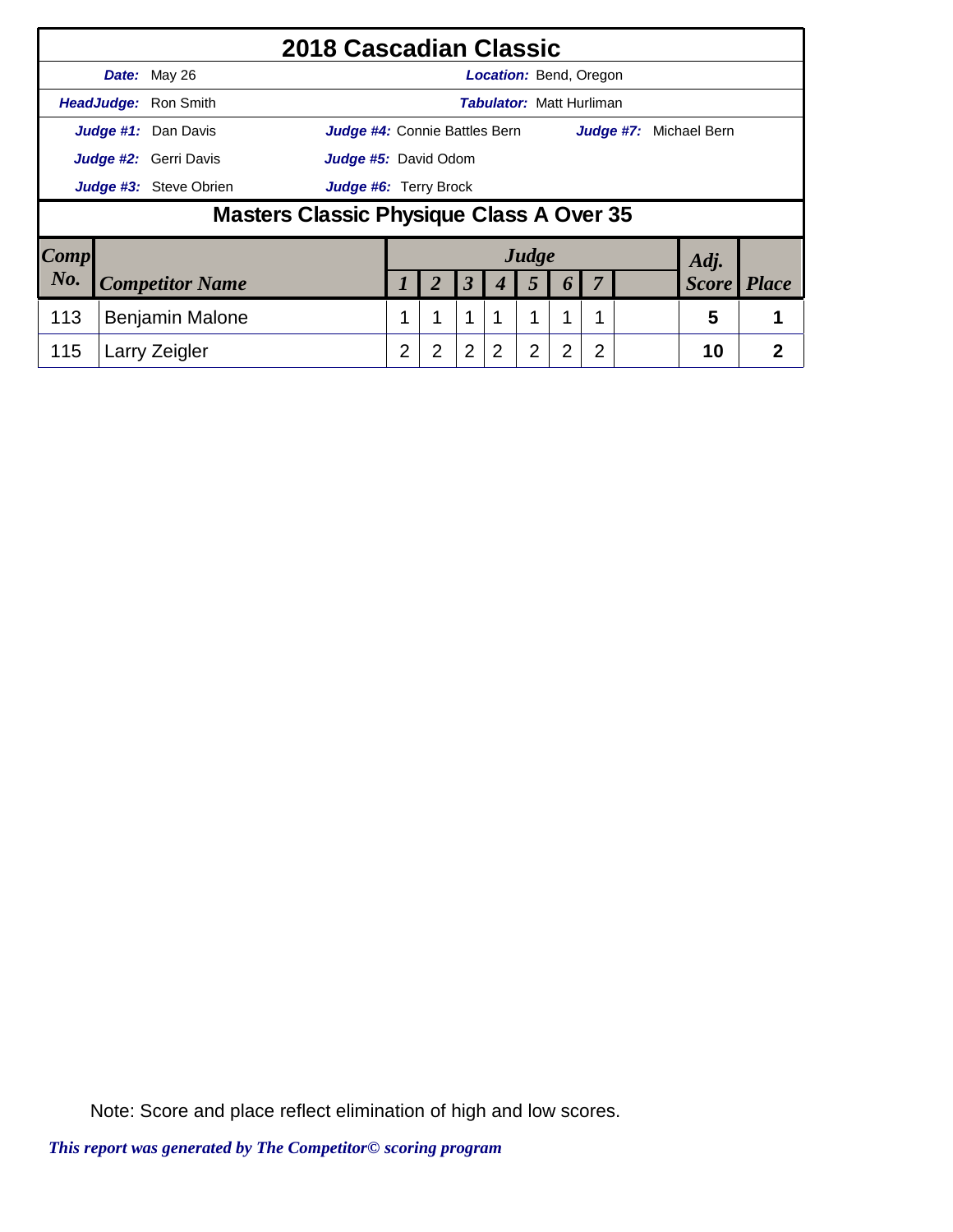|      |                                          |                        | 2018 Cascadian Classic        |                |                |                         |                                 |                |                |                |                        |              |                |
|------|------------------------------------------|------------------------|-------------------------------|----------------|----------------|-------------------------|---------------------------------|----------------|----------------|----------------|------------------------|--------------|----------------|
|      |                                          | Date: May 26           |                               |                |                |                         | <b>Location: Bend, Oregon</b>   |                |                |                |                        |              |                |
|      |                                          | HeadJudge: Ron Smith   |                               |                |                |                         | <b>Tabulator: Matt Hurliman</b> |                |                |                |                        |              |                |
|      |                                          | Judge #1: Dan Davis    | Judge #4: Connie Battles Bern |                |                |                         |                                 |                |                |                | Judge #7: Michael Bern |              |                |
|      |                                          | Judge #2: Gerri Davis  | Judge #5: David Odom          |                |                |                         |                                 |                |                |                |                        |              |                |
|      |                                          | Judge #3: Steve Obrien | Judge #6: Terry Brock         |                |                |                         |                                 |                |                |                |                        |              |                |
|      | Masters Classic Physique Class B Over 40 |                        |                               |                |                |                         |                                 |                |                |                |                        |              |                |
| Comp | Judge<br>Adj.                            |                        |                               |                |                |                         |                                 |                |                |                |                        |              |                |
| No.  |                                          | <b>Competitor Name</b> |                               | 1              | $\overline{2}$ | $\overline{\mathbf{3}}$ | $\boldsymbol{4}$                | 5              | 6              | 7              |                        | <i>Score</i> | <i>Place</i>   |
| 121  |                                          | <b>Scott Sheeran</b>   |                               | 1              | 1              | 1                       | 1                               | 1              | $\overline{2}$ | 1              |                        | 5            | 1              |
| 116  |                                          | <b>Jesse Andrews</b>   |                               | $\overline{2}$ | $\overline{2}$ | $\overline{2}$          | 3                               | $\overline{2}$ | 1              | $\overline{2}$ |                        | 10           | $\overline{2}$ |
| 122  |                                          | <b>Tom Stahlberg</b>   |                               | 3              | 3              | 4                       | $\overline{2}$                  | 5              | 3              | 4              |                        | 17           | 3              |
| 123  |                                          | Larry Zeigler          |                               | 5              | 4              | 5                       | 4                               | 3              | 4              | 3              |                        | 20           | 4              |
| 117  |                                          | <b>Damian Flowers</b>  |                               | 4              | 5              | 3                       | 5                               | 4              | 5              | 7              |                        | 23           | 5              |
| 119  |                                          | Dan Parkhurst          |                               | 6              | 7              | 8                       | 6                               | 6              | 7              | 5              |                        | 32           | 6              |
| 118  |                                          | Lonny Jones            |                               | 7              | 6              | 7                       | 8                               | 7              | 6              | 6              |                        | 33           | 7              |
| 120  |                                          | <b>Scott Schaffer</b>  |                               | 8              | 8              | 6                       | $\overline{7}$                  | 8              | 8              | 8              |                        | 39           | 8              |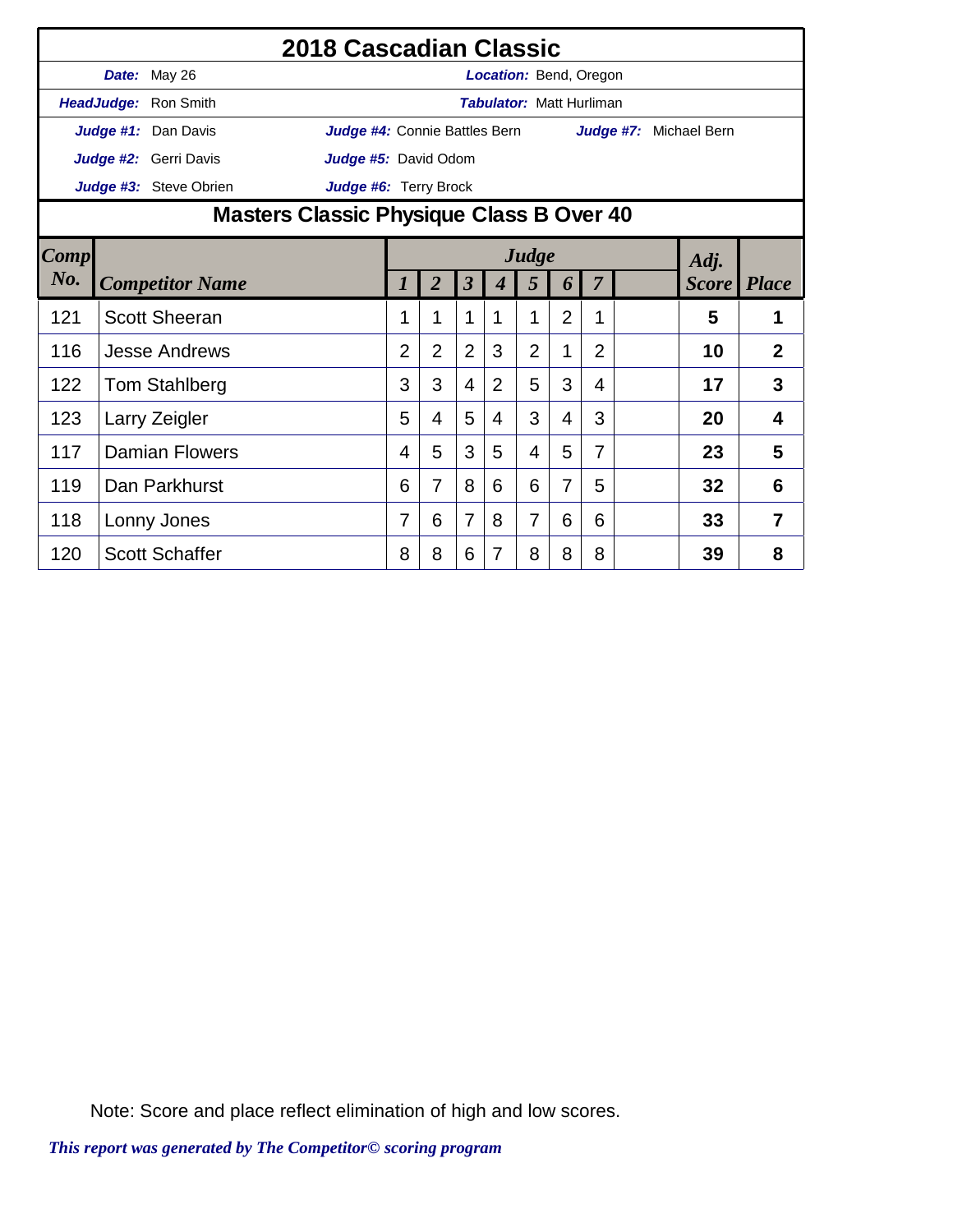|           |                                                        | 2018 Cascadian Classic |                               |                |                      |                                 |                |   |                |  |                        |                |
|-----------|--------------------------------------------------------|------------------------|-------------------------------|----------------|----------------------|---------------------------------|----------------|---|----------------|--|------------------------|----------------|
|           |                                                        | Date: May 26           |                               |                |                      | Location: Bend, Oregon          |                |   |                |  |                        |                |
|           |                                                        | HeadJudge: Ron Smith   |                               |                |                      | <b>Tabulator: Matt Hurliman</b> |                |   |                |  |                        |                |
|           |                                                        | Judge #1: Dan Davis    | Judge #4: Connie Battles Bern |                |                      |                                 |                |   |                |  | Judge #7: Michael Bern |                |
|           |                                                        | Judge #2: Gerri Davis  | Judge #5: David Odom          |                |                      |                                 |                |   |                |  |                        |                |
|           | Judge #3: Steve Obrien<br><b>Judge #6: Terry Brock</b> |                        |                               |                |                      |                                 |                |   |                |  |                        |                |
|           | Open Classic Physique Class A Under 5 7                |                        |                               |                |                      |                                 |                |   |                |  |                        |                |
| Comp      |                                                        |                        |                               |                |                      |                                 | Judge          |   |                |  | Adj.                   |                |
| $N_{0}$ . |                                                        |                        |                               |                |                      |                                 |                |   |                |  |                        |                |
|           |                                                        | <b>Competitor Name</b> |                               |                | $\boldsymbol{\beta}$ |                                 | 5              | 6 |                |  | <b>Score</b>           | <i>Place</i>   |
| 125       |                                                        | Clayton Maytorena      |                               |                | 1                    |                                 | 1              |   |                |  | 5                      |                |
| 126       |                                                        | <b>Tyler Nice</b>      | $\overline{2}$                | 3              | $\overline{4}$       | 4                               | $\overline{2}$ | 2 | 4              |  | 15                     | $\overline{2}$ |
| 127       |                                                        | Dan Parkhurst          | 3                             | 4              | 5                    | $\overline{2}$                  | 3              | 4 | $\overline{2}$ |  | 16                     | 3              |
| 124       | Kyle Jull                                              |                        | 4                             | $\overline{2}$ | 3                    | 3                               | 4              | 5 | 3              |  | 17                     | 4              |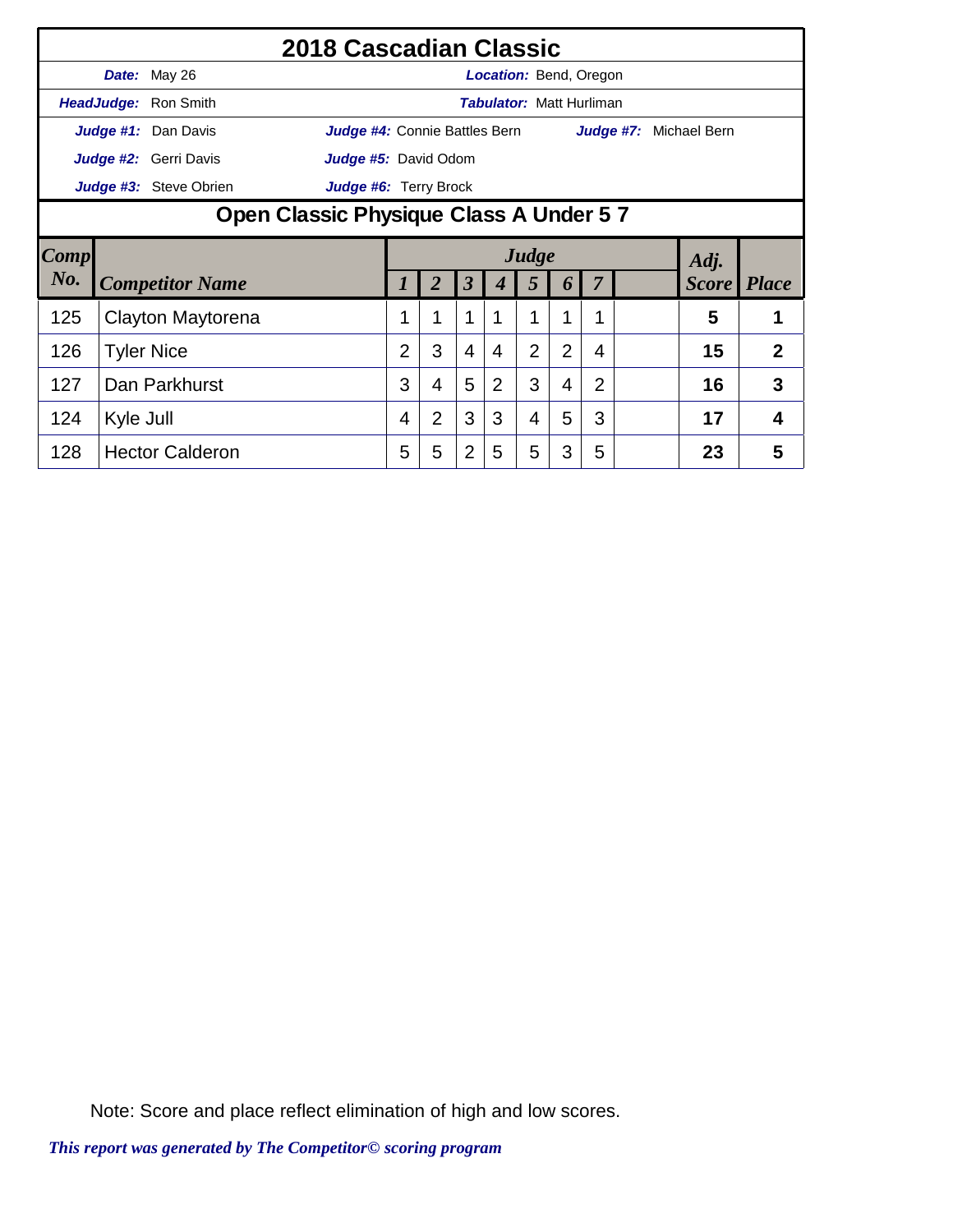|        |           |                                          | 2018 Cascadian Classic        |                |                |                         |                                 |                |                |                |           |                    |   |
|--------|-----------|------------------------------------------|-------------------------------|----------------|----------------|-------------------------|---------------------------------|----------------|----------------|----------------|-----------|--------------------|---|
|        |           | Date: May 26                             |                               |                |                |                         | <b>Location:</b> Bend, Oregon   |                |                |                |           |                    |   |
|        |           | HeadJudge: Ron Smith                     |                               |                |                |                         | <b>Tabulator: Matt Hurliman</b> |                |                |                |           |                    |   |
|        |           | Judge #1: Dan Davis                      | Judge #4: Connie Battles Bern |                |                |                         |                                 |                |                |                | Judge #7: | Michael Bern       |   |
|        |           | Judge #2: Gerri Davis                    | Judge #5: David Odom          |                |                |                         |                                 |                |                |                |           |                    |   |
|        |           | Judge #3: Steve Obrien                   | Judge #6: Terry Brock         |                |                |                         |                                 |                |                |                |           |                    |   |
|        |           | Open Classic Physique Class B Under 5 10 |                               |                |                |                         |                                 |                |                |                |           |                    |   |
| Comp   |           |                                          |                               |                |                |                         |                                 | Judge          |                |                |           | Adj.               |   |
| $N0$ . |           | <b>Competitor Name</b>                   |                               | $\prime$       | $\overline{2}$ | $\overline{\mathbf{3}}$ | 4                               | 5              | 6              | 7              |           | <b>Score</b> Place |   |
| 132    |           | Paco Magana                              |                               | 1              | 1              | $\overline{2}$          | 1                               | 1              | $\overline{2}$ | 6              |           | 7                  | 1 |
| 133    |           | <b>Colton Ostermiller</b>                |                               | $\overline{2}$ | $\overline{2}$ | 1                       | 3                               | $\overline{2}$ |                |                |           | 8                  | 2 |
| 134    |           | <b>Tony Starr</b>                        |                               | 3              | 4              | 3                       | $\overline{2}$                  | 3              | 4              | 3              |           | 16                 | 3 |
| 131    |           | Lonny Jones                              |                               | 4              | 3              | 4                       | 4                               | 4              | 3              | 5              |           | 19                 | 4 |
| 130    | Kyle Ford |                                          |                               | 5              | 6              | 5                       | 6                               | 6              | 5              | $\overline{2}$ |           | 27                 | 5 |
| 129    |           | <b>Alexander Esselstrom</b>              |                               | 6              | 5              | 6                       | 5                               | 5              | 6              | 4              |           | 27                 | 6 |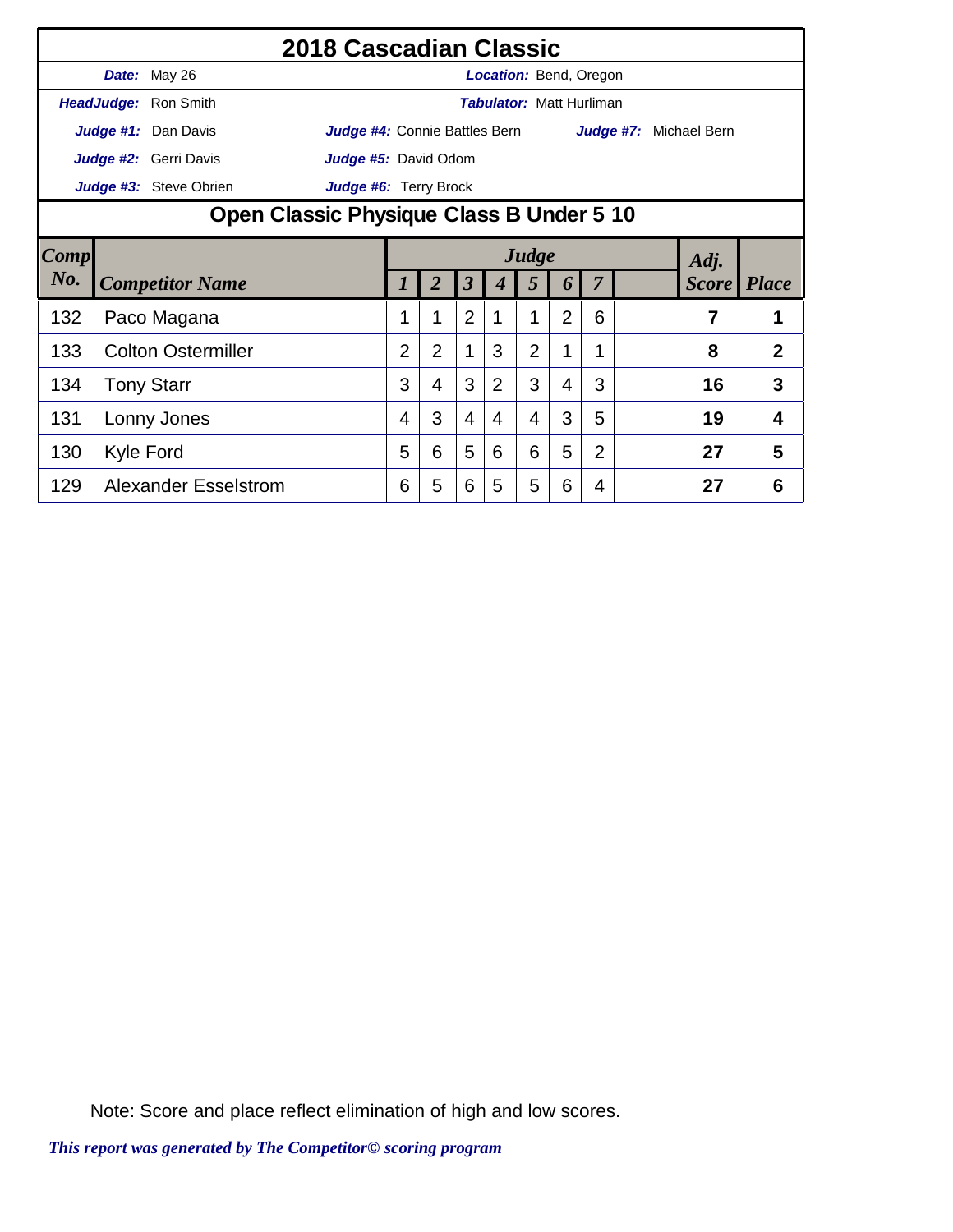|        |                         | 2018 Cascadian Classic                  |                |                |                         |                                 |                |                |                |  |                               |                |
|--------|-------------------------|-----------------------------------------|----------------|----------------|-------------------------|---------------------------------|----------------|----------------|----------------|--|-------------------------------|----------------|
|        | Date: May 26            |                                         |                |                |                         | <b>Location: Bend, Oregon</b>   |                |                |                |  |                               |                |
|        | HeadJudge: Ron Smith    |                                         |                |                |                         | <b>Tabulator: Matt Hurliman</b> |                |                |                |  |                               |                |
|        | Judge #1: Dan Davis     | Judge #4: Connie Battles Bern           |                |                |                         |                                 |                |                |                |  | <b>Judge #7:</b> Michael Bern |                |
|        | Judge #2: Gerri Davis   | <b>Judge #5:</b> David Odom             |                |                |                         |                                 |                |                |                |  |                               |                |
|        | Judge #3: Steve Obrien  | Judge #6: Terry Brock                   |                |                |                         |                                 |                |                |                |  |                               |                |
|        |                         | Open Classic Physique Class C Over 5 10 |                |                |                         |                                 |                |                |                |  |                               |                |
| Comp   |                         |                                         |                |                |                         |                                 | Judge          |                |                |  | Adj.                          |                |
| $N0$ . | <b>Competitor Name</b>  |                                         | 1              | 2              | $\overline{\mathbf{3}}$ | 4                               | 5              | 6              | 7              |  | <b>Score</b> Place            |                |
| 140    | <b>Mohammed Alzaher</b> |                                         | 1              | 1              | 1                       | 1                               | 1              |                | 1              |  | 5                             |                |
| 139    | Derek Stump             |                                         | $\overline{2}$ | 6              | 3                       | $\overline{2}$                  | 3              | $\overline{2}$ | $\overline{2}$ |  | 12                            | $\overline{2}$ |
| 135    | <b>Jesse Andrews</b>    |                                         | 3              | $\overline{2}$ | $\overline{2}$          | 3                               | $\overline{2}$ | 4              | 3              |  | 13                            | 3              |
| 136    | Benjamin Malone         |                                         | 5              | 3              | $\overline{4}$          | 5                               | 4              | 3              | 6              |  | 21                            | 4              |
| 137    | <b>Jeff Nelson</b>      |                                         | 4              | 4              | 6                       | 4                               | 5              | 5              | 4              |  | 22                            | 5              |
| 138    | <b>Stephen Stearns</b>  |                                         | 6              | 5              | 5                       | 6                               | 6              | 6              | 5              |  | 28                            | 6              |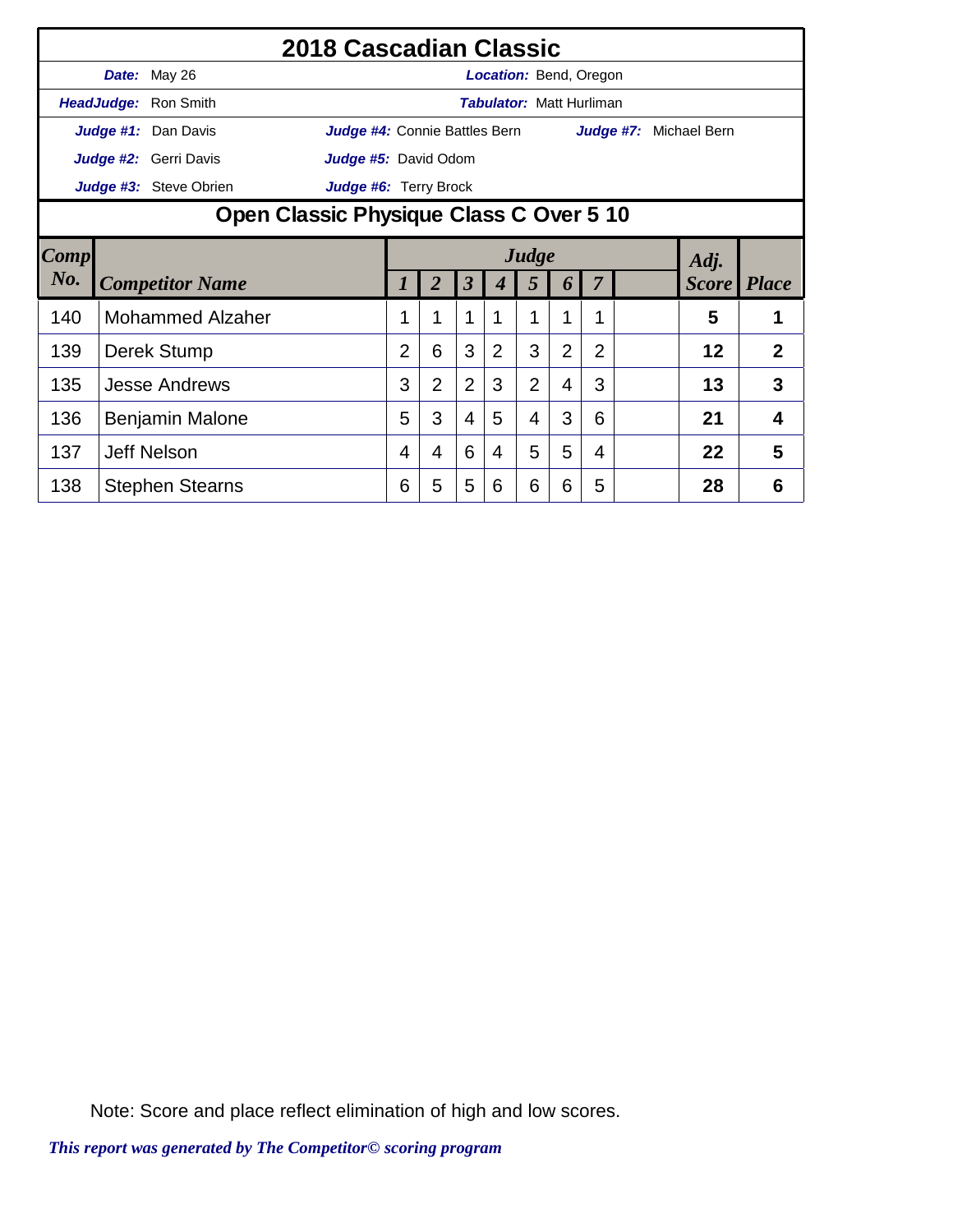|                                                 |                                              |                         | 2018 Cascadian Classic        |                |                |                         |                                 |                |                |                |                        |              |                |
|-------------------------------------------------|----------------------------------------------|-------------------------|-------------------------------|----------------|----------------|-------------------------|---------------------------------|----------------|----------------|----------------|------------------------|--------------|----------------|
|                                                 |                                              | Date: May 26            |                               |                |                |                         | <b>Location: Bend, Oregon</b>   |                |                |                |                        |              |                |
|                                                 |                                              | HeadJudge: Ron Smith    |                               |                |                |                         | <b>Tabulator: Matt Hurliman</b> |                |                |                |                        |              |                |
|                                                 |                                              | Judge #1: Dan Davis     | Judge #4: Connie Battles Bern |                |                |                         |                                 |                |                |                | Judge #7: Michael Bern |              |                |
|                                                 |                                              | Judge #2: Gerri Davis   | Judge #5: David Odom          |                |                |                         |                                 |                |                |                |                        |              |                |
| Judge #3: Steve Obrien<br>Judge #6: Terry Brock |                                              |                         |                               |                |                |                         |                                 |                |                |                |                        |              |                |
|                                                 | True Novice Mens Physique Class A Under 5 10 |                         |                               |                |                |                         |                                 |                |                |                |                        |              |                |
| Comp                                            | Judge<br>Adj.                                |                         |                               |                |                |                         |                                 |                |                |                |                        |              |                |
| No.                                             |                                              | <b>Competitor Name</b>  |                               | 1              | $\overline{2}$ | $\overline{\mathbf{3}}$ | $\boldsymbol{4}$                | 5              | 6              | 7              |                        | <i>Score</i> | <i>Place</i>   |
| 142                                             |                                              | Roger Garza Jr          |                               | 1              | 1              | 1                       | 1                               | 1              | 1              | $\overline{2}$ |                        | 5            | 1              |
| 146                                             |                                              | <b>Michael Peterson</b> |                               | 3              | $\overline{2}$ | $\overline{2}$          | 2                               | 3              | 4              |                |                        | 12           | $\overline{2}$ |
| 147                                             |                                              | Joshua Staples          |                               | 4              | 3              | 3                       | 4                               | $\overline{2}$ | 3              | 3              |                        | 16           | 3              |
| 143                                             |                                              | Henry Hernandez         |                               | $\overline{2}$ | 4              | 4                       | 3                               | 4              | $\overline{2}$ | 5              |                        | 17           | 4              |
| 148                                             |                                              | <b>Max Urbina</b>       |                               | 5              | 5              | 5                       | 5                               | 6              | 6              | 4              |                        | 26           | 5              |
| 144                                             |                                              | Brendan Hobgood         |                               | 6              | 6              | 6                       | 6                               | 5              | 5              | 6              |                        | 29           | 6              |
| 141                                             |                                              | <b>Artie Garza</b>      |                               | 7              | 7              | 7                       | 7                               | 7              | 7              | 8              |                        | 35           | 7              |
| 145                                             |                                              | <b>Kyle Kirby</b>       |                               | 8              | 8              | 8                       | 8                               | 8              | 8              | 7              |                        | 40           | 8              |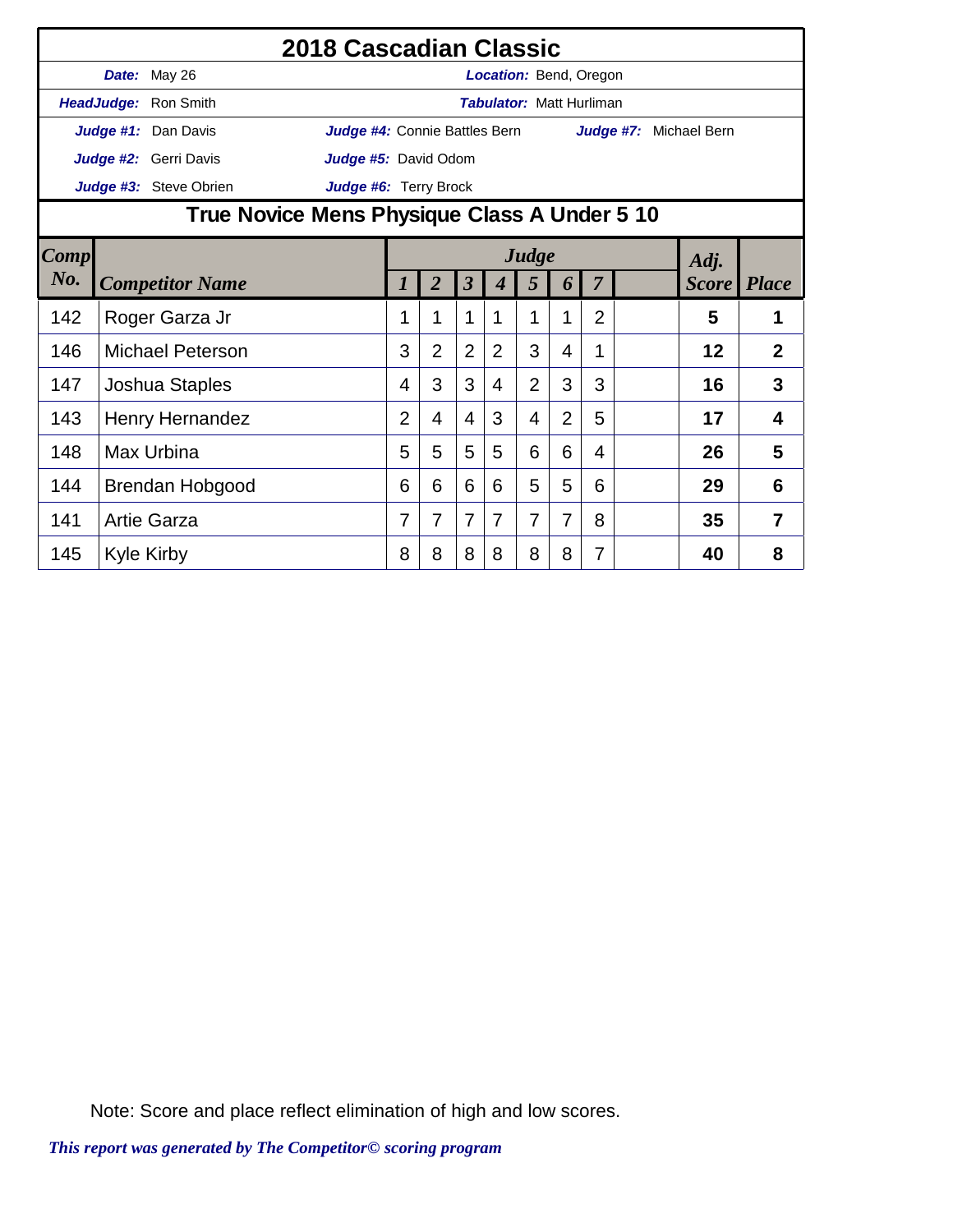|      |                                             | 2018 Cascadian Classic       |                |                |                      |   |                                 |                  |   |                        |                |
|------|---------------------------------------------|------------------------------|----------------|----------------|----------------------|---|---------------------------------|------------------|---|------------------------|----------------|
|      | Date: May 26                                |                              |                |                |                      |   | <b>Location: Bend, Oregon</b>   |                  |   |                        |                |
|      | HeadJudge: Ron Smith                        |                              |                |                |                      |   | <b>Tabulator: Matt Hurliman</b> |                  |   |                        |                |
|      | Judge #1: Dan Davis                         | <b>Judge #4: Lou Andrews</b> |                |                |                      |   |                                 |                  |   | Judge #7: Michael Bern |                |
|      | <b>Judge #2:</b> Connie Battles Bern        | <b>Judge #5: David Odom</b>  |                |                |                      |   |                                 |                  |   |                        |                |
|      | Judge #3: Steve Obrien                      | Judge #6: Terry Brock        |                |                |                      |   |                                 |                  |   |                        |                |
|      | True Novice Mens Physique Class B Over 5 10 |                              |                |                |                      |   |                                 |                  |   |                        |                |
| Comp |                                             |                              |                |                |                      |   | Judge                           |                  |   | Adj.                   |                |
| No.  | <b>Competitor Name</b>                      |                              |                |                | $\boldsymbol{\beta}$ |   | 5                               | $\boldsymbol{0}$ |   | <b>Score</b>           | <b>Place</b>   |
| 149  | Kolby Coleman                               |                              | 1              | 1              | 1                    |   | $\overline{2}$                  | 1                |   | 5                      |                |
| 150  | Aaron Hobgood                               |                              | $\overline{2}$ | $\overline{2}$ | $\overline{2}$       | 2 |                                 | 2                | 2 | 10                     | $\overline{2}$ |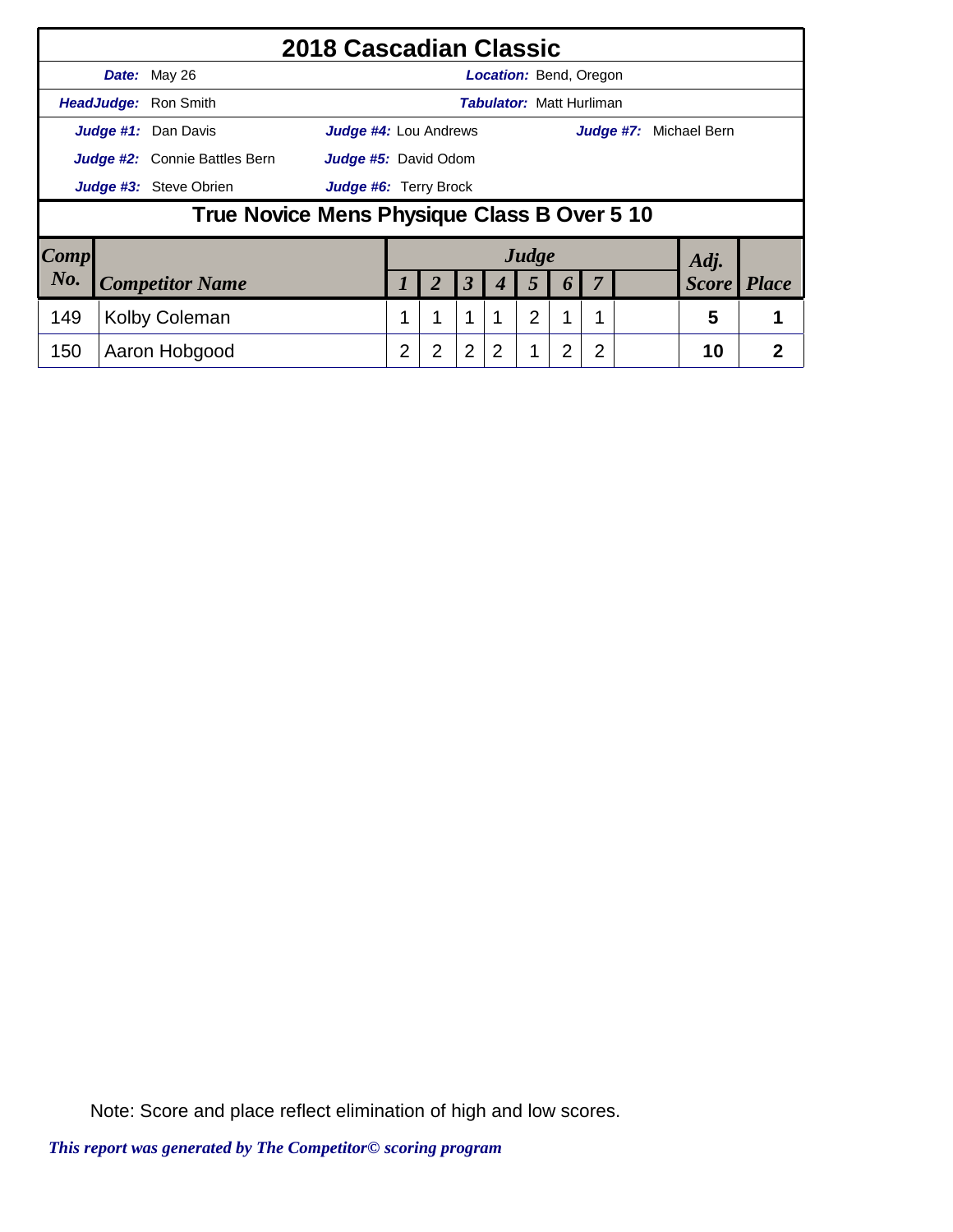|        | Date: May 26                            |                                                                                                                                                                                                                                                                                                  |                |                |   |                |   |          |   |   |    |              |  |
|--------|-----------------------------------------|--------------------------------------------------------------------------------------------------------------------------------------------------------------------------------------------------------------------------------------------------------------------------------------------------|----------------|----------------|---|----------------|---|----------|---|---|----|--------------|--|
|        | HeadJudge: Ron Smith                    |                                                                                                                                                                                                                                                                                                  |                |                |   |                |   |          |   |   |    |              |  |
|        | Judge #1: Dan Davis                     |                                                                                                                                                                                                                                                                                                  |                |                |   |                |   |          |   |   |    |              |  |
|        | Judge #2: Connie Battles Bern           |                                                                                                                                                                                                                                                                                                  |                |                |   |                |   |          |   |   |    |              |  |
|        | Judge #3: Steve Obrien                  | Judge #6: Terry Brock                                                                                                                                                                                                                                                                            |                |                |   |                |   |          |   |   |    |              |  |
|        | Novice Mens Physique Class A Under 5 10 |                                                                                                                                                                                                                                                                                                  |                |                |   |                |   |          |   |   |    |              |  |
| Comp   |                                         |                                                                                                                                                                                                                                                                                                  |                |                |   |                |   |          |   |   |    |              |  |
| $N0$ . | <b>Competitor Name</b>                  |                                                                                                                                                                                                                                                                                                  |                |                | 3 | 4              | 5 | $\bm{b}$ |   |   |    | <i>Place</i> |  |
| 153    | Roger Garza Jr                          |                                                                                                                                                                                                                                                                                                  | 1              | 1              | 1 | 1              | 1 | 1        | 3 |   | 5  | 1            |  |
| 151    | Darren Albrecht                         |                                                                                                                                                                                                                                                                                                  | 4              | $\overline{2}$ | 4 | $\overline{2}$ | 3 | 2        |   |   | 13 | 2            |  |
| 154    | <b>Josh White</b>                       | 2018 Cascadian Classic<br><b>Location:</b> Bend, Oregon<br><b>Tabulator: Matt Hurliman</b><br><b>Judge #4:</b> Lou Andrews<br>Judge #7:<br>Michael Bern<br>Judge #5: David Odom<br>Judge<br>Adj.<br><b>Score</b><br>3<br>$\overline{2}$<br>$\overline{2}$<br>3<br>3<br>3<br>$\overline{2}$<br>13 |                |                |   |                |   |          |   | 3 |    |              |  |
| 152    | Tom Blackman                            |                                                                                                                                                                                                                                                                                                  | $\overline{2}$ | 4              | 3 | 4              | 4 |          | 4 |   | 19 | 4            |  |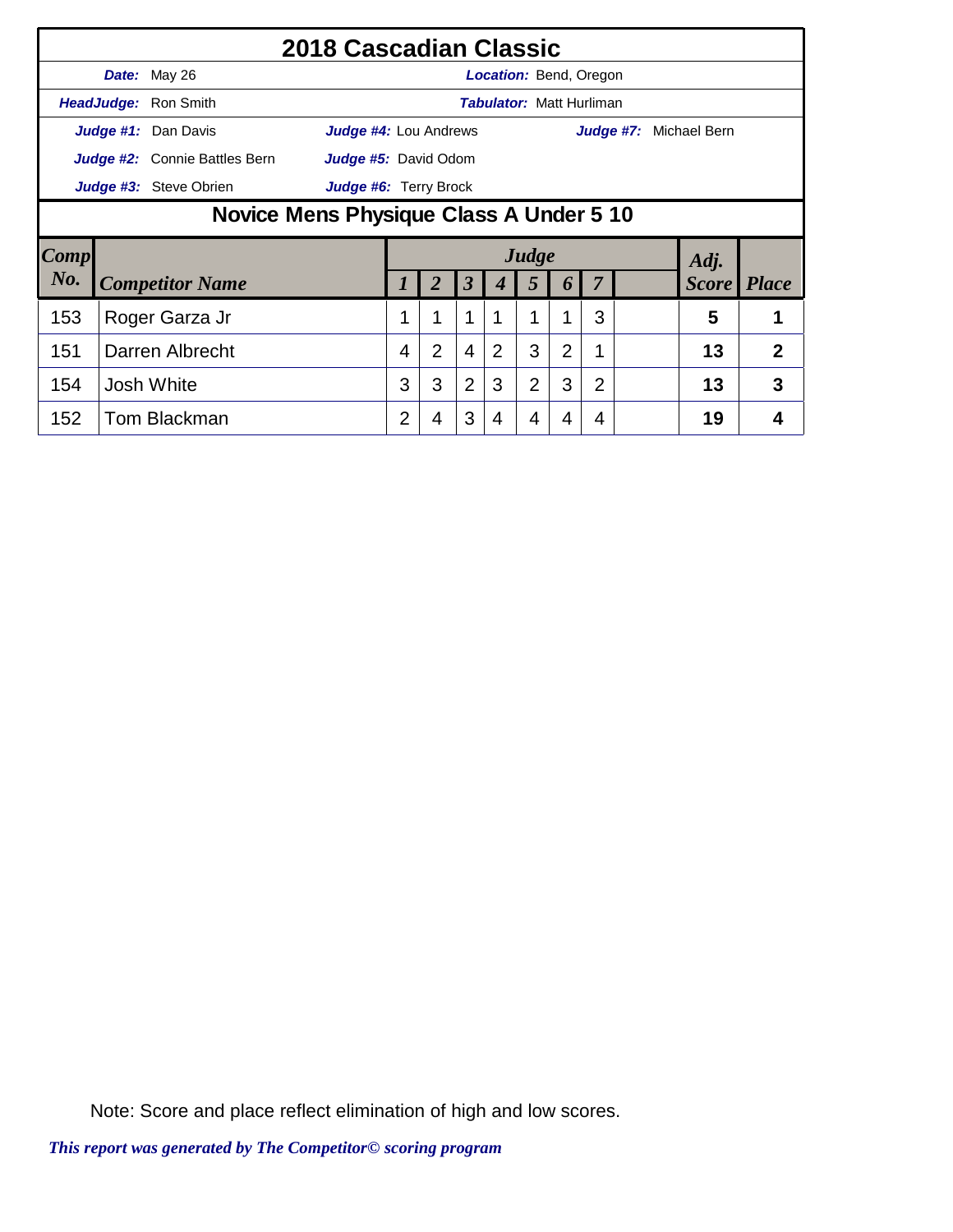|        |                                         |                               | 2018 Cascadian Classic       |   |                |                      |   |                                 |                |                |           |              |                |
|--------|-----------------------------------------|-------------------------------|------------------------------|---|----------------|----------------------|---|---------------------------------|----------------|----------------|-----------|--------------|----------------|
|        |                                         | Date: May 26                  |                              |   |                |                      |   | <b>Location: Bend, Oregon</b>   |                |                |           |              |                |
|        |                                         | HeadJudge: Ron Smith          |                              |   |                |                      |   | <b>Tabulator: Matt Hurliman</b> |                |                |           |              |                |
|        |                                         | Judge #1: Dan Davis           | Judge #4: Lou Andrews        |   |                |                      |   |                                 |                |                | Judge #7: | Michael Bern |                |
|        |                                         | Judge #2: Connie Battles Bern | Judge #5: David Odom         |   |                |                      |   |                                 |                |                |           |              |                |
|        |                                         | Judge #3: Steve Obrien        | <b>Judge #6:</b> Terry Brock |   |                |                      |   |                                 |                |                |           |              |                |
|        | Novice Mens Physique Class B Over 5 10  |                               |                              |   |                |                      |   |                                 |                |                |           |              |                |
| Comp   |                                         |                               |                              |   |                |                      |   | Judge                           |                |                |           | Adj.         |                |
| $N0$ . |                                         |                               |                              |   | 2              | $\boldsymbol{\beta}$ |   | 5                               | 6              |                |           | <b>Score</b> | <b>Place</b>   |
| 158    | <b>Competitor Name</b><br>Corey Pulliam |                               |                              |   |                | $\overline{2}$       |   | 3                               | $\overline{2}$ | 1              |           | 8            |                |
| 155    |                                         | Cory Beck                     |                              | 1 | $\overline{2}$ | 3                    | 2 | 1                               | 1              | 3              |           | 9            | $\overline{2}$ |
| 156    |                                         | <b>Kolby Coleman</b>          |                              | 3 | 3              | 1                    | 3 | $\overline{2}$                  | 3              | 4              |           | 14           | 3              |
| 157    |                                         | <b>Rigel Flora</b>            |                              | 4 | 4              | 4                    | 4 | 4                               | 4              | $\overline{2}$ |           | 20           | 4              |
| 159    |                                         | Suming Wang                   |                              | 5 | 5              | 5                    | 5 | 5                               | 5              | 5              |           | 25           | 5              |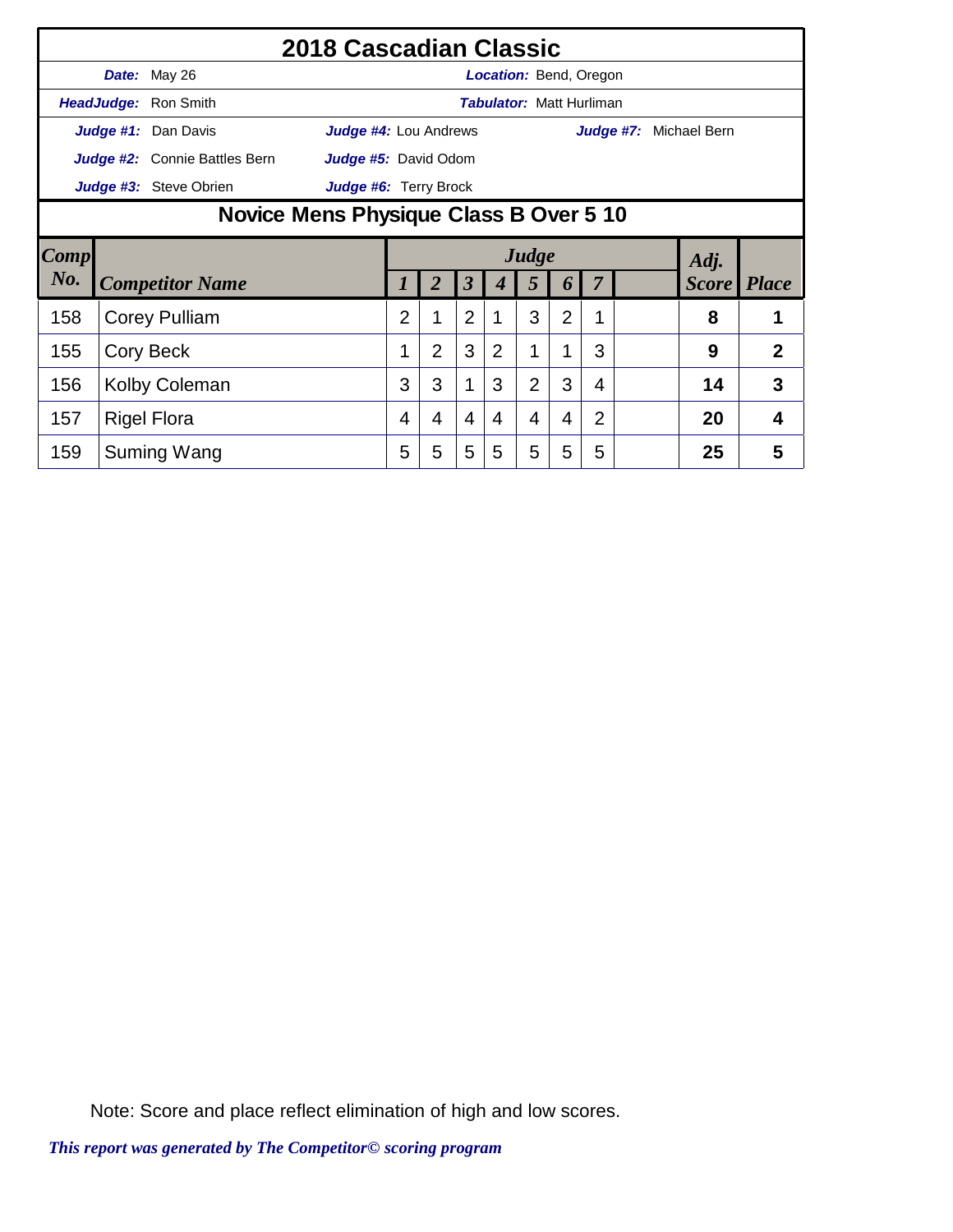|        |               |                                       | 2018 Cascadian Classic |                |   |                |                |                |                                 |   |           |              |              |
|--------|---------------|---------------------------------------|------------------------|----------------|---|----------------|----------------|----------------|---------------------------------|---|-----------|--------------|--------------|
|        |               | Date: May 26                          |                        |                |   |                |                |                | Location: Bend, Oregon          |   |           |              |              |
|        |               | HeadJudge: Ron Smith                  |                        |                |   |                |                |                | <b>Tabulator: Matt Hurliman</b> |   |           |              |              |
|        |               | Judge #1: Dan Davis                   | Judge #4: Lou Andrews  |                |   |                |                |                |                                 |   | Judge #7: | Michael Bern |              |
|        |               | Judge #2: Connie Battles Bern         | Judge #5: David Odom   |                |   |                |                |                |                                 |   |           |              |              |
|        |               | Judge #3: Steve Obrien                | Judge #6: Terry Brock  |                |   |                |                |                |                                 |   |           |              |              |
|        |               | Masters Mens Physique Class A Over 35 |                        |                |   |                |                |                |                                 |   |           |              |              |
| Comp   |               |                                       |                        |                |   |                |                | Judge          |                                 |   |           | Adj.         |              |
| $N0$ . |               | <b>Competitor Name</b>                |                        |                |   | 3              |                | 5              | 6                               |   |           | <b>Score</b> | <i>Place</i> |
| 114    | Daniel Wilson |                                       | $\overline{2}$         | $\overline{2}$ | 1 | 3              |                |                | 2                               |   | 8         |              |              |
| 163    |               | Jason Lobaugh                         |                        |                | 1 | 3              |                | $\overline{2}$ | 4                               | 3 |           | 10           | 2            |
| 160    |               | <b>Robert Clark III</b>               |                        | 3              | 5 | $\overline{2}$ | $\overline{2}$ | 3              | $\overline{2}$                  | 1 |           | 12           | 3            |
| 161    |               | <b>Aaron Hamrick</b>                  |                        | 4              | 3 | 4              | 4              | $\overline{4}$ | 3                               | 4 |           | 19           | 4            |
| 162    |               | Tom Blackman                          |                        | 5              | 4 | 5              | 5              | 5              | 5                               | 5 |           | 25           | 5            |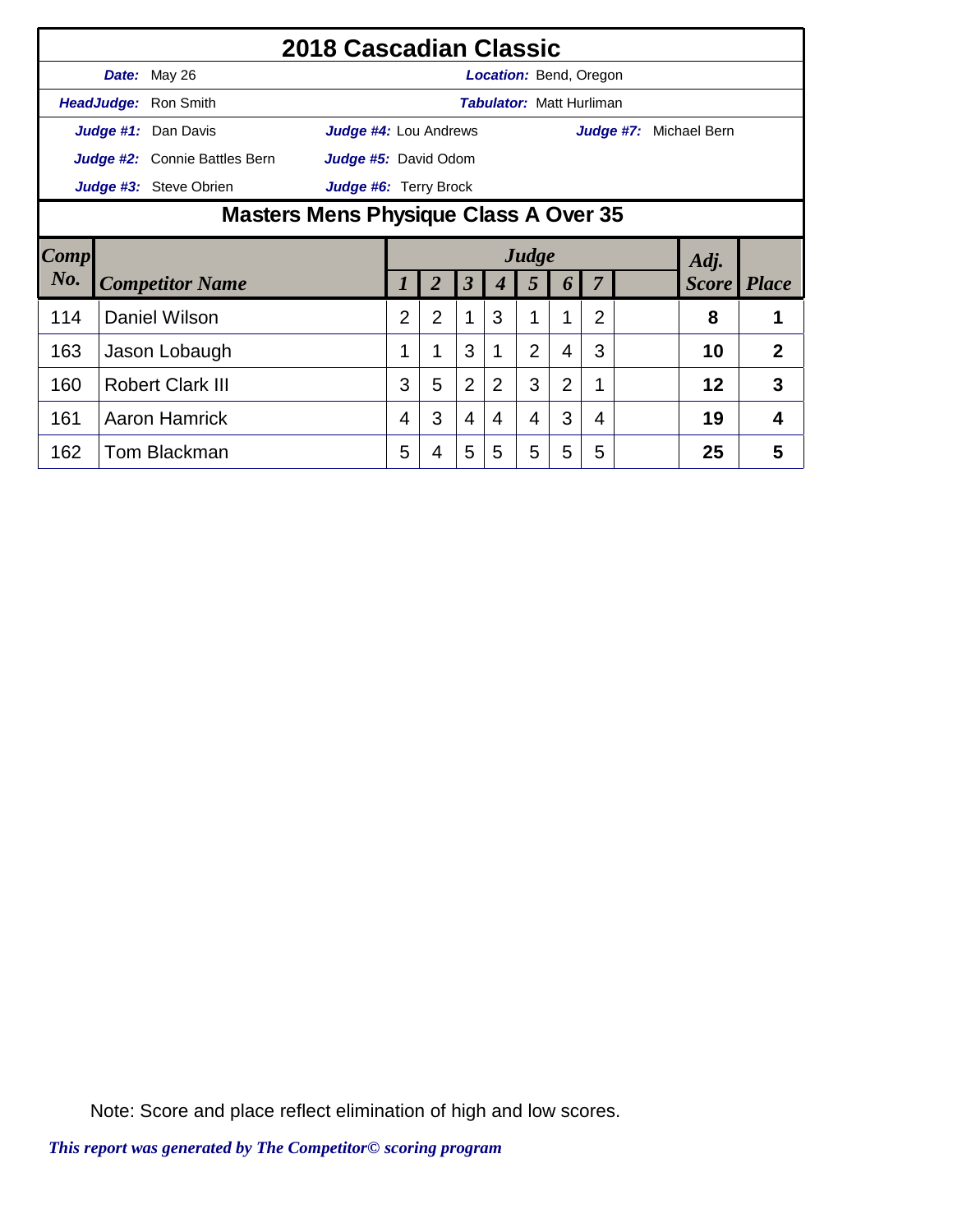|        |                     |                         | 2018 Cascadian Classic<br><b>Location: Bend, Oregon</b><br><b>Tabulator: Matt Hurliman</b><br><b>Judge #4: Lou Andrews</b><br>Judge #7: Michael Bern<br>Judge #5: Connie Battles Bern<br>Judge #6: David Odom<br>Judge<br>Adj.<br><b>Score</b> Place |   |                |                         |                |                |                |                |  |    |   |                |
|--------|---------------------|-------------------------|------------------------------------------------------------------------------------------------------------------------------------------------------------------------------------------------------------------------------------------------------|---|----------------|-------------------------|----------------|----------------|----------------|----------------|--|----|---|----------------|
|        |                     | Date: May 26            |                                                                                                                                                                                                                                                      |   |                |                         |                |                |                |                |  |    |   |                |
|        | HeadJudge:          | Ron Smith               |                                                                                                                                                                                                                                                      |   |                |                         |                |                |                |                |  |    |   |                |
|        |                     | Judge #1: Dan Davis     |                                                                                                                                                                                                                                                      |   |                |                         |                |                |                |                |  |    |   |                |
|        |                     | Judge #2: Gerri Davis   |                                                                                                                                                                                                                                                      |   |                |                         |                |                |                |                |  |    |   |                |
|        |                     | Judge #3: Steve Obrien  |                                                                                                                                                                                                                                                      |   |                |                         |                |                |                |                |  |    |   |                |
|        |                     |                         |                                                                                                                                                                                                                                                      |   |                |                         |                |                |                |                |  |    |   |                |
| Comp   |                     |                         | Masters Mens Physique Class B Over 40                                                                                                                                                                                                                |   |                |                         |                |                |                |                |  |    |   |                |
| $N0$ . |                     |                         |                                                                                                                                                                                                                                                      |   |                |                         |                |                |                |                |  |    |   |                |
|        |                     | <b>Competitor Name</b>  |                                                                                                                                                                                                                                                      | 1 | $\overline{2}$ | $\overline{\mathbf{3}}$ | 4              | 5              | 6              | 7              |  |    |   |                |
| 167    |                     | Jason Lobaugh           |                                                                                                                                                                                                                                                      | 1 | $\overline{2}$ | $\overline{2}$          | 1              | 1              |                |                |  |    | 6 | 1              |
| 166    |                     | <b>Robert Clark III</b> |                                                                                                                                                                                                                                                      | 2 | 1              | $\mathbf 1$             | $\overline{2}$ | $\overline{2}$ | $\overline{2}$ | $\overline{2}$ |  |    | 9 | $\overline{2}$ |
| 164    | <b>Tom Blackman</b> |                         | 3                                                                                                                                                                                                                                                    | 5 | $\overline{4}$ | $\overline{4}$          | 3              | 3              | 3              |                |  | 17 | 3 |                |
| 165    | <b>Steve Cain</b>   |                         | 4                                                                                                                                                                                                                                                    | 3 | 5              | 5                       | 4              | 4              | 4              |                |  | 21 | 4 |                |
| 169    | Larry Zeigler       |                         | 5                                                                                                                                                                                                                                                    | 4 | 3              | 3                       | 5              | 5              | 6              |                |  | 22 | 5 |                |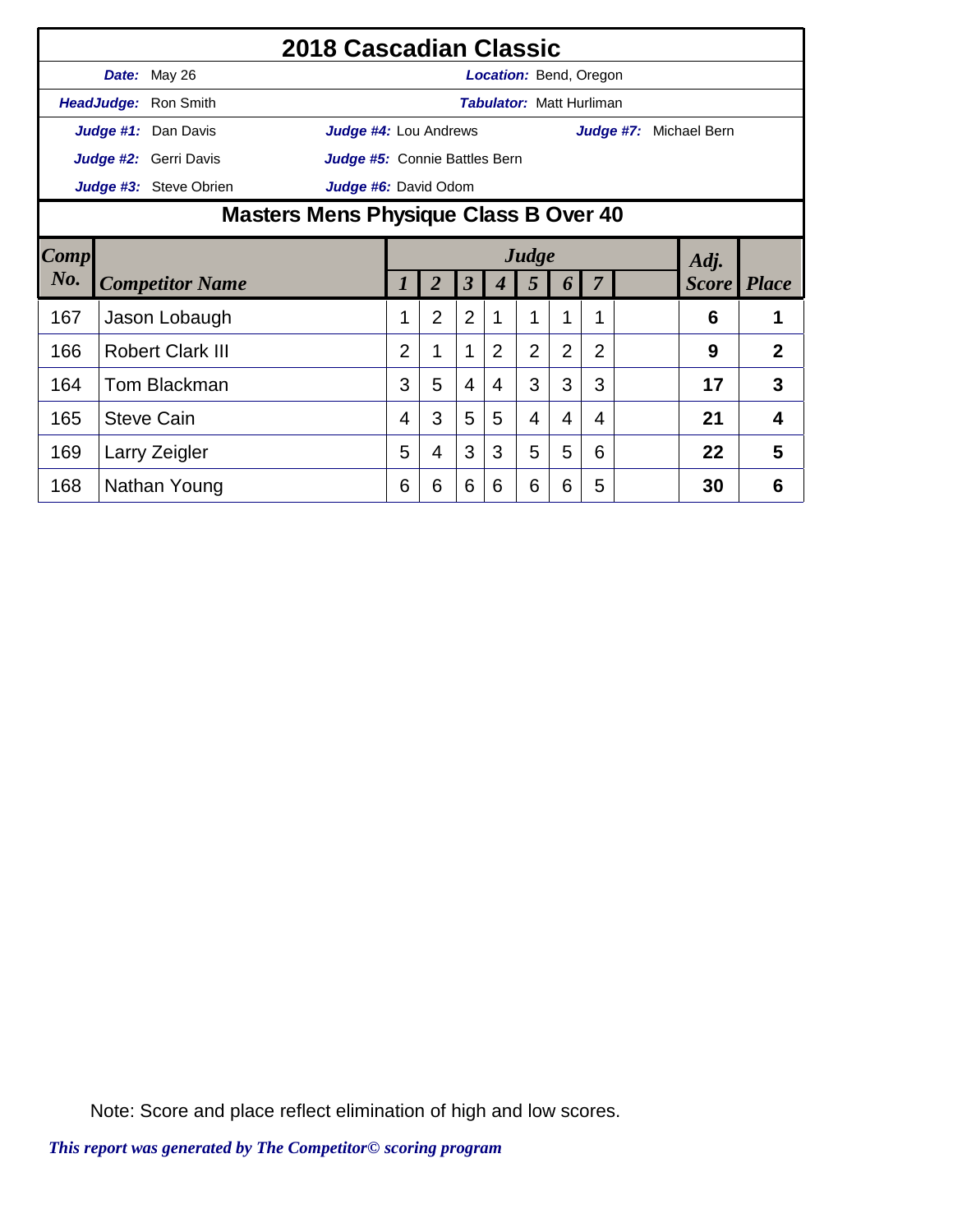|        |                                                                                 |                       | 2018 Cascadian Classic                |                |                |                |                |                                 |                |                |  |                        |                |
|--------|---------------------------------------------------------------------------------|-----------------------|---------------------------------------|----------------|----------------|----------------|----------------|---------------------------------|----------------|----------------|--|------------------------|----------------|
|        |                                                                                 | Date: May 26          |                                       |                |                |                |                | Location: Bend, Oregon          |                |                |  |                        |                |
|        |                                                                                 | HeadJudge: Ron Smith  |                                       |                |                |                |                | <b>Tabulator: Matt Hurliman</b> |                |                |  |                        |                |
|        |                                                                                 | Judge #1: Dan Davis   | Judge #4: Lou Andrews                 |                |                |                |                |                                 |                |                |  | Judge #7: Michael Bern |                |
|        |                                                                                 | Judge #2: Gerri Davis | Judge #5: Connie Battles Bern         |                |                |                |                |                                 |                |                |  |                        |                |
|        |                                                                                 |                       | Judge #6: David Odom                  |                |                |                |                |                                 |                |                |  |                        |                |
|        |                                                                                 |                       | Masters Mens Physique Class C Over 50 |                |                |                |                |                                 |                |                |  |                        |                |
| Comp   |                                                                                 |                       |                                       |                |                |                |                | Judge                           |                |                |  | Adj.                   |                |
| $N0$ . |                                                                                 |                       |                                       |                |                | 3              |                | 5                               | 6              |                |  | <b>Score</b>           | <i>Place</i>   |
| 172    | Judge #3: Steve Obrien<br><b>Competitor Name</b><br>Jason Lobaugh<br>Joey Silva |                       |                                       |                | $\overline{2}$ | 1              |                |                                 |                | $\overline{2}$ |  | 6                      | 1              |
| 173    |                                                                                 |                       |                                       | $\overline{2}$ | 1              | 3              | $\overline{2}$ | $\overline{2}$                  | 3              |                |  | 10                     | $\overline{2}$ |
| 171    |                                                                                 | <b>Steve Cain</b>     |                                       | 3              | 3              | $\overline{4}$ | 4              | 3                               | $\overline{2}$ | 3              |  | 16                     | 3              |
| 174    |                                                                                 | Larry Zeigler         |                                       | 5              | 4              | $\overline{2}$ | 5              | 5                               | 4              | 4              |  | 22                     | 4              |
| 170    | <b>Tim Bias</b>                                                                 |                       |                                       | 4              | 5              | 5              | 3              | 4                               | 5              | 5              |  | 23                     | 5              |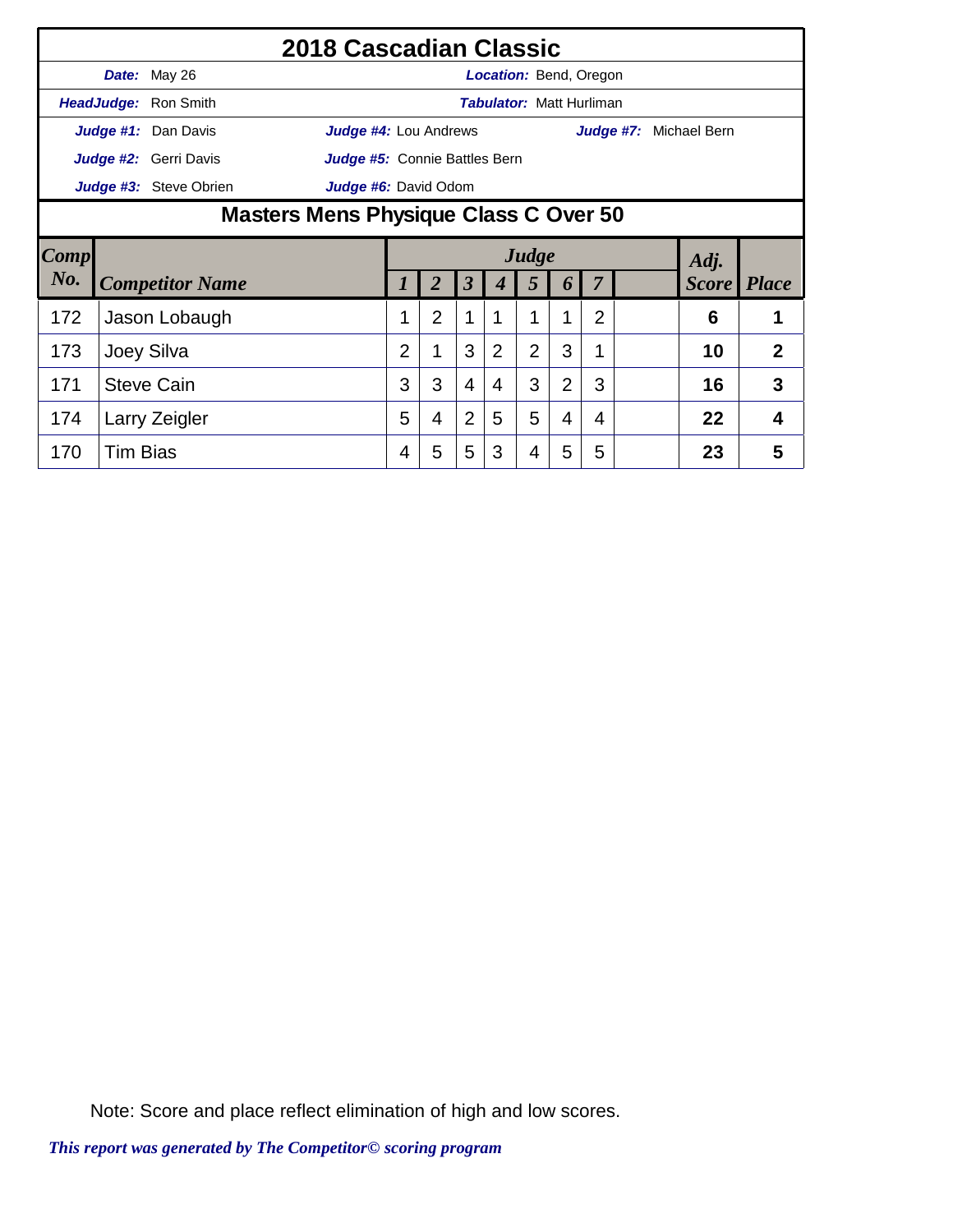|        | <b>Date:</b> May 26                  |                                                                                                                                                                                                                                                                          |                |                |                |                |   |                  |   |  |  |    |              |
|--------|--------------------------------------|--------------------------------------------------------------------------------------------------------------------------------------------------------------------------------------------------------------------------------------------------------------------------|----------------|----------------|----------------|----------------|---|------------------|---|--|--|----|--------------|
|        | HeadJudge: Ron Smith                 |                                                                                                                                                                                                                                                                          |                |                |                |                |   |                  |   |  |  |    |              |
|        | Judge #1: Dan Davis                  |                                                                                                                                                                                                                                                                          |                |                |                |                |   |                  |   |  |  |    |              |
|        | <b>Judge #2:</b> Gerri Davis         |                                                                                                                                                                                                                                                                          |                |                |                |                |   |                  |   |  |  |    |              |
|        | Judge #3: Steve Obrien               | Judge #6: David Odom                                                                                                                                                                                                                                                     |                |                |                |                |   |                  |   |  |  |    |              |
|        | Open Mens Physique Class A Under 5 6 |                                                                                                                                                                                                                                                                          |                |                |                |                |   |                  |   |  |  |    |              |
| Comp   |                                      |                                                                                                                                                                                                                                                                          |                |                |                |                |   |                  |   |  |  |    |              |
| $N0$ . | <b>Competitor Name</b>               |                                                                                                                                                                                                                                                                          |                |                | 3              |                | 5 | $\boldsymbol{0}$ |   |  |  |    | <b>Place</b> |
| 176    | <b>Christopher Ammerman</b>          |                                                                                                                                                                                                                                                                          |                | 1              | $\mathbf 1$    |                |   | 1                | 1 |  |  | 5  | 1            |
| 177    | Adam Barringer                       |                                                                                                                                                                                                                                                                          | $\overline{2}$ | $\overline{2}$ | $\overline{2}$ | $\overline{2}$ | 4 | $\overline{2}$   | 4 |  |  | 12 | 2            |
| 175    | Darren Albrecht                      | 2018 Cascadian Classic<br><b>Location:</b> Bend, Oregon<br><b>Tabulator: Matt Hurliman</b><br>Judge #4: Lou Andrews<br>Judge #7:<br>Michael Bern<br>Judge #5: Connie Battles Bern<br>Judge<br>Adj.<br><b>Score</b><br>3<br>3<br>3<br>2<br>$\overline{4}$<br>16<br>3<br>4 |                |                |                |                |   |                  |   |  |  |    | 3            |
| 178    | Joshua Staples                       |                                                                                                                                                                                                                                                                          | 4              | 3              | 3              | 4              | 2 | 4                | 3 |  |  | 17 | 4            |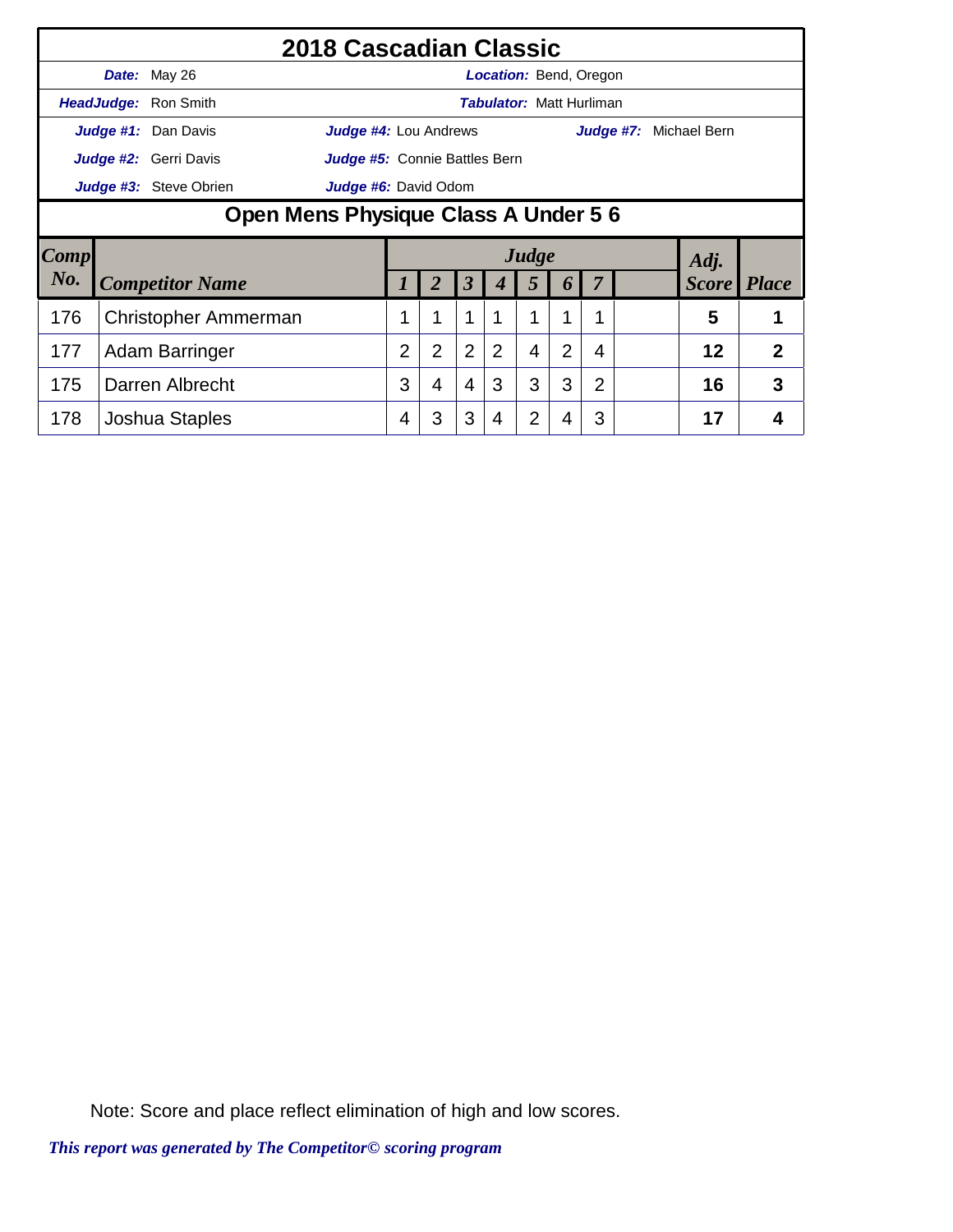|           | 2018 Cascadian Classic                                        |  |   |                      |                                 |                  |  |                        |              |
|-----------|---------------------------------------------------------------|--|---|----------------------|---------------------------------|------------------|--|------------------------|--------------|
|           | Date: May 26                                                  |  |   |                      | <b>Location: Bend, Oregon</b>   |                  |  |                        |              |
|           | <b>HeadJudge: Ron Smith</b>                                   |  |   |                      | <b>Tabulator: Matt Hurliman</b> |                  |  |                        |              |
|           | Judge #1: Dan Davis<br><b>Judge #4: Lou Andrews</b>           |  |   |                      |                                 |                  |  | Judge #7: Michael Bern |              |
|           | Judge #2: Gerri Davis<br><b>Judge #5:</b> Connie Battles Bern |  |   |                      |                                 |                  |  |                        |              |
|           | <b>Judge #3:</b> David Odom<br>Judge #6: Terry Brock          |  |   |                      |                                 |                  |  |                        |              |
|           | Open Mens Physique Class B Under 5 8                          |  |   |                      |                                 |                  |  |                        |              |
| Comp      |                                                               |  |   |                      | Judge                           |                  |  | Adj.                   |              |
| $N_{0}$ . | <b>Competitor Name</b>                                        |  | 2 | $\boldsymbol{\beta}$ | 5                               | $\boldsymbol{0}$ |  | <b>Score</b>           | <b>Place</b> |
| 179       | Henry Hernandez                                               |  |   | 1                    | 1                               |                  |  | 5                      |              |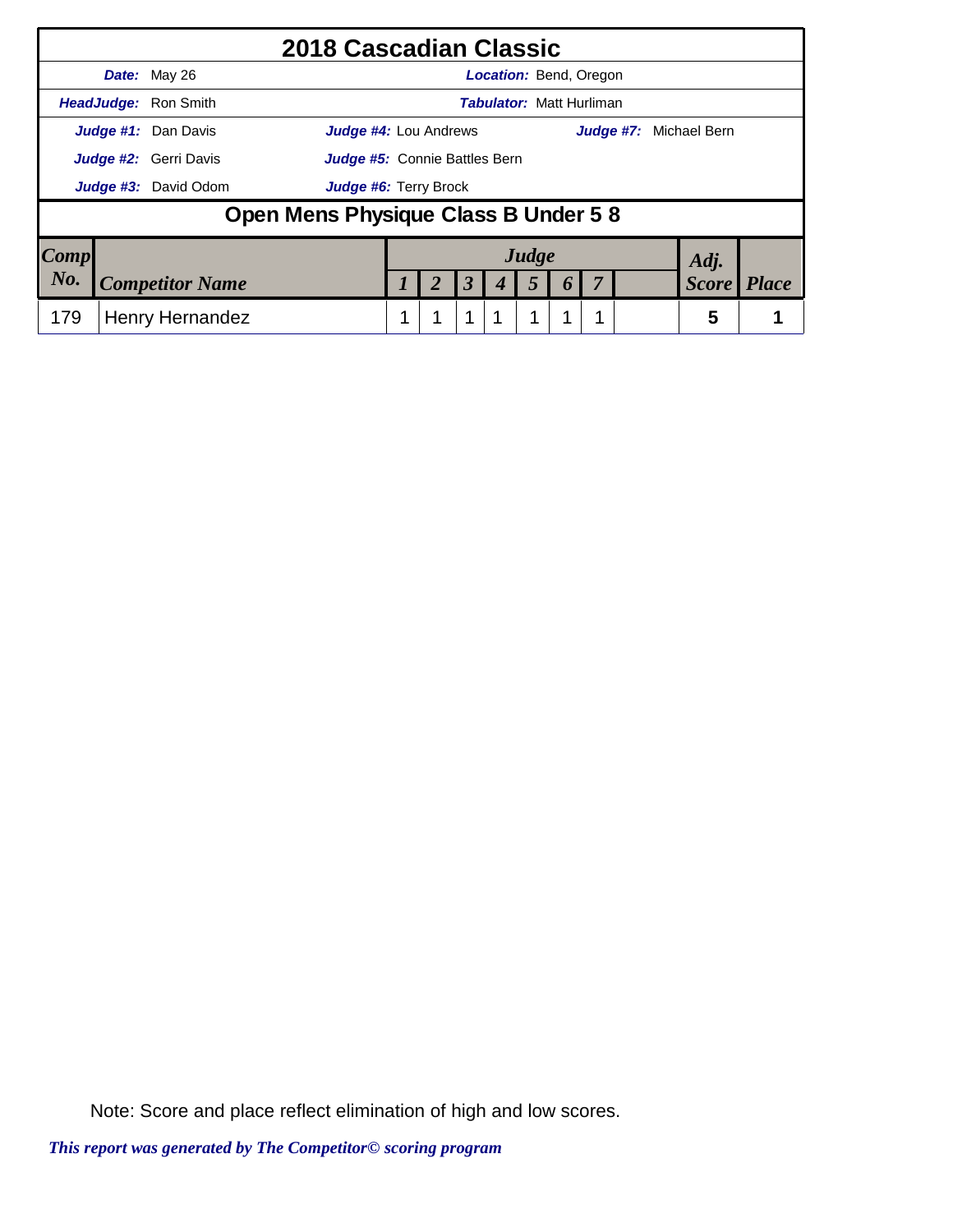|                        | 2018 Cascadian Classic                       |                               |                |                |                                 |                |                |                |  |                        |                |
|------------------------|----------------------------------------------|-------------------------------|----------------|----------------|---------------------------------|----------------|----------------|----------------|--|------------------------|----------------|
|                        | Date: May 26                                 |                               |                |                | <b>Location: Bend, Oregon</b>   |                |                |                |  |                        |                |
|                        | <b>HeadJudge:</b> Ron Smith                  |                               |                |                | <b>Tabulator: Matt Hurliman</b> |                |                |                |  |                        |                |
|                        | Judge #1: Dan Davis<br>Judge #4: Lou Andrews |                               |                |                |                                 |                |                |                |  | Judge #7: Michael Bern |                |
|                        | Judge #2: Gerri Davis                        | Judge #5: Connie Battles Bern |                |                |                                 |                |                |                |  |                        |                |
|                        | Judge #3: David Odom                         | <b>Judge #6: Terry Brock</b>  |                |                |                                 |                |                |                |  |                        |                |
|                        | Open Mens Physique Class C Under 5 10        |                               |                |                |                                 |                |                |                |  |                        |                |
| $\lfloor Comp \rfloor$ |                                              |                               |                |                |                                 | Judge          |                |                |  | Adj.                   |                |
| No.                    | <b>Competitor Name</b>                       |                               |                | 3              | 4                               | 5              | $\bm{b}$       | $\overline{7}$ |  | <i>Score</i>           | <i>Place</i>   |
| 180                    | Roger Garza Jr                               |                               | 1              | 1              |                                 |                | 1              | 1              |  | 5                      |                |
| 182                    | Josh White                                   | 3                             | $\overline{2}$ | $\overline{2}$ | 2                               | $\overline{2}$ | $\overline{2}$ | $\overline{2}$ |  | 10                     | $\overline{2}$ |
| 181                    | <b>Michael Peterson</b>                      | 2                             | 3              | 3              | 3                               | 3              | 3              | 3              |  | 15                     | 3              |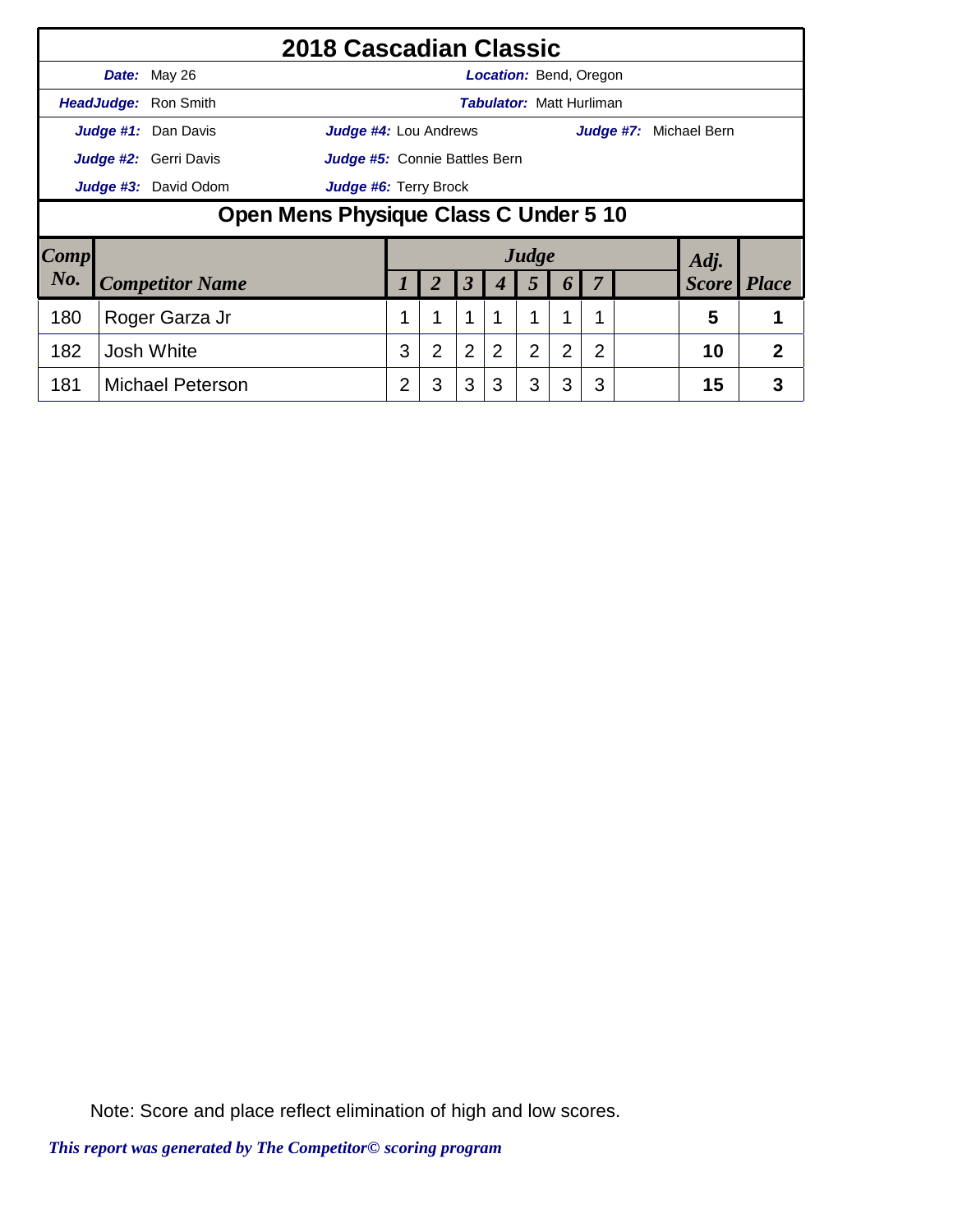|        |                        |                              | 2018 Cascadian Classic<br>Location: Bend, Oregon<br><b>Tabulator: Matt Hurliman</b><br>Judge #4: Lou Andrews<br>Judge #7: Michael Bern<br>Judge #5: Connie Battles Bern<br>Judge #6: Terry Brock<br>Judge<br>Adj.<br>$\boldsymbol{\beta}$<br>$\overline{2}$<br><b>Score</b><br>5<br>$\boldsymbol{4}$<br>6<br>7<br>1<br>$\overline{2}$<br>$\overline{2}$<br>1<br>1<br>1<br>1<br>6<br>3<br>3<br>$\overline{2}$<br>3<br>$\overline{2}$<br>$\overline{2}$<br>$\overline{2}$<br>$\overline{2}$<br>12<br>3<br>$\overline{2}$<br>3<br>3<br>3<br>3<br>12<br>1<br>1<br>5<br>5<br>22<br>6<br>4<br>4<br>4<br>4<br>4 |   |   |   |   |   |   |   |  |              |   |
|--------|------------------------|------------------------------|----------------------------------------------------------------------------------------------------------------------------------------------------------------------------------------------------------------------------------------------------------------------------------------------------------------------------------------------------------------------------------------------------------------------------------------------------------------------------------------------------------------------------------------------------------------------------------------------------------|---|---|---|---|---|---|---|--|--------------|---|
|        |                        | Date: May 26                 |                                                                                                                                                                                                                                                                                                                                                                                                                                                                                                                                                                                                          |   |   |   |   |   |   |   |  |              |   |
|        |                        | HeadJudge: Ron Smith         |                                                                                                                                                                                                                                                                                                                                                                                                                                                                                                                                                                                                          |   |   |   |   |   |   |   |  |              |   |
|        |                        | Judge #1: Dan Davis          |                                                                                                                                                                                                                                                                                                                                                                                                                                                                                                                                                                                                          |   |   |   |   |   |   |   |  |              |   |
|        |                        | <b>Judge #2:</b> Gerri Davis |                                                                                                                                                                                                                                                                                                                                                                                                                                                                                                                                                                                                          |   |   |   |   |   |   |   |  |              |   |
|        |                        | Judge #3: David Odom         |                                                                                                                                                                                                                                                                                                                                                                                                                                                                                                                                                                                                          |   |   |   |   |   |   |   |  |              |   |
|        |                        |                              | Open Mens Physique Class D Under 6 0                                                                                                                                                                                                                                                                                                                                                                                                                                                                                                                                                                     |   |   |   |   |   |   |   |  |              |   |
| Comp   |                        |                              |                                                                                                                                                                                                                                                                                                                                                                                                                                                                                                                                                                                                          |   |   |   |   |   |   |   |  |              |   |
| $N0$ . | <b>Competitor Name</b> |                              |                                                                                                                                                                                                                                                                                                                                                                                                                                                                                                                                                                                                          |   |   |   |   |   |   |   |  | <b>Place</b> |   |
| 183    |                        | <b>Mohammed Alzaher</b>      |                                                                                                                                                                                                                                                                                                                                                                                                                                                                                                                                                                                                          |   |   |   |   |   |   |   |  |              |   |
| 186    |                        | <b>Tomas Hron</b>            |                                                                                                                                                                                                                                                                                                                                                                                                                                                                                                                                                                                                          |   |   |   |   |   |   |   |  |              |   |
| 184    |                        | Julian Esquivel              |                                                                                                                                                                                                                                                                                                                                                                                                                                                                                                                                                                                                          |   |   |   |   |   |   |   |  |              |   |
| 187    |                        | Joey Silva                   |                                                                                                                                                                                                                                                                                                                                                                                                                                                                                                                                                                                                          |   |   |   |   |   |   |   |  |              |   |
| 185    |                        | <b>John Groves</b>           |                                                                                                                                                                                                                                                                                                                                                                                                                                                                                                                                                                                                          | 7 | 5 | 4 | 5 | 4 | 5 | 6 |  | 25           | 5 |
| 189    |                        | Jayseph White                |                                                                                                                                                                                                                                                                                                                                                                                                                                                                                                                                                                                                          | 5 | 6 | 6 | 4 | 6 | 6 | 5 |  | 28           | 6 |
| 188    |                        | Luis Solorzano               |                                                                                                                                                                                                                                                                                                                                                                                                                                                                                                                                                                                                          | 6 | 7 | 7 | 7 | 7 | 7 | 7 |  | 35           | 7 |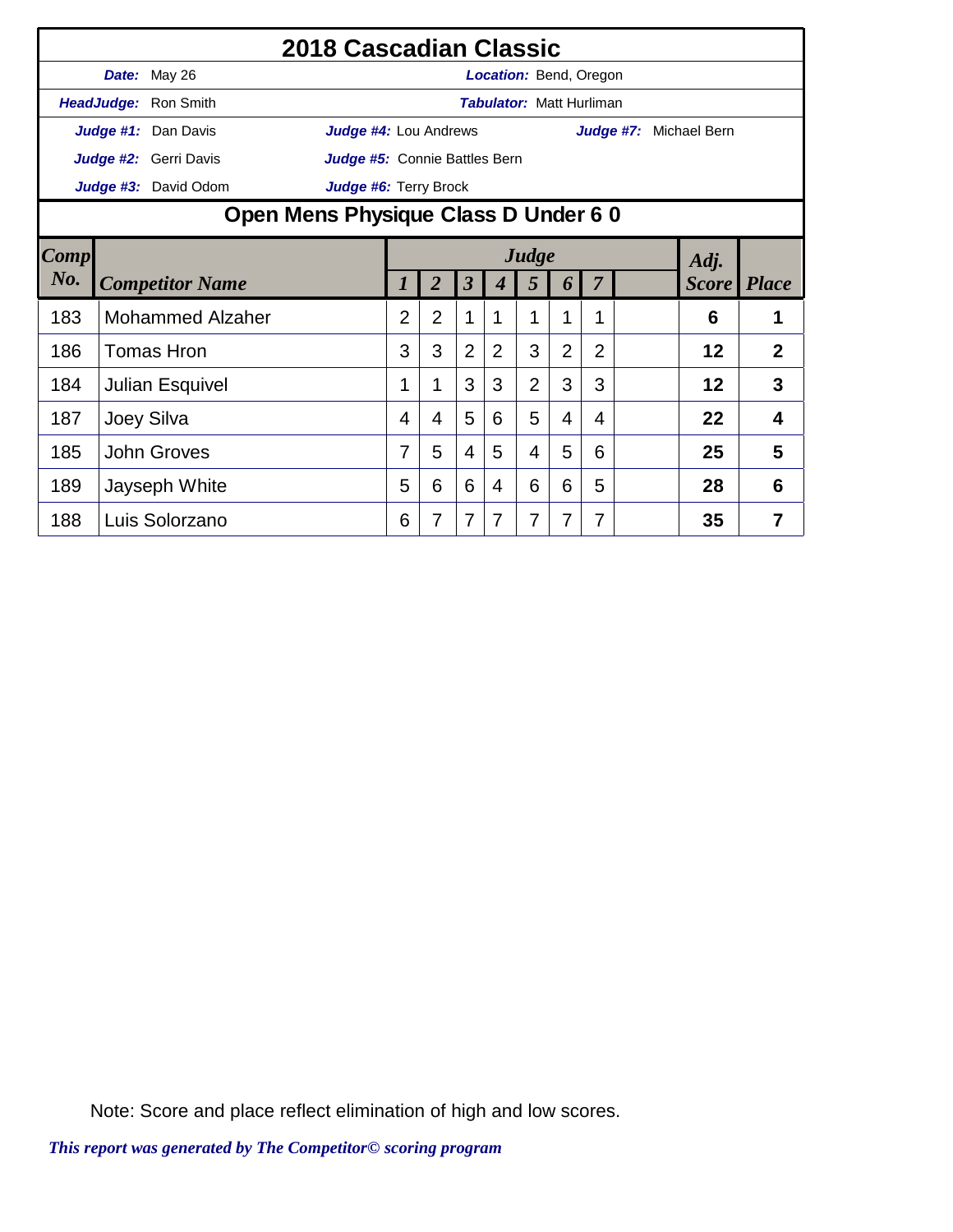|             |                                                                                                                                                                                                                                                                                                                                        | 2018 Cascadian Classic |                |                |                |                                 |                |    |                |                        |    |                |
|-------------|----------------------------------------------------------------------------------------------------------------------------------------------------------------------------------------------------------------------------------------------------------------------------------------------------------------------------------------|------------------------|----------------|----------------|----------------|---------------------------------|----------------|----|----------------|------------------------|----|----------------|
|             | Date: May 26                                                                                                                                                                                                                                                                                                                           |                        |                |                |                | Location: Bend, Oregon          |                |    |                |                        |    |                |
|             | HeadJudge: Ron Smith                                                                                                                                                                                                                                                                                                                   |                        |                |                |                | <b>Tabulator: Matt Hurliman</b> |                |    |                |                        |    |                |
|             | Judge #1: Dan Davis                                                                                                                                                                                                                                                                                                                    | Judge #4: Lou Andrews  |                |                |                |                                 |                |    |                | Judge #7: Michael Bern |    |                |
|             | Judge #2: Gerri Davis                                                                                                                                                                                                                                                                                                                  |                        |                |                |                |                                 |                |    |                |                        |    |                |
|             |                                                                                                                                                                                                                                                                                                                                        |                        |                |                |                |                                 |                |    |                |                        |    |                |
|             | Open Mens Physique Class E Over 6 0<br>Judge                                                                                                                                                                                                                                                                                           |                        |                |                |                |                                 |                |    |                |                        |    |                |
| <b>Comp</b> | Judge #5: Connie Battles Bern<br>Judge #3: David Odom<br>Judge #6: Terry Brock<br>Adj.<br>$\overline{2}$<br>$\overline{\mathbf{3}}$<br>$\overline{7}$<br><b>Score</b><br><b>Place</b><br>5<br><b>Competitor Name</b><br>$\boldsymbol{4}$<br>6<br>$\overline{2}$<br>3<br>Daniel Wilson<br>3<br>$\overline{2}$<br>11<br>1<br>5<br>1<br>1 |                        |                |                |                |                                 |                |    |                |                        |    |                |
| No.         |                                                                                                                                                                                                                                                                                                                                        |                        |                |                |                |                                 |                |    |                |                        |    |                |
| 199         |                                                                                                                                                                                                                                                                                                                                        |                        |                |                |                |                                 |                |    |                |                        |    |                |
| 190         | Ridge Bachmann                                                                                                                                                                                                                                                                                                                         |                        | $\overline{2}$ | $\overline{2}$ | $\mathbf 1$    | 9                               | 5              | 1  | 1              |                        | 11 | $\overline{2}$ |
| 192         | <b>Robert Clark III</b>                                                                                                                                                                                                                                                                                                                |                        | 3              | 4              | 3              | 1                               | $\overline{2}$ | 5  | 3              |                        | 15 | 3              |
| 196         | <b>Corey Pulliam</b>                                                                                                                                                                                                                                                                                                                   |                        | 5              | 3              | 4              | $\overline{2}$                  | 1              | 3  | 4              |                        | 16 | 4              |
| 194         | <b>Aaron Hamrick</b>                                                                                                                                                                                                                                                                                                                   |                        | 4              | 5              | 5              | 5                               | $\overline{4}$ | 4  | $\overline{2}$ |                        | 22 | 5              |
| 191         | Cory Beck                                                                                                                                                                                                                                                                                                                              |                        | 6              | 6              | 6              | $\overline{7}$                  | 8              | 6  | 9              |                        | 33 | 6              |
| 195         | <b>Jeff Nelson</b>                                                                                                                                                                                                                                                                                                                     |                        | 7              | 8              | $\overline{7}$ | 6                               | 6              | 7  | 8              |                        | 35 | $\overline{7}$ |
| 197         | <b>Umid Ramizov</b>                                                                                                                                                                                                                                                                                                                    |                        | 8              | 9              | 8              | 8                               | $\overline{7}$ | 9  | $\overline{7}$ |                        | 40 | 8              |
| 193         | <b>Rigel Flora</b>                                                                                                                                                                                                                                                                                                                     |                        | 9              | 7              | 9              | 4                               | 9              | 8  | 10             |                        | 42 | 9              |
| 198         | Suming Wang                                                                                                                                                                                                                                                                                                                            |                        | 10             | 10             | 10             | 10                              | 10             | 10 | 6              |                        | 50 | 10             |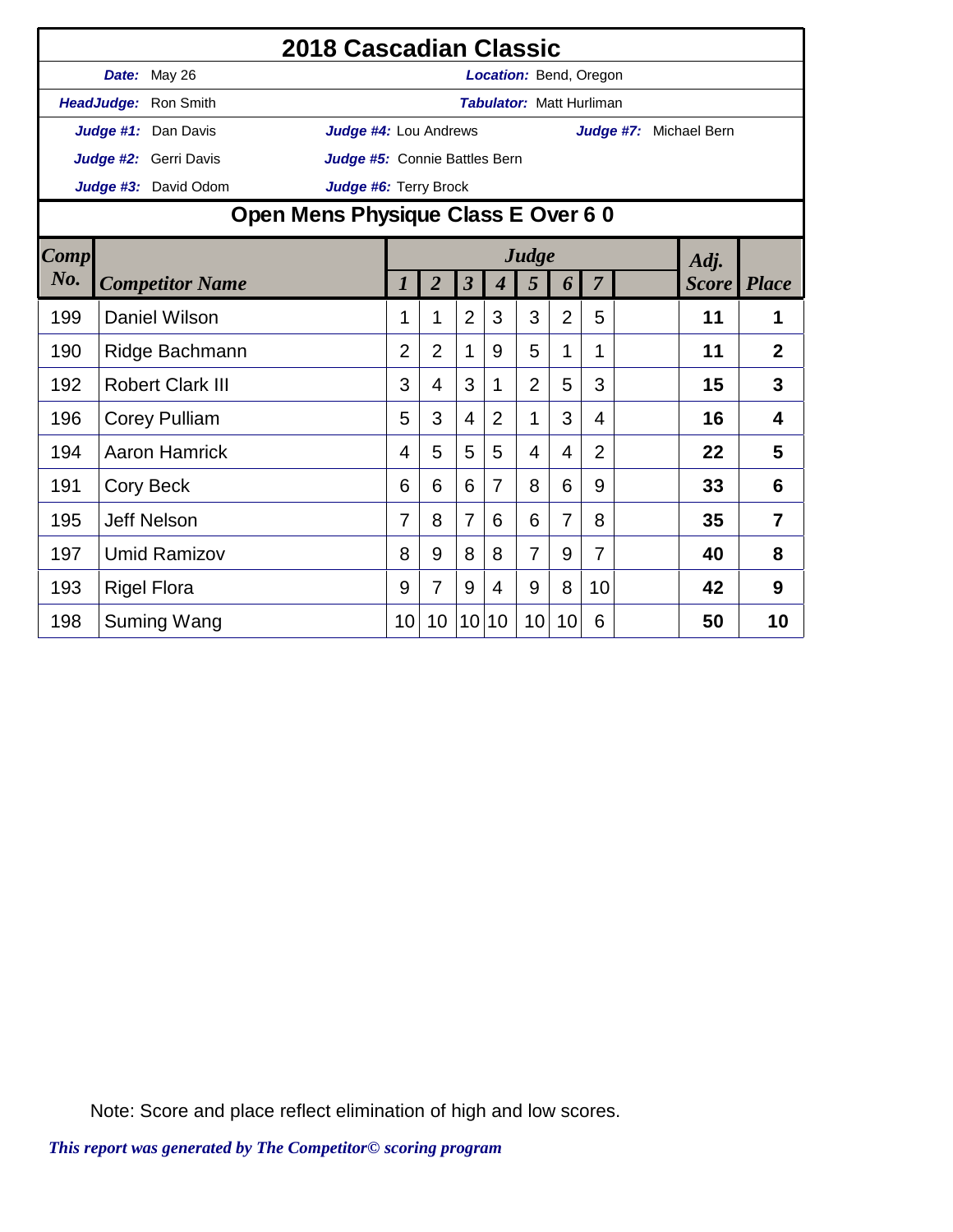|      |                                                                                                                                            |                      | 2018 Cascadian Classic        |                |                |                         |                |                                 |                |                |    |                               |                |
|------|--------------------------------------------------------------------------------------------------------------------------------------------|----------------------|-------------------------------|----------------|----------------|-------------------------|----------------|---------------------------------|----------------|----------------|----|-------------------------------|----------------|
|      |                                                                                                                                            | Date: May 26         |                               |                |                |                         |                | <b>Location:</b> Bend, Oregon   |                |                |    |                               |                |
|      |                                                                                                                                            | HeadJudge: Ron Smith |                               |                |                |                         |                | <b>Tabulator: Matt Hurliman</b> |                |                |    |                               |                |
|      |                                                                                                                                            | Judge #1: Dan Davis  | <b>Judge #4:</b> Lou Andrews  |                |                |                         |                |                                 |                |                |    | <b>Judge #7:</b> Michael Bern |                |
|      |                                                                                                                                            | Judge #2: David Odom | Judge #5: Connie Battles Bern |                |                |                         |                |                                 |                |                |    |                               |                |
|      |                                                                                                                                            |                      |                               |                |                |                         |                |                                 |                |                |    |                               |                |
|      | Judge #6: Terry Brock<br>True Novice Bikini Class A Under 5 4                                                                              |                      |                               |                |                |                         |                |                                 |                |                |    |                               |                |
| Comp |                                                                                                                                            |                      |                               |                |                |                         |                | Judge                           |                |                |    | Adj.                          |                |
| No.  |                                                                                                                                            |                      |                               | 1              | $\overline{2}$ | $\overline{\mathbf{3}}$ |                | 5                               | 6              | 7              |    | <b>Score</b> Place            |                |
| 203  | <b>Competitor Name</b><br>Rachelle Hansen                                                                                                  |                      |                               |                |                | $\overline{2}$          | 1              | 4                               |                | $\mathbf 1$    |    | 6                             | 1              |
| 202  |                                                                                                                                            |                      |                               | $\overline{2}$ | $\overline{2}$ | $\overline{4}$          | $\overline{2}$ | 3                               | $\overline{4}$ | $\overline{2}$ |    | 13                            | $\overline{2}$ |
| 205  |                                                                                                                                            |                      | 4                             | 3              | 1              | 3                       | 1              | 5                               | 4              |                | 15 | 3                             |                |
| 200  | Judge #3: Steve Obrien<br><b>Kellsey Flieger</b><br>Alyssa Taylor<br><b>Brittany Androlewicz</b><br>Aspen Fillmore<br><b>Lindsey Healy</b> |                      |                               |                |                | 3                       | 4              | $\overline{2}$                  | $\overline{2}$ | 3              |    | 15                            | 4              |
| 201  |                                                                                                                                            |                      | 5                             | 6              | 6              | 6                       | 5              | 3                               | 5              |                | 27 | 5                             |                |
| 204  |                                                                                                                                            |                      |                               | 6              | 5              | 5                       | 5              | 6                               | 6              | 6              |    | 28                            | 6              |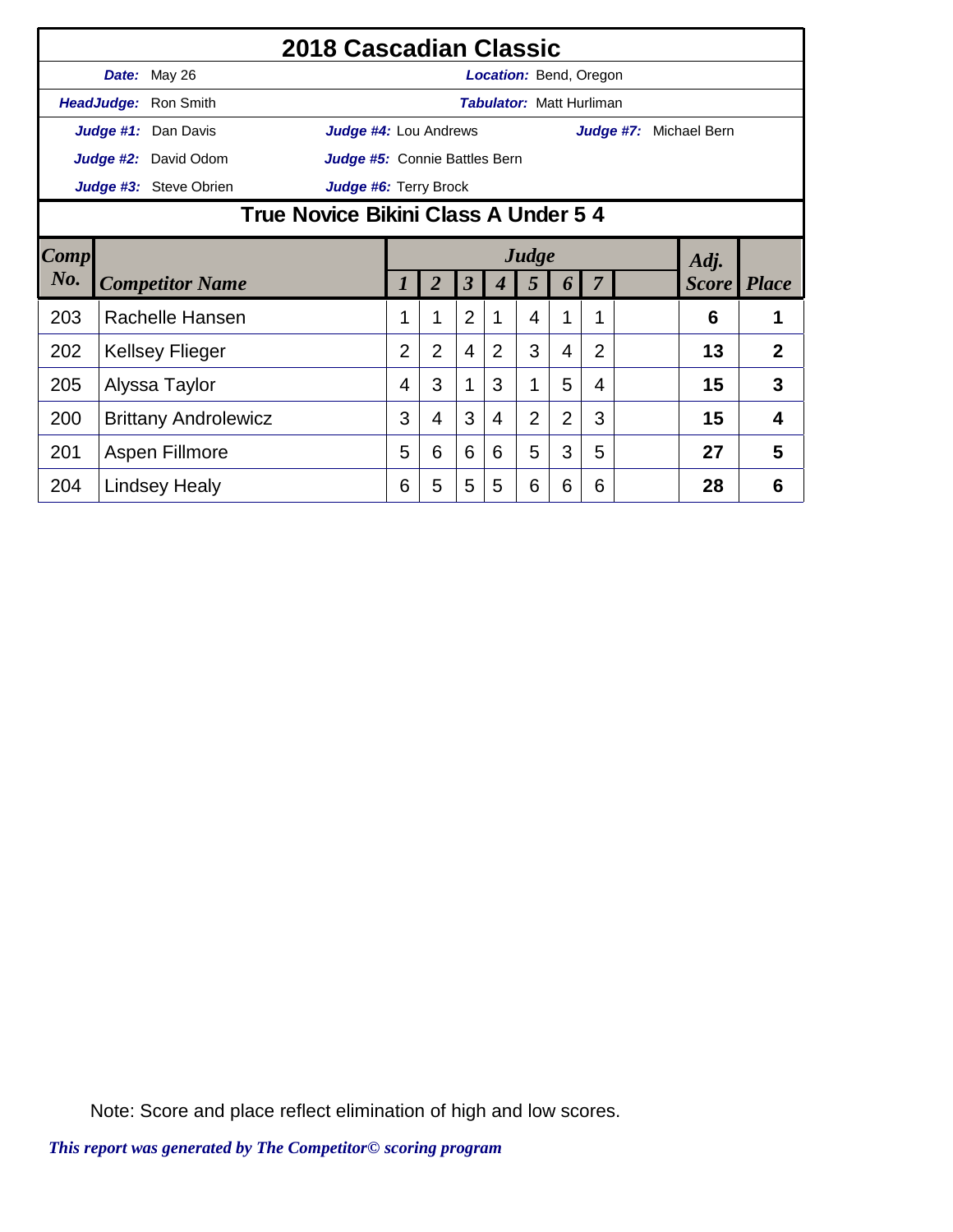|        |                                                                                                                                                                              |                               |                                     |                |                |                |                | <b>Location: Bend, Oregon</b>   |                  |                |  |                        |                |
|--------|------------------------------------------------------------------------------------------------------------------------------------------------------------------------------|-------------------------------|-------------------------------------|----------------|----------------|----------------|----------------|---------------------------------|------------------|----------------|--|------------------------|----------------|
|        |                                                                                                                                                                              |                               |                                     |                |                |                |                | <b>Tabulator: Matt Hurliman</b> |                  |                |  |                        |                |
|        |                                                                                                                                                                              |                               | Judge #4: Lou Andrews               |                |                |                |                |                                 |                  |                |  | Judge #7: Michael Bern |                |
|        |                                                                                                                                                                              | Judge #5: Connie Battles Bern |                                     |                |                |                |                |                                 |                  |                |  |                        |                |
|        |                                                                                                                                                                              |                               | Judge #6: Terry Brock               |                |                |                |                |                                 |                  |                |  |                        |                |
|        |                                                                                                                                                                              |                               | True Novice Bikini Class B Over 5 4 |                |                |                |                |                                 |                  |                |  |                        |                |
| Comp   |                                                                                                                                                                              |                               |                                     |                |                |                |                | Judge                           |                  |                |  | Adj.                   |                |
| $N0$ . |                                                                                                                                                                              |                               |                                     |                |                | 3              |                | 5                               | $\boldsymbol{b}$ |                |  | <b>Score</b>           | <b>Place</b>   |
| 208    | <b>Competitor Name</b><br>Demenee May                                                                                                                                        |                               |                                     |                | 1              | 1              |                |                                 |                  |                |  | 5                      |                |
| 209    |                                                                                                                                                                              |                               |                                     | $\overline{2}$ | $\overline{2}$ | $\overline{2}$ | $\overline{2}$ | $\overline{2}$                  | $\overline{2}$   | $\overline{2}$ |  | 10                     | $\overline{2}$ |
| 207    | <b>Brooke Sayles</b><br>Chelsea Chapman                                                                                                                                      |                               |                                     |                | 3              | 3              | 4              | 3                               | 3                | 3              |  | 15                     | 3              |
| 206    | 2018 Cascadian Classic<br>Date: May 26<br>HeadJudge: Ron Smith<br>Judge #1: Dan Davis<br>Judge #2: David Odom<br>Judge #3: Steve Obrien<br>Nancy Barry<br>210<br>Kari Smasne |                               |                                     | 4              | 4              | $\overline{4}$ | 3              | 4                               | 4                | 4              |  | 20                     | 4              |
|        |                                                                                                                                                                              |                               |                                     | 5              | 5              | 5              | 5              | 5                               | 5                | 5              |  | 25                     | 5              |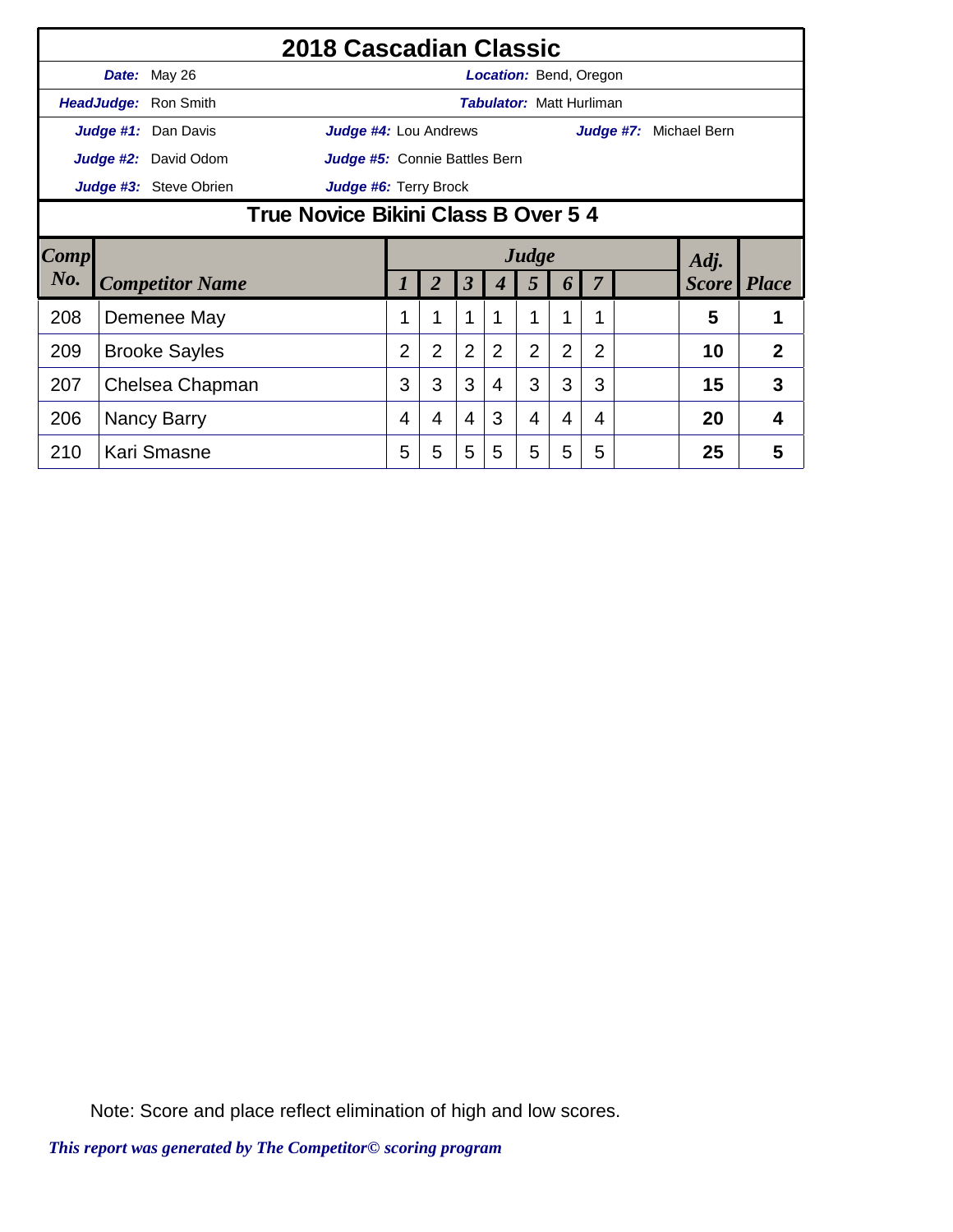|             | 2018 Cascadian Classic                                |                 |                 |                         |                          |                                 |                 |                |                        |              |                |
|-------------|-------------------------------------------------------|-----------------|-----------------|-------------------------|--------------------------|---------------------------------|-----------------|----------------|------------------------|--------------|----------------|
|             | Date: May 26                                          |                 |                 |                         | Location: Bend, Oregon   |                                 |                 |                |                        |              |                |
|             | HeadJudge: Ron Smith                                  |                 |                 |                         |                          | <b>Tabulator: Matt Hurliman</b> |                 |                |                        |              |                |
|             | Judge #1: Dan Davis<br>Judge #4: Lou Andrews          |                 |                 |                         |                          |                                 |                 |                | Judge #7: Michael Bern |              |                |
|             | Judge #2: David Odom<br>Judge #5: Connie Battles Bern |                 |                 |                         |                          |                                 |                 |                |                        |              |                |
|             | Judge #3: Steve Obrien<br>Judge #6: Terry Brock       |                 |                 |                         |                          |                                 |                 |                |                        |              |                |
|             | Novice Bikini Class A Under 5 4                       |                 |                 |                         |                          |                                 |                 |                |                        |              |                |
| <b>Comp</b> |                                                       |                 |                 |                         |                          | Judge                           |                 |                |                        | Adj.         |                |
| No.         | <b>Competitor Name</b>                                | 1               | $\overline{2}$  | $\overline{\mathbf{3}}$ | $\overline{\mathcal{A}}$ | 5                               | 6               | $\overline{7}$ |                        | <i>Score</i> | <b>Place</b>   |
| 225         | Andrea Smrekar                                        | $\overline{2}$  | $\overline{2}$  | 3                       | 1                        | 1                               | 1               | $\overline{2}$ |                        | 8            | 1              |
| 224         | <b>McKenzie Shrum</b>                                 | 1               | 1               | 4                       | $\overline{2}$           | $\overline{2}$                  | $\overline{2}$  | 1              |                        | 8            | $\overline{2}$ |
| 212         | Alyssa Cordeiro                                       | $\overline{4}$  | 4               | 1                       | 3                        | 3                               | 3               | 4              |                        | 17           | 3              |
| 214         | <b>Teasha Fillis</b>                                  | 3               | 3               | $\overline{2}$          | 10                       | 4                               | 4               | 6              |                        | 20           | 4              |
| 211         | <b>Brittany Androlewicz</b>                           | 5               | 5               | 6                       | 8                        | 6                               | 6               | 9              |                        | 31           | 5              |
| 227         | Alyssa Taylor                                         | 9               | 6               | 5                       | 5                        | 5                               | 8               | 8              |                        | 32           | 6              |
| 221         | Michele Pannell                                       | $\overline{7}$  | 7               | 7                       | 4                        | 8                               | 10              | 3              |                        | 33           | $\overline{7}$ |
| 219         | Jackye Navarro                                        | 6               | 9               | 9                       | $\overline{7}$           | $\overline{7}$                  | $\overline{7}$  | $\overline{7}$ |                        | 37           | 8              |
| 216         | Paige Hoy                                             | 10              | 8               | 8                       | 9                        | 9                               | 5               | 10             |                        | 44           | 9              |
| 218         | Sanjuana Leon                                         | 8               | 10              | 10                      | 6                        | 10                              | 10              | 10             |                        | 48           | 10             |
| 226         | Kayla Stokes                                          | 10              | 10              | 10                      | 10                       | 10                              | 10              | 10             |                        | 50           | 10             |
| 228         | <b>Ashley Vela</b>                                    | 10              | 10              |                         | 10 10                    | 10                              | 10              | 10             |                        | 50           | 10             |
| 222         | Emma Reyes                                            | 10              | 10 <sup>°</sup> |                         | 10 10                    | 10                              | 10              | 10             |                        | 50           | 10             |
| 220         | <b>Susan Oxley</b>                                    | 10              | 10              |                         | 10 10                    | 10                              | 10              | 10             |                        | 50           | 10             |
| 217         | Belisa LeeAnn Hyatt                                   | 10              | 10              |                         | 10 10                    | 10                              | 10 <sup>1</sup> | 10             |                        | 50           | 10             |
| 223         | Marlena Shepard                                       | 10              | 10              |                         | 10 10                    | 10                              | 10              | 10             |                        | 50           | 10             |
| 215         | Kayla Heath                                           | 10              | 10              |                         | 10 10                    | 10                              | 9               | 10             |                        | 50           | 10             |
| 213         | Karisma Evangelista                                   | 10 <sup>1</sup> | 10              |                         | 10 10                    | 10                              | 10              | 5              |                        | 50           | 10             |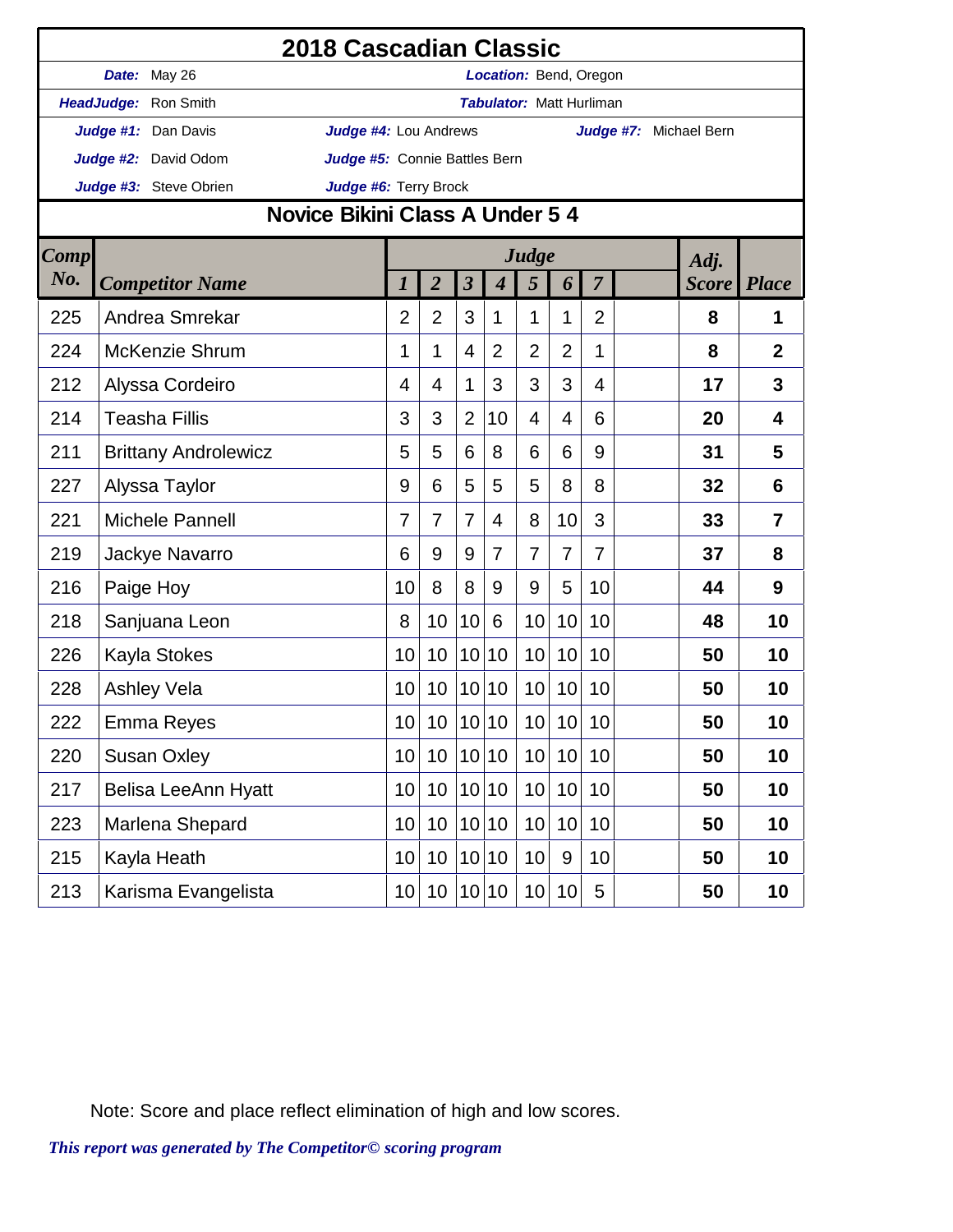|        | 2018 Cascadian Classic<br>Date: May 26<br>Location: Bend, Oregon |                          |                               |                                |                |                         |                                 |                |                |                |                        |              |                |
|--------|------------------------------------------------------------------|--------------------------|-------------------------------|--------------------------------|----------------|-------------------------|---------------------------------|----------------|----------------|----------------|------------------------|--------------|----------------|
|        |                                                                  |                          |                               |                                |                |                         |                                 |                |                |                |                        |              |                |
|        |                                                                  | HeadJudge: Ron Smith     |                               |                                |                |                         | <b>Tabulator: Matt Hurliman</b> |                |                |                |                        |              |                |
|        |                                                                  | Judge #1: Dan Davis      | <b>Judge #4: Lou Andrews</b>  |                                |                |                         |                                 |                |                |                | Judge #7: Michael Bern |              |                |
|        |                                                                  | Judge #2: David Odom     | Judge #5: Connie Battles Bern |                                |                |                         |                                 |                |                |                |                        |              |                |
|        |                                                                  | Judge #3: Steve Obrien   | Judge #6: Terry Brock         |                                |                |                         |                                 |                |                |                |                        |              |                |
|        |                                                                  |                          |                               | Novice Bikini Class B Over 5 4 |                |                         |                                 |                |                |                |                        |              |                |
| Comp   |                                                                  |                          |                               | Judge<br>Adj.                  |                |                         |                                 |                |                |                |                        |              |                |
| $N0$ . |                                                                  | <b>Competitor Name</b>   |                               | 1                              | $\overline{2}$ | $\overline{\mathbf{3}}$ | 4                               | 5              | 6              | $\overline{7}$ |                        | <b>Score</b> | <b>Place</b>   |
| 231    |                                                                  | <b>Klansi Hess</b>       |                               | 1                              | 1              | 1                       | $\overline{2}$                  | 3              | 3              | $\overline{2}$ |                        | 9            | 1              |
| 233    |                                                                  | Demenee May              |                               | $\overline{2}$                 | $\overline{2}$ | $\overline{2}$          | 4                               | $\overline{2}$ | 1              | 1              |                        | 9            | $\overline{2}$ |
| 234    |                                                                  | <b>Natalie Sorensen</b>  |                               | 3                              | 3              | 3                       | 6                               | 5              | $\overline{2}$ | 4              |                        | 18           | 3              |
| 235    |                                                                  | <b>Merilyn Stredwick</b> |                               | 6                              | $\overline{4}$ | $\overline{4}$          | 1                               | 1              | 5              | 5              |                        | 19           | 4              |
| 230    |                                                                  | <b>Brynne Erickson</b>   |                               | 4                              | 6              | 6                       | 3                               | 4              | $\overline{7}$ | 3              |                        | 23           | 5              |
| 232    | Morgan Leatham                                                   |                          | 5                             | 5                              | 5              | 5                       | 6                               | 4              | 7              |                | 26                     | 6            |                |
| 229    |                                                                  | Chelsea Chapman          |                               | 7                              | 7              | $\overline{7}$          | 7                               | 7              | 6              | 6              |                        | 34           | 7              |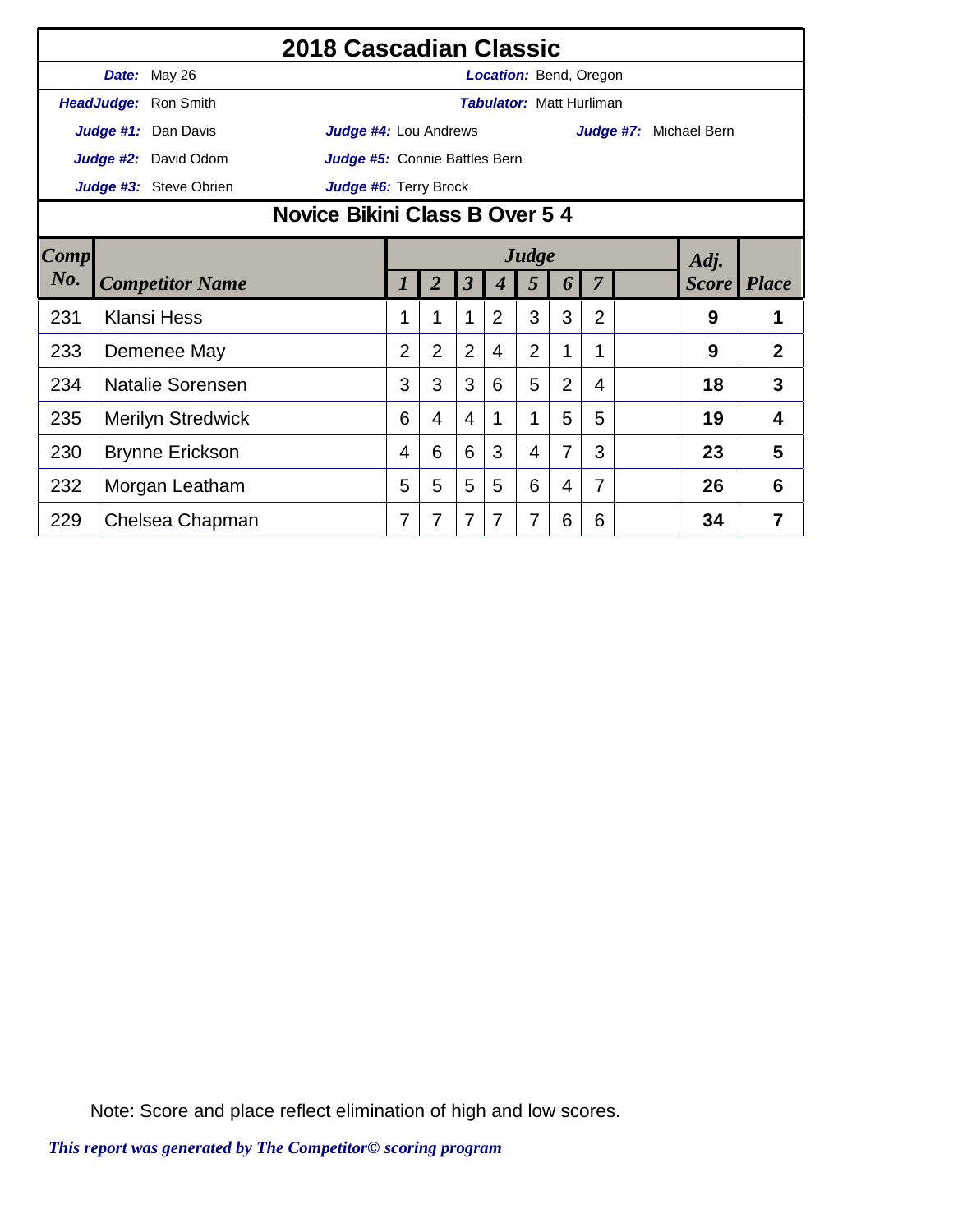|      |                      |                         | 2018 Cascadian Classic         |                |                |                         |                             |                |                |                                 |                        |                |
|------|----------------------|-------------------------|--------------------------------|----------------|----------------|-------------------------|-----------------------------|----------------|----------------|---------------------------------|------------------------|----------------|
|      |                      | Date: May 26            |                                |                |                |                         |                             |                |                | Location: Bend, Oregon          |                        |                |
|      |                      | HeadJudge: Ron Smith    |                                |                |                |                         |                             |                |                | <b>Tabulator: Matt Hurliman</b> |                        |                |
|      |                      | Judge #1: Dan Davis     | Judge #4: Lou Andrew           |                |                |                         |                             |                |                |                                 | Judge #7: Michael Bern |                |
|      |                      | Judge #2: Gerri Davis   | Judge #5: Connie Battles Bern  |                |                |                         |                             |                |                |                                 |                        |                |
|      |                      | Judge #3: Steve Obrien  | Judge #6: Terry Brock          |                |                |                         |                             |                |                |                                 |                        |                |
|      |                      |                         | Masters Bikini Class A Over 35 |                |                |                         |                             |                |                |                                 |                        |                |
| Comp |                      |                         |                                |                |                |                         |                             | Judge          |                |                                 | Adj.                   |                |
| No.  |                      | <b>Competitor Name</b>  |                                | $\overline{l}$ | $\overline{2}$ | $\overline{\mathbf{3}}$ | $\overline{\boldsymbol{4}}$ | 5              | 6              | $\overline{7}$                  | <b>Score</b>           | <b>Place</b>   |
| 236  |                      | <b>Tiffany Baratta</b>  |                                | $\overline{2}$ | 1              | $\mathbf 1$             | 4                           | $\overline{2}$ | 1              | $\overline{2}$                  | 8                      | 1              |
| 246  |                      | <b>Randi Phillips</b>   |                                | 3              | $\overline{2}$ | 3                       | 1                           | 1              | 3              | 1                               | 10                     | $\overline{2}$ |
| 240  | Lara Cooke           |                         |                                |                | 5              | 5                       | $\overline{2}$              | 3              | $\overline{2}$ | 10                              | 17                     | 3              |
| 238  |                      | Meghan Boehm-Hart       |                                | 4              | 10             | $\overline{4}$          | 3                           | $\overline{4}$ | 5              | 3                               | 20                     | $\overline{4}$ |
| 245  |                      | <b>Melissa Monsef</b>   |                                | 5              | 3              | $\overline{2}$          | 5                           | 5              | 4              | $\overline{7}$                  | 22                     | 5              |
| 241  |                      | <b>Teasha Fillis</b>    |                                | 6              | 9              | 8                       | 8                           | 8              | $\overline{7}$ | 10                              | 40                     | 6              |
| 244  |                      | Sanjuana Leon           |                                | 8              | $\overline{7}$ | 9                       | $\overline{7}$              | 10             | 10             | 6                               | 41                     | $\overline{7}$ |
| 250  |                      | <b>Natalie Sorensen</b> |                                | 9              | 10             | $\overline{7}$          | 9                           | 9              | 8              | 9                               | 44                     | 8              |
| 248  |                      | Michelle Slaughter      |                                | 10             | 8              | 10                      | 10                          | $\overline{7}$ | 9              | 4                               | 44                     | 9              |
| 239  |                      | <b>Julie Carrier</b>    |                                | 10             | $\overline{4}$ | 10                      | 10                          | 10             | 10             | 5                               | 45                     | 10             |
| 237  | <b>Tracy Birdeno</b> |                         | 10                             | 10             |                | 10 10                   | 10                          | 10             | 10             | 50                              | 10                     |                |
| 243  |                      | <b>Bobby Land</b>       |                                | 10             | 10             | 10 <sup>1</sup>         | 10                          | 10             | 10             | 10                              | 50                     | 10             |
| 242  |                      | <b>Kelly Hunt</b>       |                                | 10             | 10             | 10                      | 10                          | 10             | 10             | 10                              | 50                     | 10             |
| 249  |                      | <b>Kari Smasne</b>      |                                | 10             | 10             |                         | 10 10                       | 10             | 10             | 10                              | 50                     | 10             |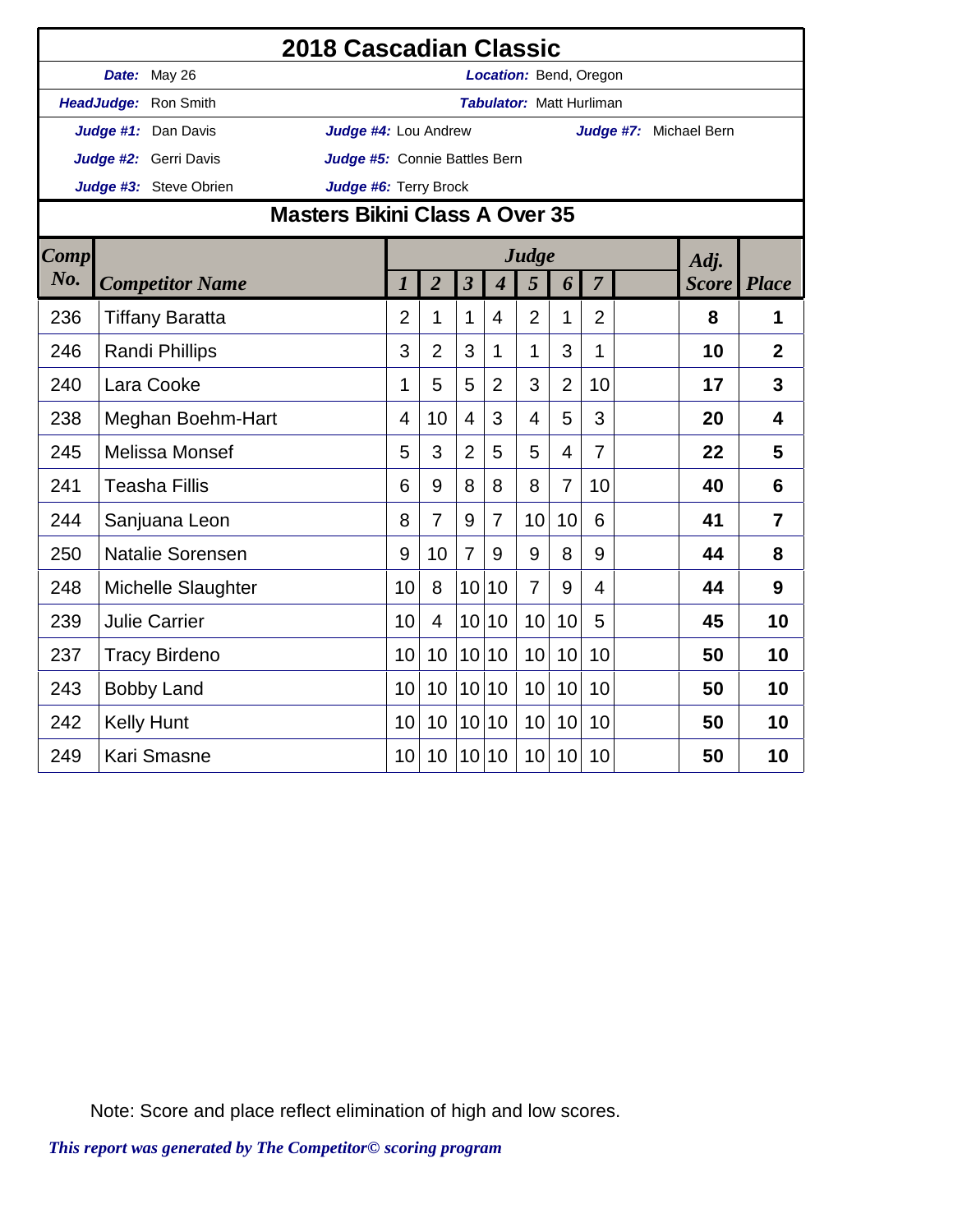|                                        |                                                 |                        | 2018 Cascadian Classic        |  |   |                |                                 |                |                |   |                        |              |
|----------------------------------------|-------------------------------------------------|------------------------|-------------------------------|--|---|----------------|---------------------------------|----------------|----------------|---|------------------------|--------------|
|                                        |                                                 | Date: May 26           |                               |  |   |                | <b>Location: Bend, Oregon</b>   |                |                |   |                        |              |
|                                        |                                                 | HeadJudge: Ron Smith   |                               |  |   |                | <b>Tabulator: Matt Hurliman</b> |                |                |   |                        |              |
|                                        |                                                 | Judge #1: David Odom   | Judge #4: Lou Andrew          |  |   |                |                                 |                |                |   | Judge #7: Michael Bern |              |
|                                        |                                                 | Judge #2: Gerri Davis  | Judge #5: Connie Battles Bern |  |   |                |                                 |                |                |   |                        |              |
|                                        | Judge #3: Steve Obrien<br>Judge #6: Terry Brock |                        |                               |  |   |                |                                 |                |                |   |                        |              |
|                                        | <b>Masters Bikini Class B Over 45</b>           |                        |                               |  |   |                |                                 |                |                |   |                        |              |
| Comp                                   |                                                 |                        |                               |  |   |                |                                 | Judge          |                |   | Adj.                   |              |
| No.                                    |                                                 | <b>Competitor Name</b> |                               |  |   | 3              | 4                               | 5              | $\bm{o}$       |   | <b>Score</b>           | <b>Place</b> |
| 251<br>1<br><b>Becky Kennerly</b><br>1 |                                                 |                        |                               |  |   |                |                                 | 1              | $\overline{2}$ | 5 | 1                      |              |
| 254                                    | <b>Merilyn Stredwick</b>                        |                        |                               |  | 2 | $\overline{2}$ | 2                               | $\overline{2}$ | 2              | 1 | 10                     | 2            |
| 252                                    | <b>Susan Oxley</b>                              |                        |                               |  | 3 | 3              | 3                               | 3              | 3              | 3 | 15                     | 3            |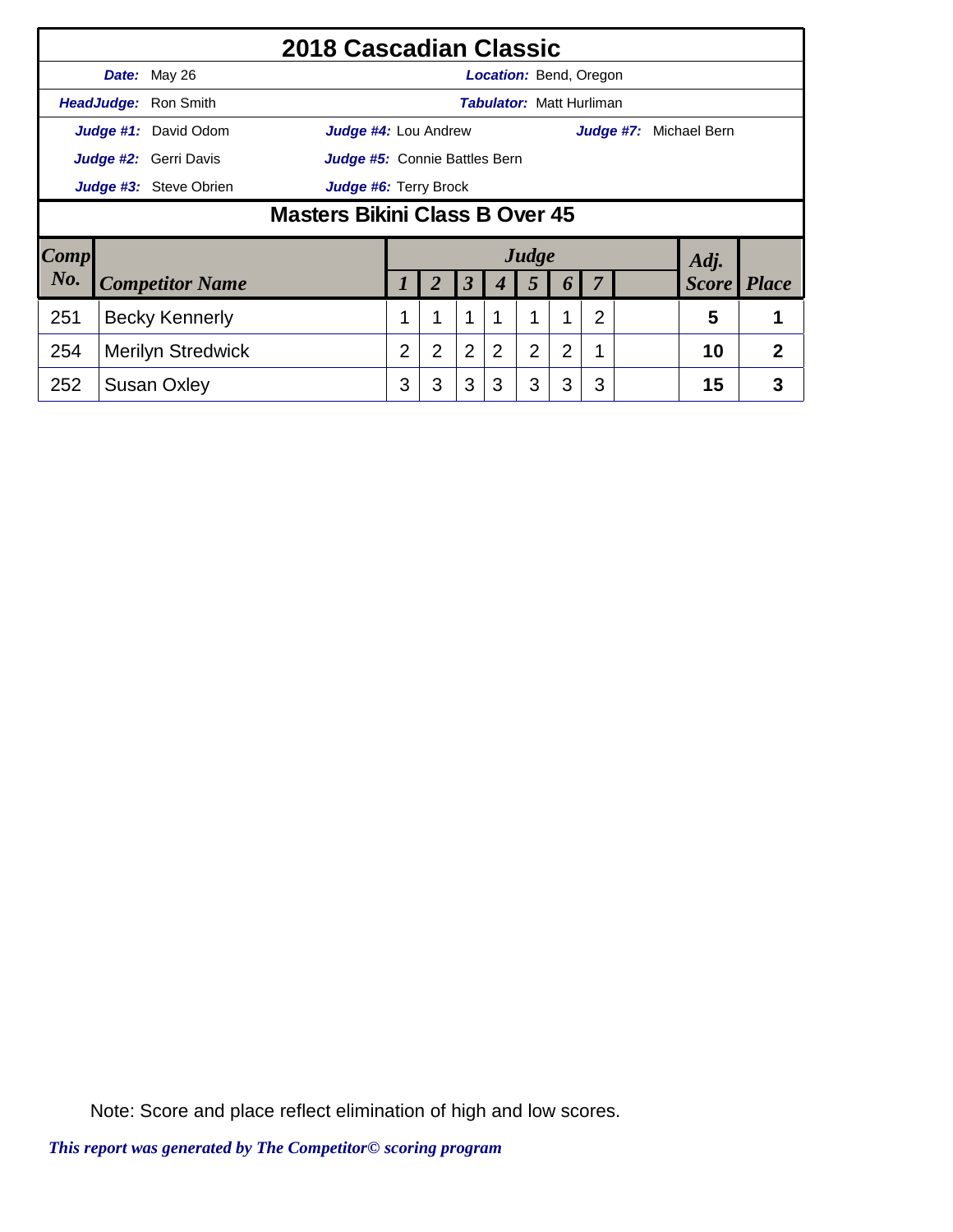|                                                                                | 2018 Cascadian Classic                                 |                              |                               |  |   |                      |                                 |       |                  |   |           |              |                |
|--------------------------------------------------------------------------------|--------------------------------------------------------|------------------------------|-------------------------------|--|---|----------------------|---------------------------------|-------|------------------|---|-----------|--------------|----------------|
|                                                                                |                                                        | Date: May 26                 |                               |  |   |                      | <b>Location: Bend, Oregon</b>   |       |                  |   |           |              |                |
|                                                                                |                                                        | <b>HeadJudge: Ron Smith</b>  |                               |  |   |                      | <b>Tabulator: Matt Hurliman</b> |       |                  |   |           |              |                |
|                                                                                |                                                        | Judge #1: David Odom         | Judge #4: Lou Andrew          |  |   |                      |                                 |       |                  |   | Judge #7: | Michael Bern |                |
|                                                                                |                                                        | <b>Judge #2:</b> Gerri Davis | Judge #5: Connie Battles Bern |  |   |                      |                                 |       |                  |   |           |              |                |
|                                                                                | Judge #3: Steve Obrien<br><b>Judge #6: Terry Brock</b> |                              |                               |  |   |                      |                                 |       |                  |   |           |              |                |
|                                                                                | Masters Bikini Class C Over 55                         |                              |                               |  |   |                      |                                 |       |                  |   |           |              |                |
| $\lfloor Comp \rfloor$                                                         |                                                        |                              |                               |  |   |                      |                                 | Judge |                  |   |           | Adj.         |                |
| No.                                                                            |                                                        | <b>Competitor Name</b>       |                               |  |   | $\boldsymbol{\beta}$ |                                 | 5     | $\boldsymbol{p}$ |   |           | <i>Score</i> | <i>Place</i>   |
| $\overline{2}$<br>2<br>$\overline{2}$<br>255<br>7<br><b>Kristine Kipp</b><br>1 |                                                        |                              |                               |  |   |                      | 1                               |       |                  |   |           |              |                |
| 257                                                                            | Dena Wooten                                            |                              |                               |  | 3 | 2                    | 2                               | 3     | $\overline{2}$   | 2 |           | 11           | $\overline{2}$ |
| 256                                                                            | <b>Peggy Sue Sweet</b>                                 |                              |                               |  |   | 3                    | 3                               |       | 3                | 3 |           | 13           | 3              |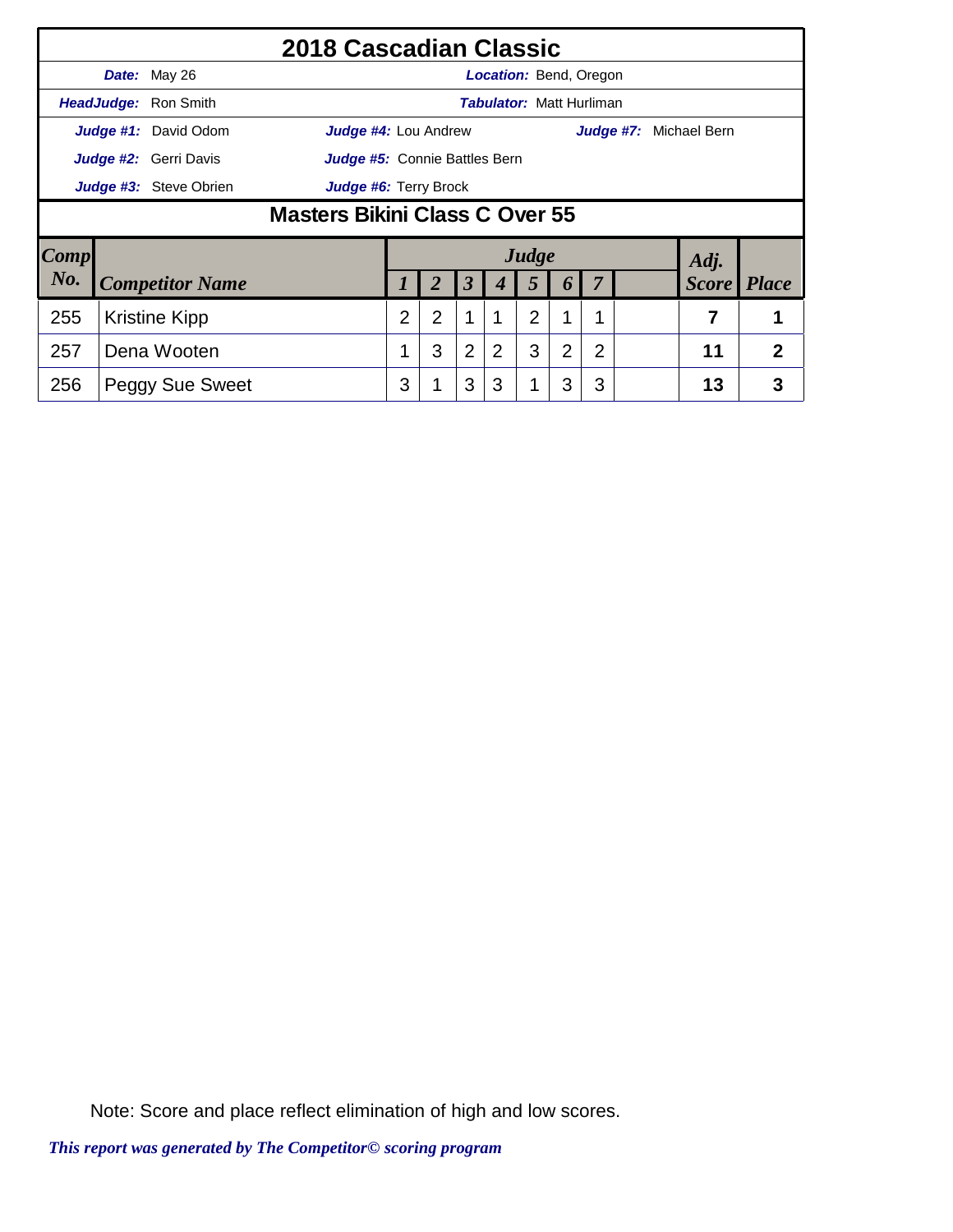|             |                            |                             | 2018 Cascadian Classic                                                                            |                |                |                |                |                                 |                |   |                        |    |                |
|-------------|----------------------------|-----------------------------|---------------------------------------------------------------------------------------------------|----------------|----------------|----------------|----------------|---------------------------------|----------------|---|------------------------|----|----------------|
|             |                            | Date: May 26                |                                                                                                   |                |                |                |                | <b>Location: Bend, Oregon</b>   |                |   |                        |    |                |
|             |                            | <b>HeadJudge: Ron Smith</b> |                                                                                                   |                |                |                |                | <b>Tabulator: Matt Hurliman</b> |                |   |                        |    |                |
|             |                            | Judge #1: David Odom        | Judge #4: Lou Andrew                                                                              |                |                |                |                |                                 |                |   | Judge #7: Michael Bern |    |                |
|             |                            | Judge #2: Gerri Davis       | Judge #5: Connie Battles Bern                                                                     |                |                |                |                |                                 |                |   |                        |    |                |
|             |                            | Judge #3: Steve Obrien      | Judge #6: Terry Brock                                                                             |                |                |                |                |                                 |                |   |                        |    |                |
|             |                            |                             | Open Bikini Class A Under 5 2                                                                     |                |                |                |                |                                 |                |   |                        |    |                |
| <b>Comp</b> |                            |                             | Judge<br>Adj.<br>$\overline{2}$<br>$\boldsymbol{\beta}$<br>7<br><b>Score</b> Place<br>5<br>6<br>4 |                |                |                |                |                                 |                |   |                        |    |                |
| No.         |                            | <b>Competitor Name</b>      |                                                                                                   |                |                |                |                |                                 |                |   |                        |    |                |
| 258         | Meghan Boehm-Hart          |                             | 2                                                                                                 | 4              | 4              | 1              | 1              | $\overline{2}$                  | $\overline{2}$ |   | 11                     | 1  |                |
| 265         |                            | Melissa Monsef              |                                                                                                   | 3              | 1              | 1              | 3              | 3                               | 1              | 4 |                        | 11 | $\overline{2}$ |
| 261         |                            | Rachelle Hansen             |                                                                                                   | 1              | $\overline{2}$ | 2              | $\overline{2}$ | $\overline{4}$                  | 3              | 3 |                        | 12 | 3              |
| 266         |                            | Michele Pannell             |                                                                                                   | 4              | 3              | 3              | 4              | $\overline{2}$                  | 4              | 1 |                        | 16 | 4              |
| 260         |                            | <b>Kellsey Flieger</b>      |                                                                                                   | 5              | 6              | 6              | 5              | 8                               | 9              | 5 |                        | 30 | 5              |
| 263         |                            | Paige Hoy                   |                                                                                                   | 6              | 5              | 5              | $\overline{7}$ | $\overline{7}$                  | 6              | 9 |                        | 31 | 6              |
| 264         | <b>Belisa LeeAnn Hyatt</b> |                             |                                                                                                   | $\overline{7}$ | 7              | $\overline{7}$ | 6              | 5                               | 5              | 7 |                        | 32 | $\overline{7}$ |
| 262         | Kayla Heath                |                             | 9                                                                                                 | 9              | 8              | 9              | 6              | 7                               | 6              |   | 39                     | 8  |                |
| 259         |                            | Karisma Evangelista         |                                                                                                   | 8              | 8              | 9              | 8              | 9                               | 8              | 8 |                        | 41 | 9              |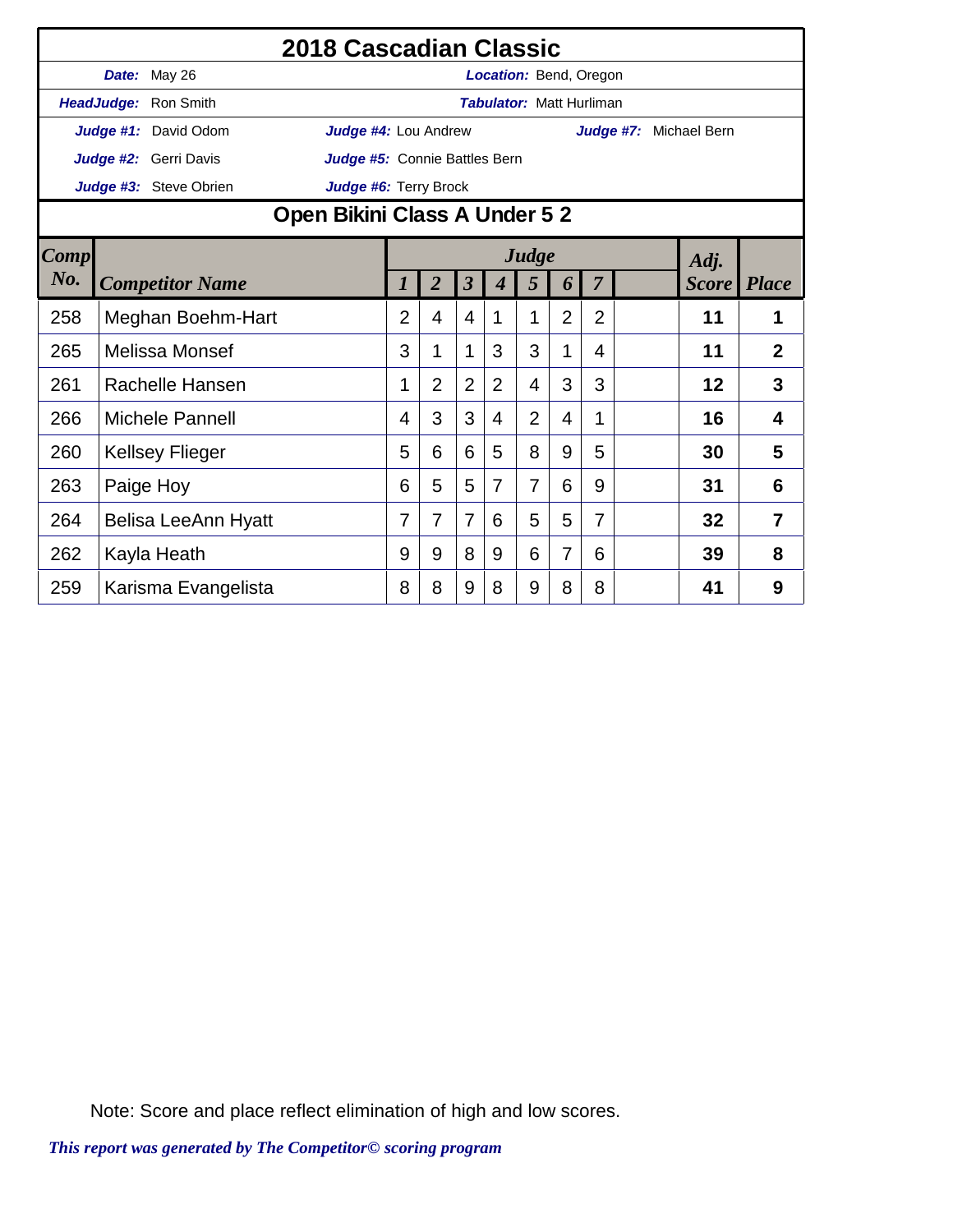|             |                             | 2018 Cascadian Classic        |                 |                      |                  |                                 |                |                |                        |              |                |
|-------------|-----------------------------|-------------------------------|-----------------|----------------------|------------------|---------------------------------|----------------|----------------|------------------------|--------------|----------------|
|             | Date: May 26                |                               |                 |                      |                  | Location: Bend, Oregon          |                |                |                        |              |                |
|             | HeadJudge: Ron Smith        |                               |                 |                      |                  | <b>Tabulator: Matt Hurliman</b> |                |                |                        |              |                |
|             | Judge #1: Dan Davis         | Judge #4: Lou Andrew          |                 |                      |                  |                                 |                |                | Judge #7: Michael Bern |              |                |
|             | Judge #2: Gerri Davis       | Judge #5: Connie Battles Bern |                 |                      |                  |                                 |                |                |                        |              |                |
|             | Judge #3: Steve Obrien      | Judge #6: Terry Brock         |                 |                      |                  |                                 |                |                |                        |              |                |
|             |                             | Open Bikini Class B Under 5 4 |                 |                      |                  |                                 |                |                |                        |              |                |
| <b>Comp</b> |                             |                               |                 |                      |                  | Judge                           |                |                |                        | Adj.         |                |
| No.         | <b>Competitor Name</b>      | 1                             | $\overline{2}$  | $\boldsymbol{\beta}$ | $\boldsymbol{4}$ | 5                               | 6              | $\overline{7}$ |                        | <b>Score</b> | <b>Place</b>   |
| 270         | Melissa Brush               | 2                             | 6               | 4                    | $\overline{2}$   | $\overline{2}$                  | 1              | $\overline{2}$ |                        | 12           | $\mathbf 1$    |
| 269         | Alexa Blanchfill            | 3                             | 3               | 1                    | 5                | 4                               | 3              | $\overline{7}$ |                        | 18           | $\overline{2}$ |
| 279         | <b>Randi Phillips</b>       | 6                             | 7               | 7                    | 1                | 1                               | $\overline{2}$ | 3              |                        | 19           | 3              |
| 267         | <b>Dynasty Ames</b>         | 5                             | $\overline{2}$  | $\overline{2}$       | $\overline{7}$   | 6                               | 5              | 1              |                        | 20           | 4              |
| 268         | <b>Tiffany Baratta</b>      | 1                             | 1               | 3                    | 4                | $\overline{7}$                  | 7              | 10             |                        | 22           | 5              |
| 272         | Nisha Chitale               | 7                             | 5               | 6                    | 3                | 3                               | 4              | 6              |                        | 24           | 6              |
| 283         | Andrea Smrekar              | 4                             | 4               | 5                    | 6                | 5                               | 6              | 5              |                        | 25           | $\overline{7}$ |
| 281         | <b>McKenzie Shrum</b>       | 8                             | 8               | 9                    | 8                | 9                               | 8              | 4              |                        | 41           | 8              |
| 285         | <b>Brandalyn Whiteaker</b>  | 9                             | 10              | 8                    | 9                | 10                              | 10             | 10             |                        | 48           | 9              |
| 271         | <b>Julie Carrier</b>        | 10                            | 9               | 10                   | 10               | 8                               | 9              | 10             |                        | 48           | 10             |
| 284         | Alyssa Taylor               | 10                            | 10              | 10 <sup>1</sup>      | 10               | 10                              | 10             | 10             |                        | 50           | 10             |
| 276         | <b>Hayley Mahdieh</b>       | 10                            | 10 <sup>°</sup> |                      | 10 10            | 10                              | 10             | 10             |                        | 50           | 10             |
| 306         | <b>Brittany Androlewicz</b> | 10                            | 10 <sup>°</sup> |                      | 10 10            | 10 <sup>1</sup>                 | 10             | 10             |                        | 50           | 10             |
| 273         | Alyssa Cordeiro             | 10                            | 10 <sup>°</sup> |                      | 10 10            | 10                              | 10             | 10             |                        | 50           | 10             |
| 282         | <b>Christy Shulenberger</b> | 10                            | 10              |                      | 10 10            | 10                              | 10             | 8              |                        | 50           | 10             |
| 274         | <b>Teasha Fillis</b>        | 10                            | 10              | 10 <sup>1</sup>      | 10               | 10                              | 10             | 10             |                        | 50           | 10             |
| 280         | <b>Emma Reyes</b>           | 10                            | 10 <sup>°</sup> |                      | 10 10            | 10                              | 10             | 9              |                        | 50           | 10             |
| 275         | <b>Lindsey Healy</b>        | 10                            | 10              |                      | 10 10            | 10                              | 10             | 10             |                        | 50           | 10             |
| 278         | <b>Susan Oxley</b>          | 10                            | 10 <sup>°</sup> |                      | 10 10            | 10                              | 10             | 10             |                        | 50           | 10             |
| 277         | Jackye Navarro              | 10                            | 10 <sup>°</sup> |                      | 10 10            | 10                              | 10             | 10             |                        | 50           | 10             |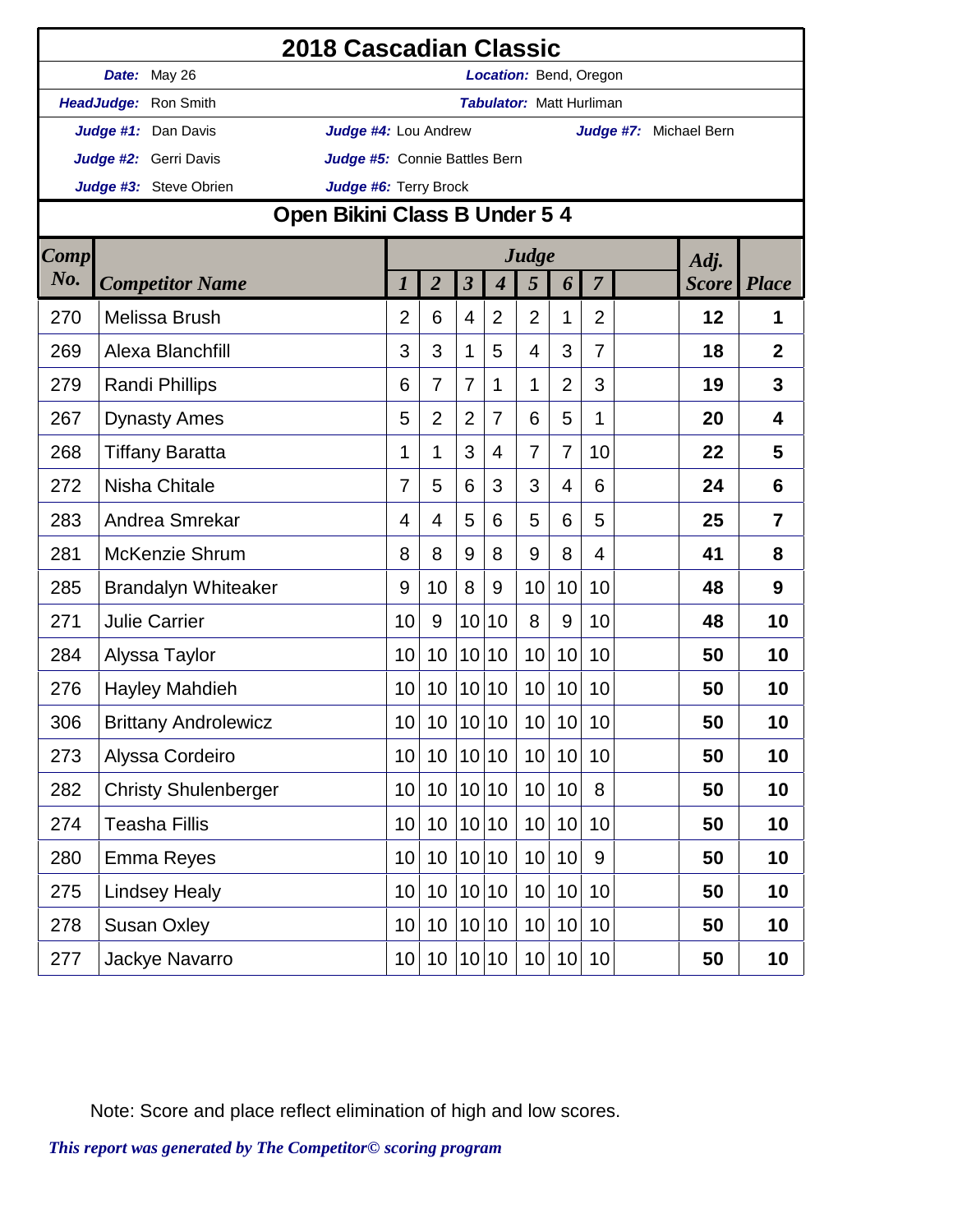|             |                                                                                                                                   | 2018 Cascadian Classic        |                |                |                |                |                                 |                |                |                        |              |                |
|-------------|-----------------------------------------------------------------------------------------------------------------------------------|-------------------------------|----------------|----------------|----------------|----------------|---------------------------------|----------------|----------------|------------------------|--------------|----------------|
|             | Date: May 26                                                                                                                      |                               |                |                |                |                | Location: Bend, Oregon          |                |                |                        |              |                |
|             | HeadJudge: Ron Smith                                                                                                              |                               |                |                |                |                | <b>Tabulator: Matt Hurliman</b> |                |                |                        |              |                |
|             | Judge #1: Dan Davis                                                                                                               | Judge #4: Lou Andrew          |                |                |                |                |                                 |                |                | Judge #7: Michael Bern |              |                |
|             | Judge #2: Gerri Davis                                                                                                             | Judge #5: Connie Battles Bern |                |                |                |                |                                 |                |                |                        |              |                |
|             | Judge #3: Steve Obrien                                                                                                            | Judge #6: Terry Brock         |                |                |                |                |                                 |                |                |                        |              |                |
|             |                                                                                                                                   | Open Bikini Class C Under 5 6 |                |                |                |                |                                 |                |                |                        |              |                |
| <b>Comp</b> | Judge<br>$\overline{2}$<br>$\overline{\mathbf{3}}$<br>$\overline{7}$<br>5<br><b>Competitor Name</b><br>1<br>$\boldsymbol{4}$<br>6 |                               |                |                |                |                |                                 |                | Adj.           |                        |              |                |
| No.         |                                                                                                                                   |                               |                |                |                |                |                                 |                |                |                        | <b>Score</b> | <b>Place</b>   |
| 286         |                                                                                                                                   |                               | 1              | 1              | 1              | 1              | 1                               | 1              | 4              |                        | 5            | 1              |
| 288         | Alyssa Blessing<br>Lara Cooke                                                                                                     |                               |                |                | 5              | $\overline{2}$ | $\overline{2}$                  | $\overline{2}$ | 5              |                        | 16           | $\overline{2}$ |
| 294         | Marissa Willmott                                                                                                                  |                               | 3              | $\overline{2}$ | 3              | 4              | 4                               | 4              | 1              |                        | 16           | 3              |
| 292         | Nicole Mason                                                                                                                      |                               | 4              | 3              | $\overline{4}$ | 3              | 3                               | 3              | 3              |                        | 16           | $\overline{4}$ |
| 293         | MyKala Smith                                                                                                                      |                               | 5              | 4              | $\overline{2}$ | 5              | 5                               | 5              | $\overline{2}$ |                        | 21           | 5              |
| 304         | Alicia Figueroa                                                                                                                   |                               | $\overline{7}$ | 6              | 6              | 8              | 9                               | 6              | 9              |                        | 36           | 6              |
| 291         | <b>Bobby Land</b>                                                                                                                 |                               | 8              | 8              | 10             | 6              | 6                               | 8              | 6              |                        | 36           | 7              |
| 289         | <b>Klansi Hess</b>                                                                                                                |                               |                | $\overline{7}$ | $\overline{7}$ | 7              | 8                               | $\overline{7}$ | 8              |                        | 36           | 8              |
| 290         | <b>Kelly Hunt</b>                                                                                                                 |                               | 9              | 9              | 8              | 10             | $\overline{7}$                  | 9              | $\overline{7}$ |                        | 42           | 9              |
| 287         | Chelsea Chapman                                                                                                                   |                               | 10             | 10             | 9              | 9              | 10                              | 10             | 10             |                        | 49           | 10             |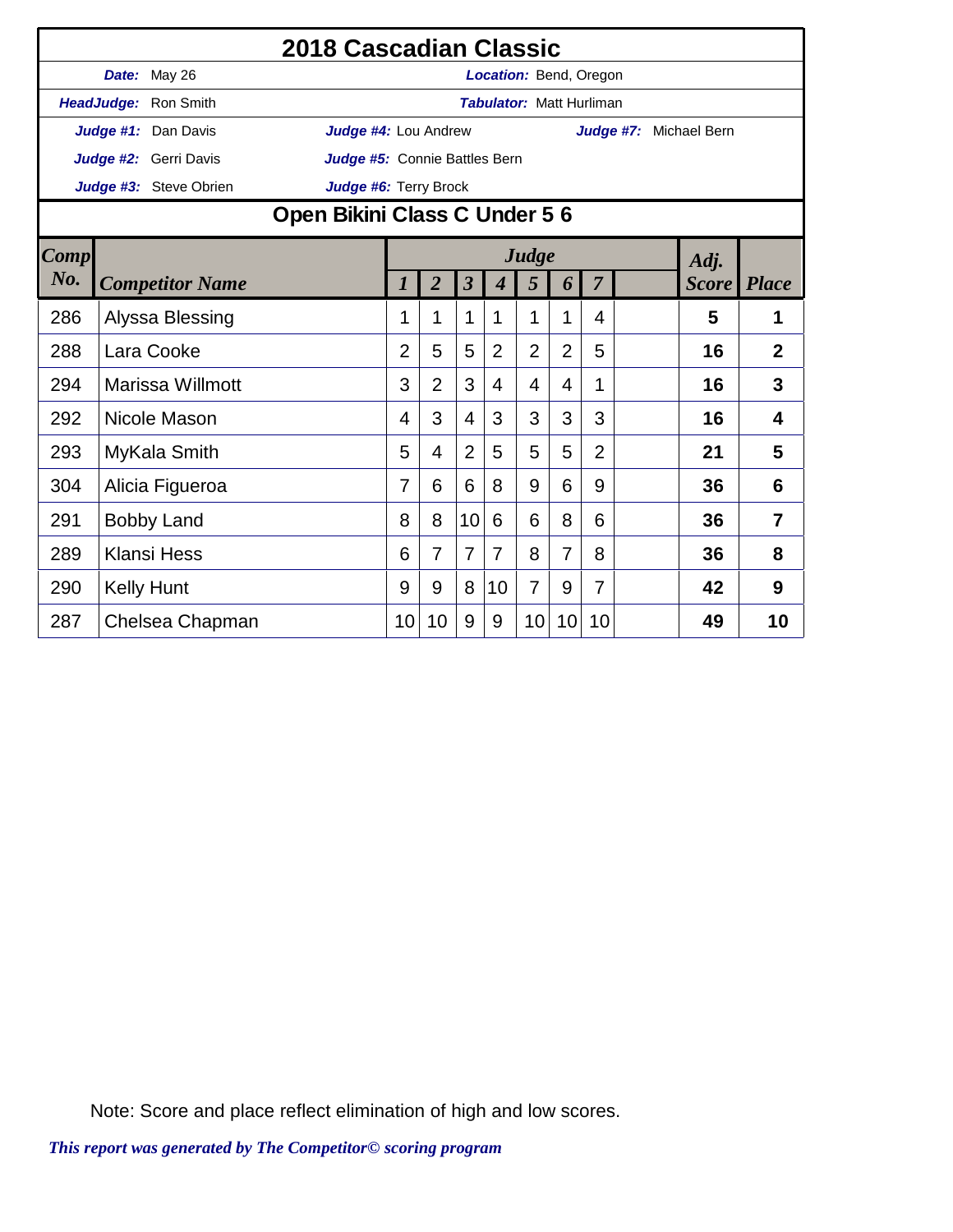|      | 2018 Cascadian Classic<br>Date: May 26<br><b>Location: Bend, Oregon</b> |                         |                               |                |                |                         |                |                                 |                |                |                             |              |                |
|------|-------------------------------------------------------------------------|-------------------------|-------------------------------|----------------|----------------|-------------------------|----------------|---------------------------------|----------------|----------------|-----------------------------|--------------|----------------|
|      |                                                                         |                         |                               |                |                |                         |                |                                 |                |                |                             |              |                |
|      |                                                                         | HeadJudge: Ron Smith    |                               |                |                |                         |                | <b>Tabulator: Matt Hurliman</b> |                |                |                             |              |                |
|      |                                                                         | Judge #1: Dan Davis     | Judge #4: Lou Andrew          |                |                |                         |                |                                 |                |                | <b>Judge #7:</b> David Odom |              |                |
|      |                                                                         | Judge #2: Gerri Davis   | Judge #5: Connie Battles Bern |                |                |                         |                |                                 |                |                |                             |              |                |
|      |                                                                         | Judge #3: Steve Obrien  | Judge #6: Terry Brock         |                |                |                         |                |                                 |                |                |                             |              |                |
|      |                                                                         |                         | Open Bikini Class D Under 58  |                |                |                         |                |                                 |                |                |                             |              |                |
| Comp |                                                                         |                         | Judge<br>Adj.                 |                |                |                         |                |                                 |                |                |                             |              |                |
| No.  |                                                                         | <b>Competitor Name</b>  |                               | 1              | $\overline{2}$ | $\overline{\mathbf{3}}$ | 4              | 5                               | 6              | $\overline{7}$ |                             | <b>Score</b> | <b>Place</b>   |
| 302  |                                                                         | Megan Van Vleet         |                               | 1              | 1              | 1                       | 1              | 1                               | 1              | 1              |                             | 5            | 1              |
| 299  |                                                                         | Michelle Slaughter      |                               | 4              | 3              | 3                       | $\overline{2}$ | $\overline{2}$                  | 3              | $\overline{2}$ |                             | 13           | $\overline{2}$ |
| 300  |                                                                         | <b>Natalie Sorensen</b> |                               | 3              | 4              | $\overline{2}$          | 3              | 3                               | $\overline{2}$ | 3              |                             | 14           | 3              |
| 298  |                                                                         | <b>Brooke Sayles</b>    |                               | $\overline{2}$ | $\overline{2}$ | 4                       | 4              | 4                               | 4              | 4              |                             | 18           | 4              |
| 296  |                                                                         | Kaitlyn Matschke        |                               | 5              | 5              | 5                       | 5              | 5                               | 5              | 5              |                             | 25           | 5              |
| 301  |                                                                         | <b>Kaylee Tuttle</b>    |                               | 7              | 7              | 6                       | 6              | 6                               | 6              | 6              |                             | 31           | 6              |
| 297  |                                                                         | Stephanie Mifflin       |                               | 8              | 8              | $\overline{7}$          | 7              | 7                               | 8              | $\overline{7}$ |                             | 37           | $\overline{7}$ |
| 295  |                                                                         | Morgan Leatham          |                               | 6              | 6              | 8                       | 8              | 8                               | 7              | 8              |                             | 37           | 8              |